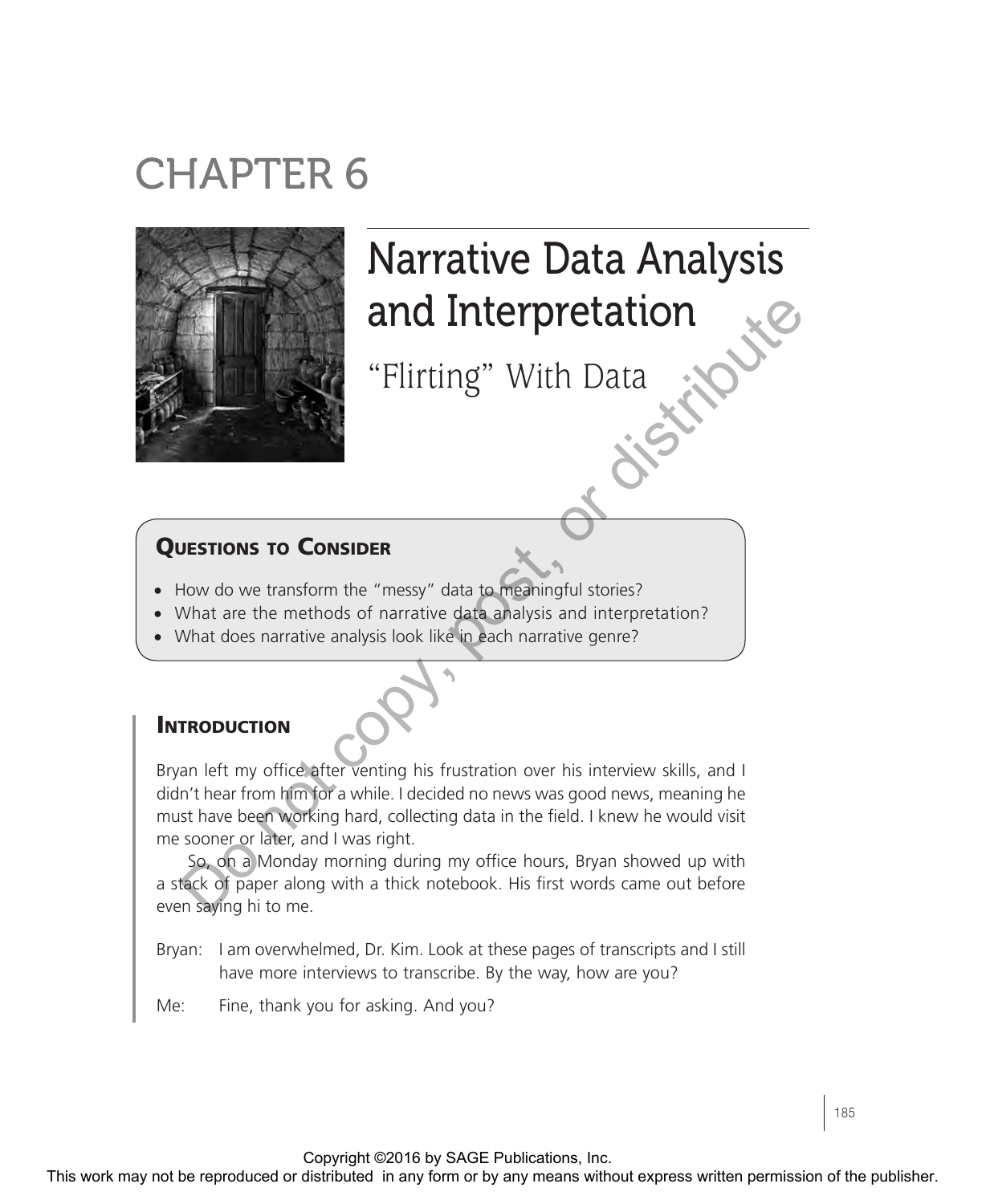#### 186 UNDERSTANDING NARRATIVE INQUIRY

Bryan: I would feel better if I were done with this stuff.

Me: What stuff?

- Bryan: This research stuff. It is so time consuming to get an interview tape transcribed. I have transcribed three so far and I have five more to go. It is so time consuming and overwhelming.
- Me: Welcome to my world, Bryan. It's good that you're trying to transcribe your tapes yourself. I commend you. It's tedious, but worth it. Believe me. When I finished my data collection, I was overwhelmed, too. I had a thick notebook filled with observational notes of my fieldwork and had 13, 120-minute-long microtapes to be transcribed. I also had a huge box full of artifacts to look at. Yes, transcribing the interview tapes seemed to take forever. I didn't hire a transcriptionist, not just because of my tight budget but also because of the importance of the initial learning opportunity about my interview data. And then, I had to read, re-read and re-re-read the transcripts and field notes for analyses. This process was really daunting and even depressing. I didn't enjoy it much, I admit. But I felt a tremendous responsibility and accountability, realizing that I was "the" researcher for the first time with a mountain of my own serious data! And, you know something? I didn't know it during the data analysis period, but after finishing it, I felt like I went through a rite of passage to my researcher-hood, and THAT was exciting. Me: we trop work distributed or distributed in any other throp sympatocides or distributed in any form or the minimidation of the publisher and the reproduced in any means we can be reproduced in any form or by any means

Bryan: Wow, a rite of passage to the researcher-hood!

Me: Yes, Bryan. Think of it as a rite of passage into researcher-hood. You're not the only one. I had other doctoral students literally crying in my office, overwhelmed. But they made it! You'll pass through this, too. So, go have some fun flirting with your data.

You will enjoy doing the fieldwork after finally gaining access to your research site. Like Bryan, however, you will also feel overwhelmed by the amount of data you accumulate over time, not knowing what to do with them. You are about to enter the maze of data analysis and interpretation, which is the focus of this chapter. The purpose of this chapter is to help you with narrative data analysis and interpretation through which you will excavate meaningful stories to (re) tell. We will learn to "flirt" with different methods of narrative data analysis and interpretation to find narrative meanings in the collected data. After going through data analysis and interpretation, you will feel as if you have experienced a rite of passage into researcher-hood. It is an integral process of becoming an independent narrative researcher.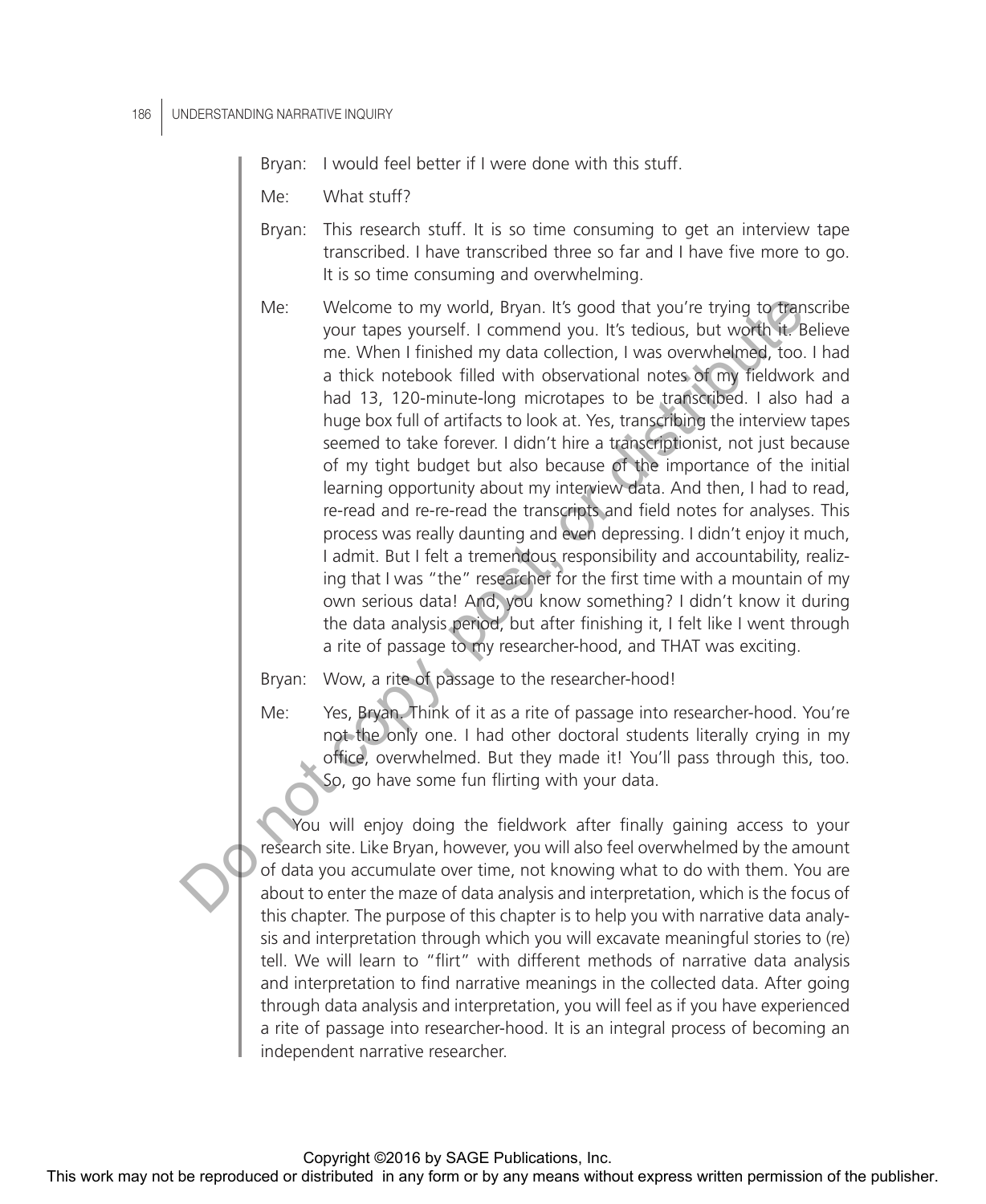# On Flirtation

*You have just finished typing the field notes from your final observation of the study and you proceed to file them. There, facing you, is all the material you have diligently collected. An empty feeling comes over you as you ask, "Now what do I do?" (Bogdan & Biklen, 2007, pp. 172–173)*

Faced with the data that you have collected through the methods described in Chapter 5, you may have an overwhelming feeling of "Now, what do I do?" It is a common feeling among researchers to feel "terrified and overwhelmed" and "at a loss as to where and how to begin" (Kiesinger, 1998, p. 84). All the textual, visual, and audio data, and the artifacts in the cabinet of curiosities feel like a steep mountain whose trail is strenuous, zigzagged, and unexplored. However, if you don't have such an overwhelming feeling about your collected data, it may be because you don't have much data to analyze, which should be more worrisome. So, I want to assure you that being overwhelmed by the amount of data is a good thing and it is just an initial feeling that will be followed by a sense of accomplishment sooner or later!

Now that we have admitted to being overwhelmed, it is time to find ways to convert our field texts into research texts through the process of data analysis and interpretation, a process that all researchers must go through. Remember I wanted us to think of narrative research design as "aesthetic play" (Chapter 3)? We discussed how aesthetic play encourages us to be open-minded, experimenting with many different, possible ideas out of curiosity. I wanted us to conceive of research design and methods *playfully and seriously* at the same time. In keeping with this spirit, the notion of *flirtation* seems fitting here in the discussion of data analysis and interpretation.

Bear with me for a moment if you think that I am using a "bad" term, as we usually think that the word *flirtation* has the negative connotation of being uncommitted, referring to a relationship to people. But in psychoanalysis, flirtation is associated with Freud's notion of freefloating attention, or free association, which is the psychic act of detaching one's devotion to internal censors (Phillips, 1994). That is, the idea of flirtation asks us to undo our commitment to what we already know and question its legitimacy. Thus flirtation is considered an "unconscious form of skepticism" (Phillips, 1994, p. xii). In any transition or in any shift of allegiances, Phillips argues, there may have to be some flirtation. By engaging in flirtation with ideas, we get to know them in different ways since "flirtation keeps things in play" (p. xii). Flirting with ideas allows us to dwell on what is unconvincing, uncertain, and perplexing, rendering surprises and serendipities, and of course, disappointments as well. y or the second or be represented or distributed in any form or by any form or be reproduced or distributed in any form or by any or be reproduced in any form or be any means with  $\alpha$  and  $\alpha$  any point  $\alpha$  and  $\alpha$  any

To summarize Phillips's ideas on flirtation, flirtation:

- Exploits the idea of surprise and curiosity;
- Creates a space where aims or ends can be worked out;
- Makes time for less familiar possibilities; and
- Is a way of playing with new ideas without letting these new ideas be influence by our wishes.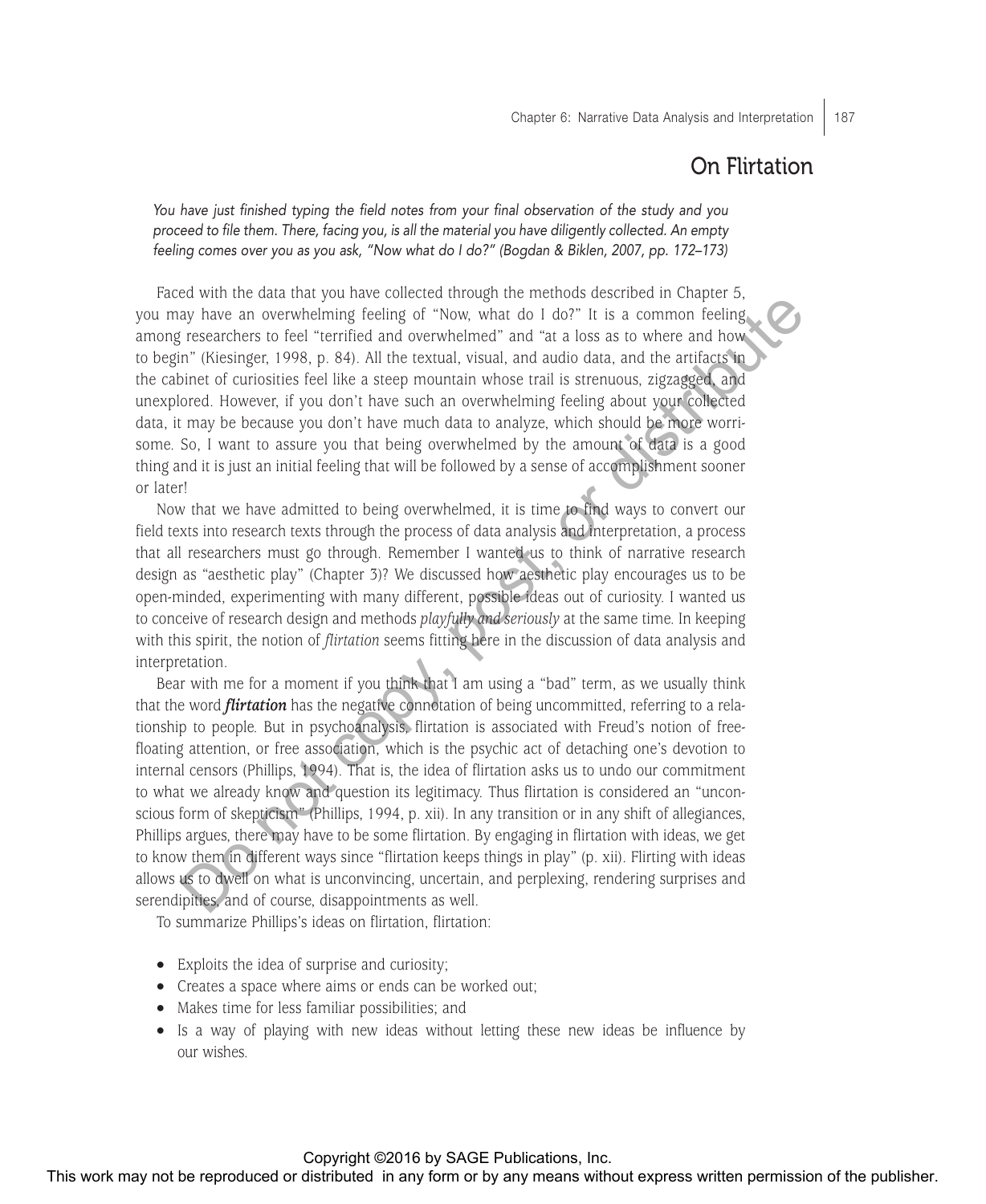So, I hope you are on the same page with me on using Phillips's ideas on flirtation as an approach to narrative data analysis and interpretation. Flirting with data is an attempt to analyze and interpret the research data to exploit the idea of surprise and curiosity, as we don't know what is going to evolve and emerge until we deal with the data; it creates a space for us where we can discover ways to reach and negotiate our research aims with data; it encourages us to make time to embrace less familiar possibilities; and it is a way of cultivating ideas for finding yet another story, "one we haven't necessarily bargained for" (p. xxv). Data analysis and interpretation as flirtation is a "transitional performance" (p. xviii), moving from data collection to data analysis and interpretation, allowing room for surprises and curiosities to explore "which ways of knowing, or being known, sustain our interest, our excitement" (p. xviii). This transitional performance as flirtation is important because as you know, we often interpret events "as we wish to see them, not as they are" (Wragg, 2012, p. 51). With that in mind, let's go on to the topic of this chapter, narrative data analysis and interpretation.

# Qualitative Data Analysis

Understanding qualitative research data analysis is definitely the first step to conduct narrative data analysis. I always think that we are qualitative researchers before narrative researchers. Hence, understanding qualitative research analysis will greatly inform us, who are about to go into the details of narrative data analysis. I assume that you have taken one or two (or more) qualitative research courses as part of your program of study. As you know, data analysis in qualitative research in general is comprised of: examining raw data; reducing them to themes through coding and recoding processes; and representing the data in figures, tables, and narratives in a final research text. This is the general process that qualitative researchers typically use, with some variations (Creswell, 2007). So, you will first go through multiple coding processes in which you attempt to find a word or short phrase that can be an attribute for a portion of your data (see Saldaña, 2009, for coding manuals). Then, you find relations between similar codes and combine them to make a category. And then, you identify an emerging pattern in each category, which then can be built as a theme (see Figure 6.1). This work may not be reproduced or distributed in any formulation  $\frac{1}{2}$  work may not be reproduced or a probability of the publisher. The content of the publisher or by any distributed in any form or by any form or by

Qualitative data analysis may look simple because I have just reduced the complex process of analysis to four basic elements: codes, categories, patterns, and themes. But you know that this is just a tip of the iceberg and that each stage involves much deliberation and recursion. Creswell provides a data analysis spiral where these four elements feed into a loop of description, classification, and interpretation (see Creswell, 2007, p. 151). As qualitative researchers go through this data analysis process several times, they will engage in a detailed description of what they discover from the analysis, classify the information for the reader (discussing emergent themes), and provide an interpretation of the findings in light of the literature and their theoretical perspectives.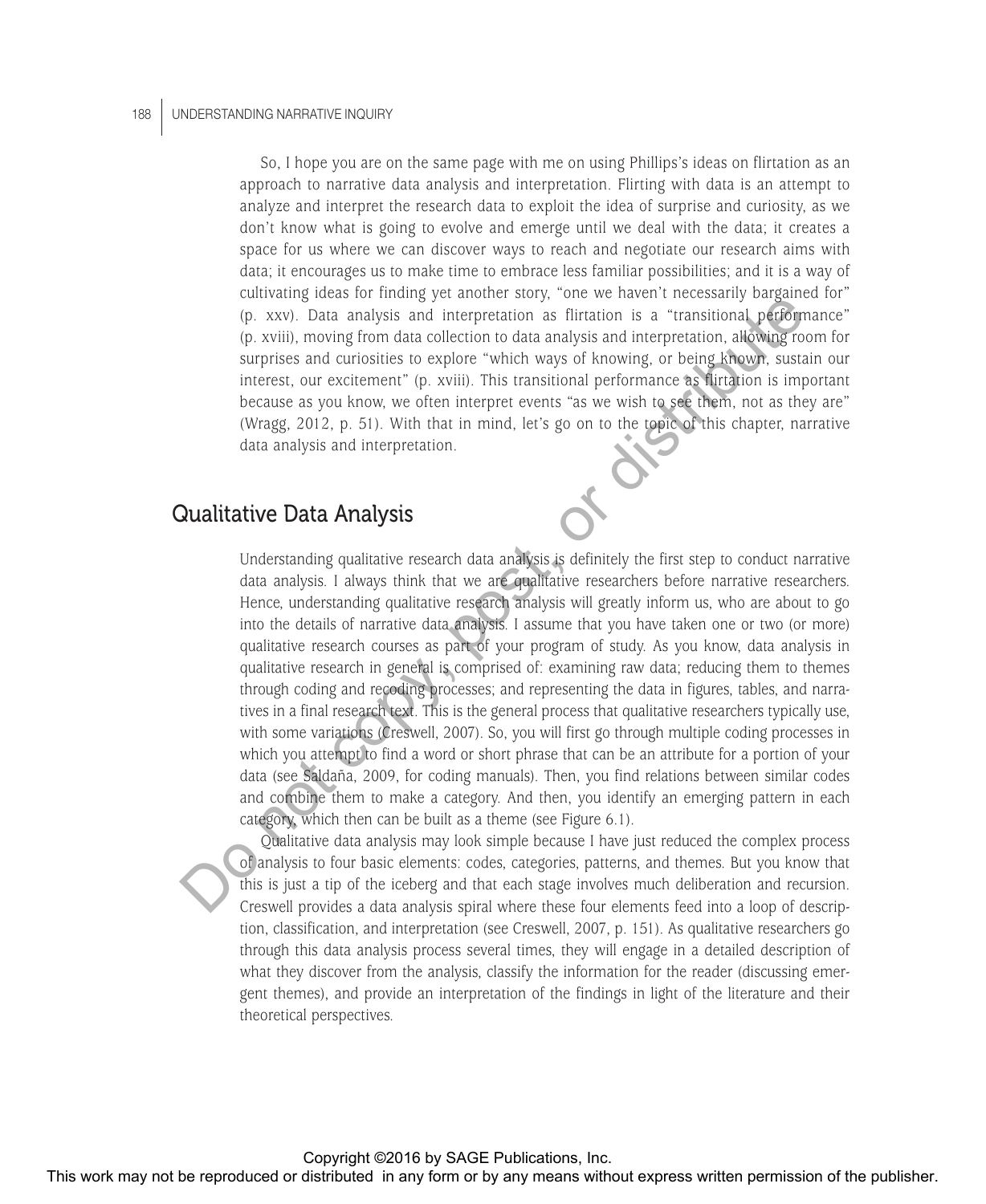

Figure 6.1 Basic Elements of Qualitative Data Analysis

# Theorizing Narrative Data Analysis and Interpretation

Narrative researchers point out that much attention has been given to the various issues of narrative research, but relatively less attention to the theoretical concerns that underlie the processes of analysis and interpretation (Josselson, 2004; Polkinghorne, 1995). In an effort to address this concern, I would like to discuss some theoretical issues related to data analysis and interpretation before getting into the methods of analysis.

First of all, I want to point out that data analysis involves interpretation, which in turn affects our choice of representations of stories. Some might think that analysis and interpretation are two different concepts, as analysis implies objectivity and interpretation implies subjectivity. However, although they are not identical concepts, they work in tandem because we analyze narrative data in order to develop an understanding of the meanings our participants give to themselves, to their surroundings, to their lives, and to their lived experiences through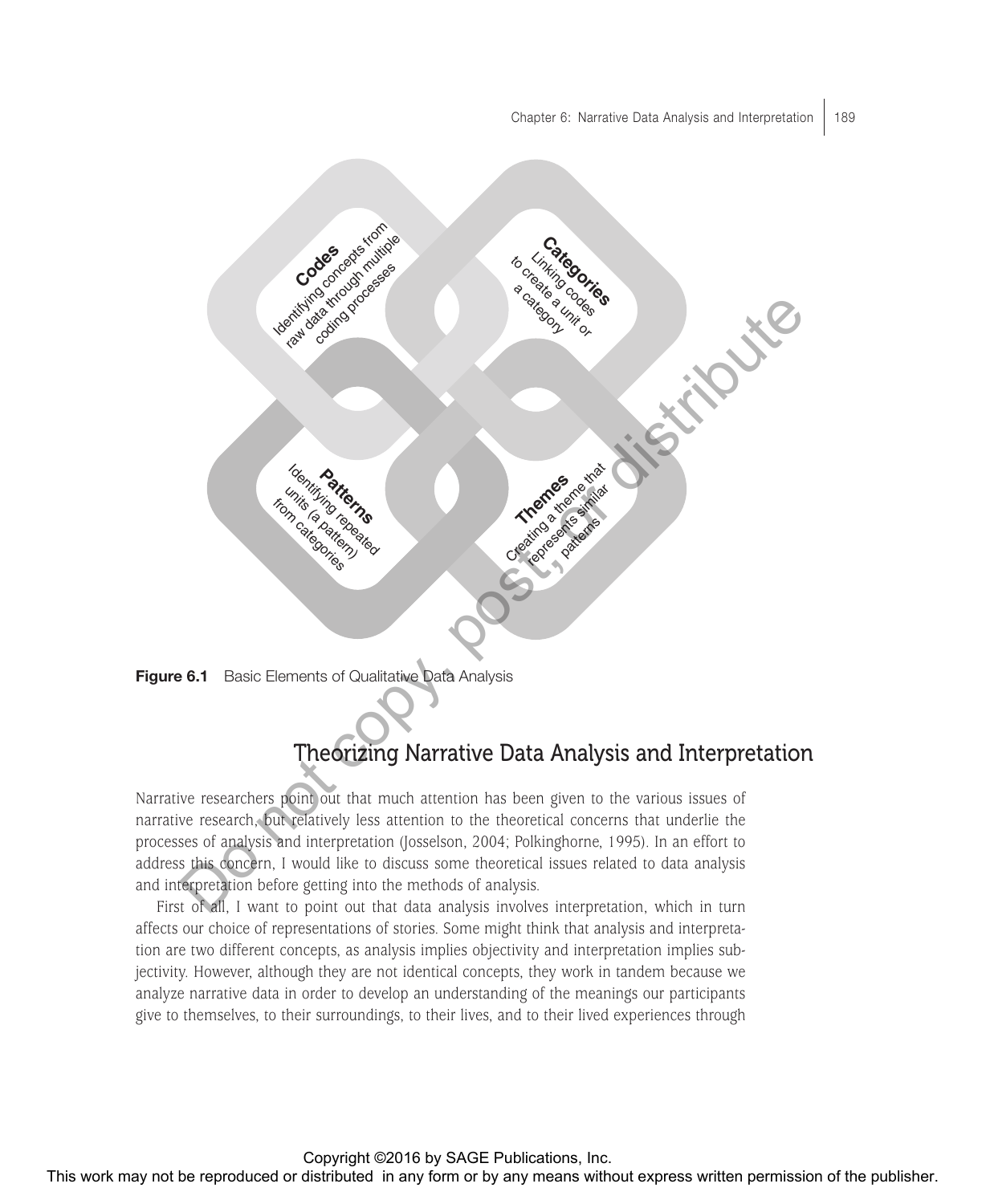storytelling. Narrative researchers try to interpret meanings through an analysis of plotlines, thematic structures, and social and cultural referents. These meanings are to be analyzed and interpreted concurrently in a transitional period to the research text.

Josselson (2006) emphasizes that narrative research is "always interpretive at every stage" (p. 4), from conceptualization of research, to data collection, to writing a research text. That is, we narrative inquirers do not stand outside in a neutral, objective position, merely presenting or analyzing "what was said," says Riessman (2008), who defines narrative analysis as "a family of methods for interpreting texts" (p. 11). Chase  $(2003)^1$  also talks about how she encourages her students to write interpretive comments while analyzing interview data. She suggests: "avoid being too descriptive on the one hand and overinterpreting on the other hand. Do interpret what is being said and try to articulate your reasons—give evidence—for your interpretations" (pp. 92–93).

#### Narrative Meaning

As we understand that narrative data analysis and interpretation work in tandem, I want to suggest that narrative analysis and interpretation is an act of finding *narrative meaning,* following Polkinghorne (1988). Recall that narrative inquiry is a way of understanding human experience through stories that, in turn, help us better understand the human phenomena and human existence. Polkinghorne equates narrative inquiry with the study of narrative meaning because the aim of narrative inquiry is to understand human experience that is meaningful, and our human actions take place informed by this meaningfulness, projected in stories and narratives. Polkinghorne defines narrative meaning as "a cognitive process that organizes human experiences into temporally meaningful episodes" (p. 1). Narrative meaning concerns diverse aspects of experience that involve human actions or events that affect human beings. Individual stories have their own narrative meanings, and cultures also maintain collections of typical narrative meanings in their myths, folk tales, and histories, accumulated over time. Thus, the aim of the study of narrative meaning, according to Polkinghorne, is to "make explicit the operations that produce its particular kind of meaning, and to draw out the implications this meaning has for understanding human existence" (p. 6). Based on this remark, I would suggest that narrative data analysis and interpretation is a meaning-finding act through which we attempt to elicit implications for a better understanding of human existence. This work may not be reproduced or distributed in any form or by an analyzing permission of the reproduced in any form or by any means which can be reproduced in any form or by any means which can be reproduced in any for

Polkinghorne posits that research into meaning is "the most basic of all inquiry" (p. 9), and the realm of meaning is "best captured through the qualitative nuances of its expression in ordinary language" (p. 10). However, he also cautions that there are some inherent problems in the study of meaning:

- Meaning is not tangible, nor static, thus it is not easily grasped.
- We do not have direct access to the realm of meaning of others. We are at the mercy of the storyteller's recollection or introspection.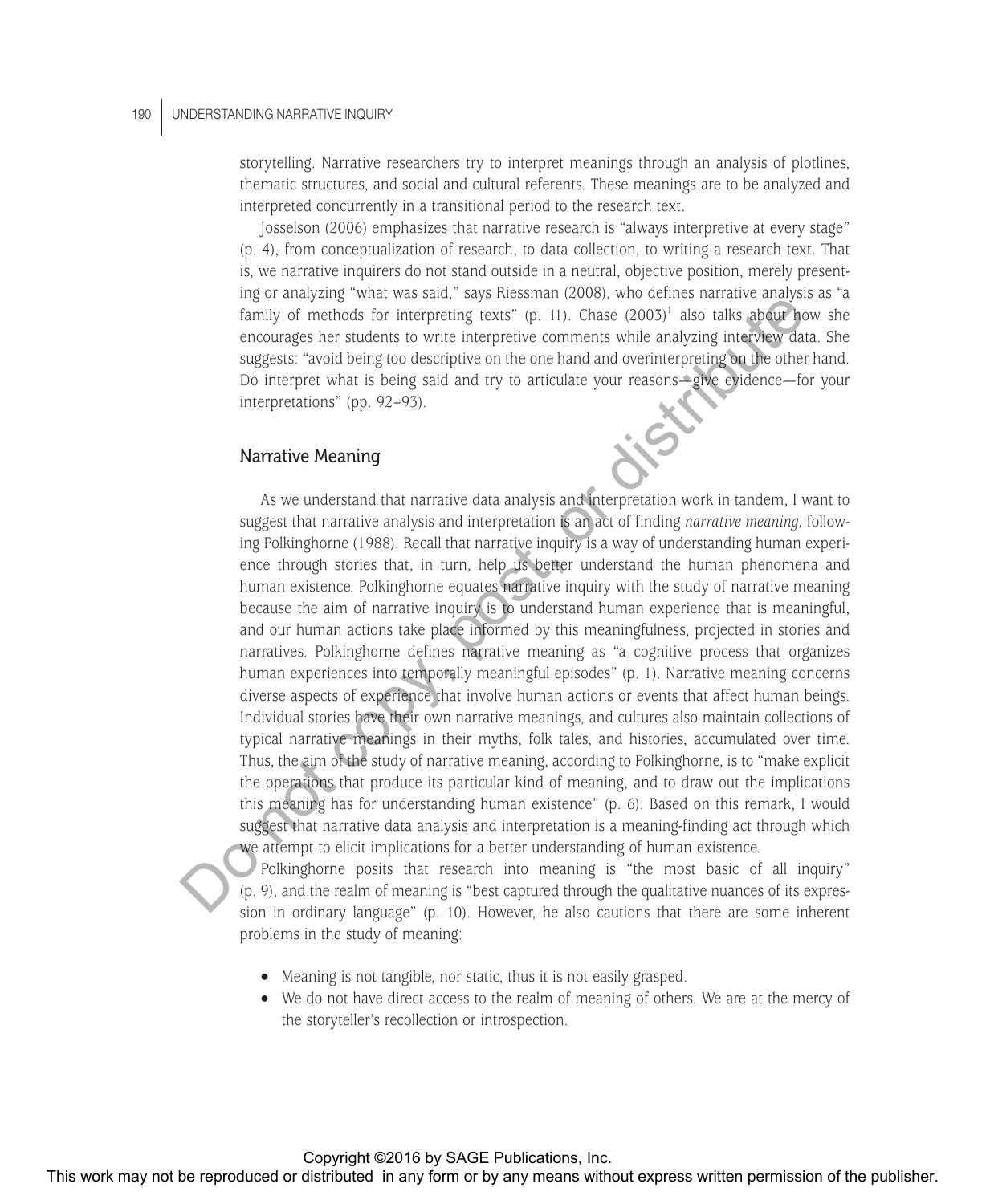- Information about other people's realms of meaning can be gathered through the narratives and stories. These narratives are context-sensitive, hence, they are not to be treated in isolation.
- The analysis of narrative data makes use of hermeneutic (interpretative) reasoning, thus the analysis methods are not as precise as quantitative tools.
- The realm of meaning appears in various modes of presentation, such as perception, remembrance, and imagination. These complex connections among images and ideas make the realm of meaning difficult to investigate. (pp. 7–8)

I find Polkinghorne's cautions insightful. He reminds us that narrative data analysis and interpretation as an act of finding narrative meaning is not a straightforward enterprise; rather, it may pose challenges and potential dilemmas. However, his intention is not to discourage us from engaging in understanding narrative meaning, but to help us be more attuned to the nuances of narrative meaning that has the following characteristics. According to Polkinghorne, narrative meaning:

- 1. Functions to give form to the understanding of a purpose to life and to join everyday actions and events into episodic units;
- 2. Provides a framework for understanding the past events of one's life and for planning future actions; and
- 3. Is the primary scheme by means of which human existence is rendered meaningful. (p. 11)

With an understanding of narrative meaning, including its challenges and functions, we can better flirt with data through the process of data analysis and interpretation.

#### Narrative Smoothing

One of the major means of narrative data analysis and interpretation involves narrative smoothing. Last April, I attended a talk by Curator Jorge J. E. Gracia, who organized a very interesting exhibition titled *Painting Borges: Art Interpreting Literature,* at the Beach Museum in my institution. Professor Gracia is also a philosopher teaching at the State University of New York, Buffalo. For this exhibition, Curator Gracia selected 24 paintings done by contemporary Argentinean and Cuban artists, who created their artistic representations based on Jorge Luis Borges's most famous stories about identity and memory, freedom and destiny, and faith and divinity. Gracia calls these artistic representations "painted stories" (Gracia, 2012), which I think is a lovely phrase, and these painted stories showcased the interpretation of literature by the selected visual artists. In his talk, Gracia spoke about the concept of interpretation in lay terms to help the audience (mostly undergraduate students and non-philosophers like me) understand, The results are the reproduced or distributed in any form or by any means without expression as a not any mean the reproduced in any means when the publisher or by any means were reproduced in any form or by any means wer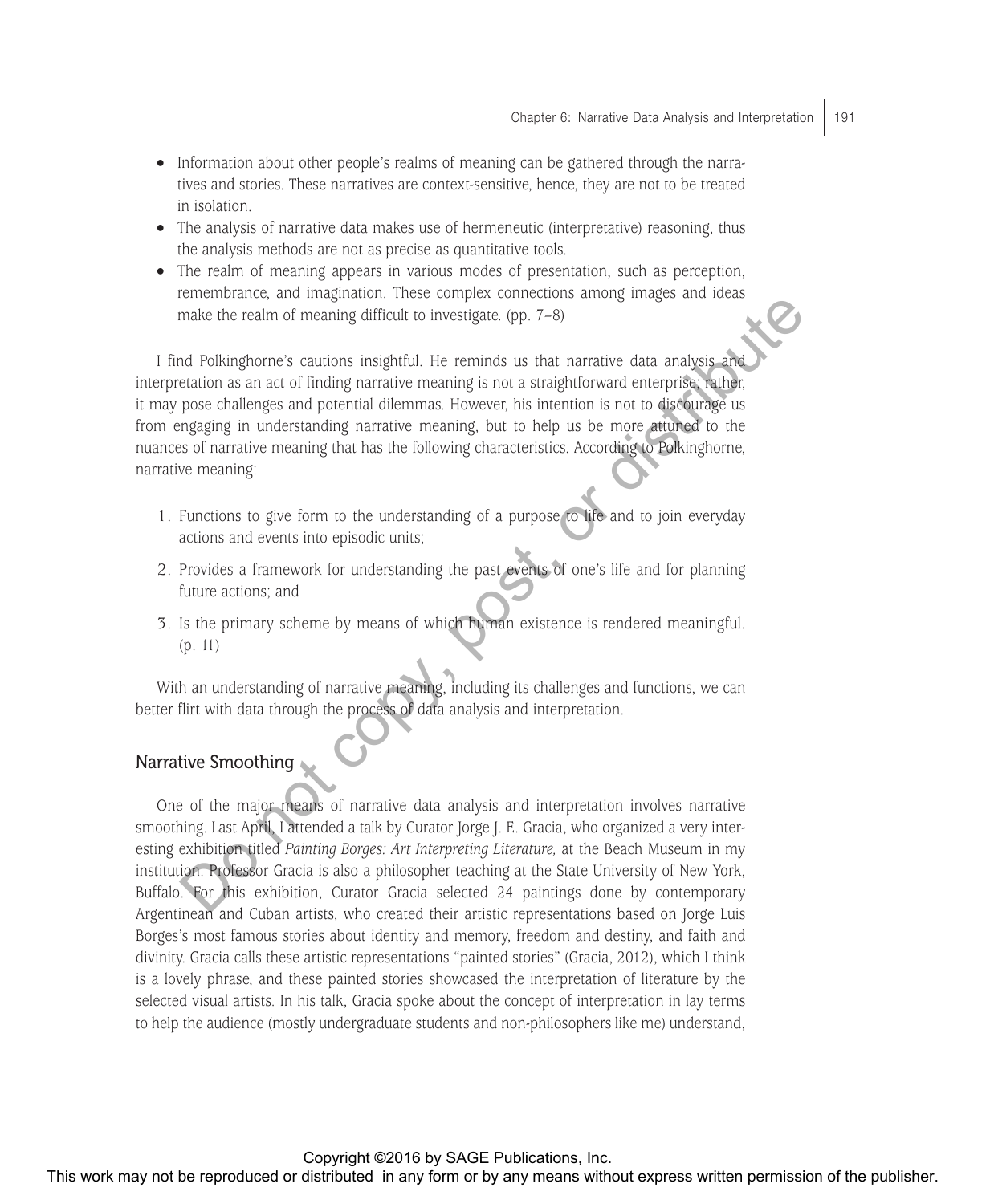rather than using complex philosophical terms, like hermeneutics.<sup>2</sup> He said, there are two general types (or goals) of interpretation: one is an *act of understanding* (to develop an effective interpretation to understand); and the other is *instrumental understanding* (to mediate an effective understanding). And, there are usually five strategies involved in interpretation: *focus, omission, addition, appropriation,* and *transposition.*

I think the types of interpretation that professor Gracia addressed can be transferred to an act of interpretation and analysis in narrative research. That is, we can interpret our data (1) to understand the phenomenon under study (as an act of understanding); and (2) to facilitate an understanding of the phenomenon under study for the reader (as an instrumental understanding). For this act of interpretation, we can employ the five strategies: *focus, omission, addition, appropriation,* and *transposition.*

Since narrative data analysis deeply involves interpretation, we are about to engage in arbitrary subjectivity, which puts us in a "tricky" situation. The use of arbitrary interpretation (especially when we "appropriate" data to fit our philosophical orientation, or "transpose" the data from one situation to another) often becomes a mode for saying what we want to say or hear instead of really listening to or seeing what is being said (Munro Hendry, 2007). Further, while undertaking an analysis and interpretation of narrative data, we might find ourselves in a dilemma, realizing that a faithful account (faithful to what the participant said) is not necessarily going to be a "good" story that we'd like to present, or that a "good" story might not be a faithful account. Spence (1986) points out how researchers have a tendency to write "a good story more than a faithful account" (p. 212) through subjective interpretation. Spence calls this involvement of subjective interpretation *narrative smoothing,* which can be used to mask our subjective interpretation as explanation, and to present a "good" story that is not necessarily a "faithful" account (see "fidelity" in Chapter 3). The control of the publisher or distributed in any form or by an an our bureautically control or distributed in any form or a stributed in any form or a stributed in any form or a stributed in any form or a stributed in

*Narrative smoothing* is an interesting concept. It is a necessary method that many narrative researchers including myself use to make our participant's story coherent, engaging, and interesting to the reader. It is like brushing off the rough edges of disconnected raw data. However, it can also be problematic because it involves certain omissions, such as the selective reporting of some data (while ignoring other data), or the lack of context due to the researcher's assumption that what is clear to him or her will also be clear to the reader. Spence (1986) states:

By failing to provide the background information and context surrounding a particular clinical event, by failing to "unpack" the event in such a way that all its implications become transparent, the author runs the risk of telling a story that is quite different from the original experience. (p. 213)

Spence (1986) gives us an example. Spence argues that Freud presented the story of his patient, Dora, as an "intelligible, consistent, and unbroken" account (p. 212) by filling in the gaps in her account, thus leading to conclusions that were not supported by the evidence.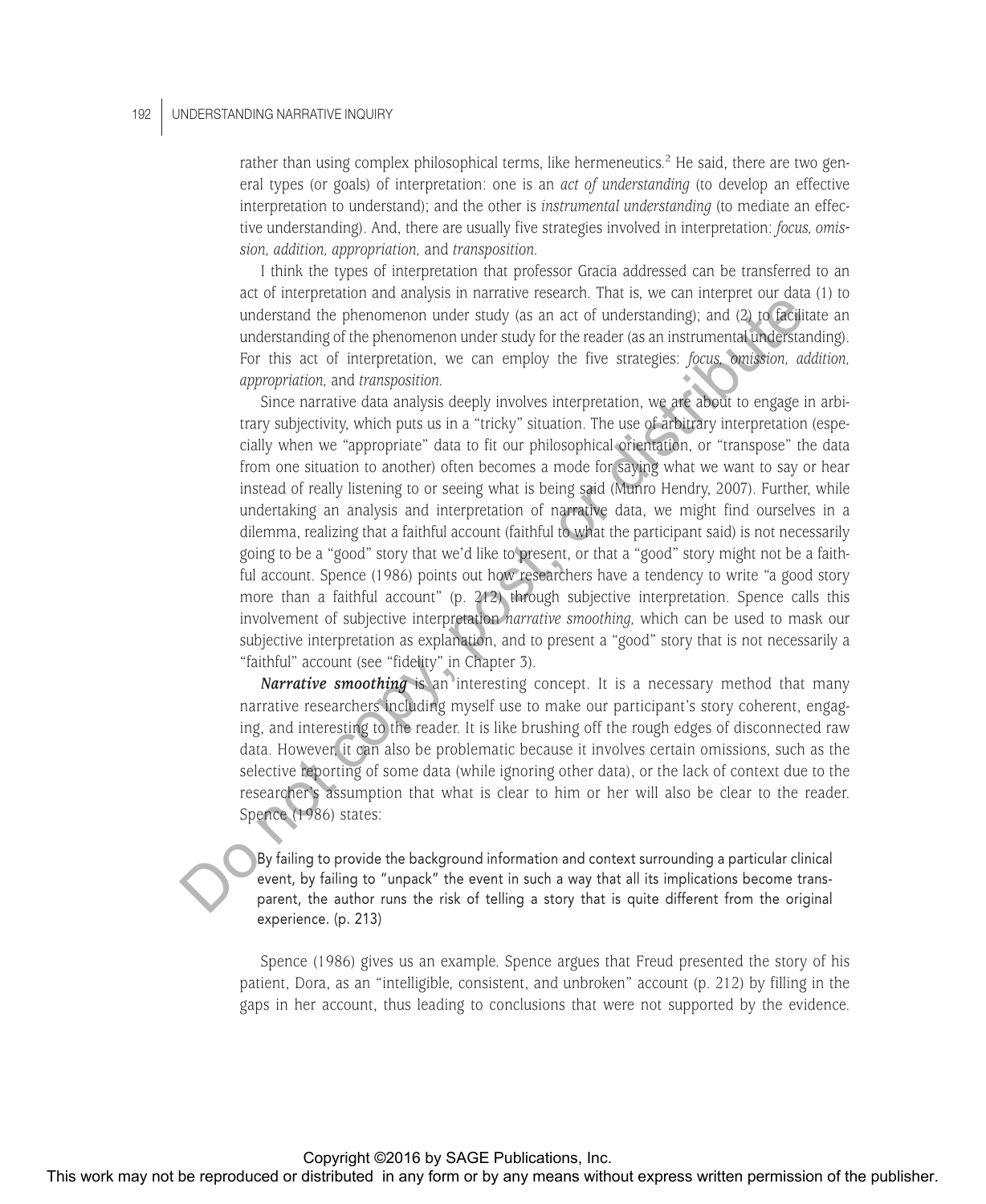Spence problematizes this kind of narrative smoothing where we might be able to provide a good, "intelligible, consistent, and unbroken" story, but that it may be a far different story from the original account told by our participant (hence, not a faithful account). This kind of problem—failing to produce a faithful account—creates an ethical issue, which seems to happen to us quite often if we use strictly standardized narrative rules of "deletion-selectioninterpretation" (Mishler, 1986a, p. 238), or the five strategies of *focus, omission, addition, appropriation,* and *transposition* that Gracia (2012) mentioned, without paying attention to the nuances that are involved in the interpretation process. Therefore, the ethics of interpretation has to be carefully considered (Squire, 2013). Spence (1986) suggests that we can address the ethics of interpretation (a) by being more nuanced and sensitive, (b) by recognizing the fact that the stories are not fixed and the referents can be ambiguous, (c) by guaranteeing confidentiality at the expense of some of the data's richness, and (d) by taking the participant and the reader into consideration.

In lieu of the ethics of interpretation, we can further consider Josselson's (2006) following question:

Does the interpreter/researcher privilege the voice of the participant, trying to render the meanings as presented in the interview—or does the researcher try to read beneath—or, in Ricoeur's metaphor—in front of the text—for meanings that are hidden, either unconscious or so embedded in cultural context as to make them seem invisible? (p. 4)

The point Josselson is making here is whether we should look at our data with faith or with suspicion in an effort to find narrative meaning, which I will discuss next.

#### The Interpretation of Faith and the Interpretation of Suspicion<sup>3</sup>

Josselson (2004) provides an insightful account about interpretation in narrative research drawing upon Ricoeur (1970, 1991, 2007), who distinguishes between two forms of hermeneutics: a *hermeneutics of faith* and a *hermeneutics of suspicion.* Based on Ricoeur's distinction, Josselson proposes a hermeneutics of restoration (faith) and a hermeneutics of demystification (suspicion) that can be applied in the practice of analysis and interpretation in narrative research. This distinction is an issue we will always encounter during the data analysis of our participants' stories, so it needs some elaboration. The absorption of the representation or distributed in any form or by any form or by any means with the representation of the publisher. This we control the publishers with the repression of the publishers were a national

First, we can approach our narrative data from the perspective of an **interpretation of faith** in the stories told by our participants. That is, this perspective is operationalized based on the belief that what our participants are telling us is a story that is true and meaningful to their sense of their subjective experience. We take the story at face value. So, the aim of this approach is "to represent, explore and/or understand the subjective world of the participants and/or the social and historical world they feel themselves to be living in" (Josselson, 2004, p. 5). We retell or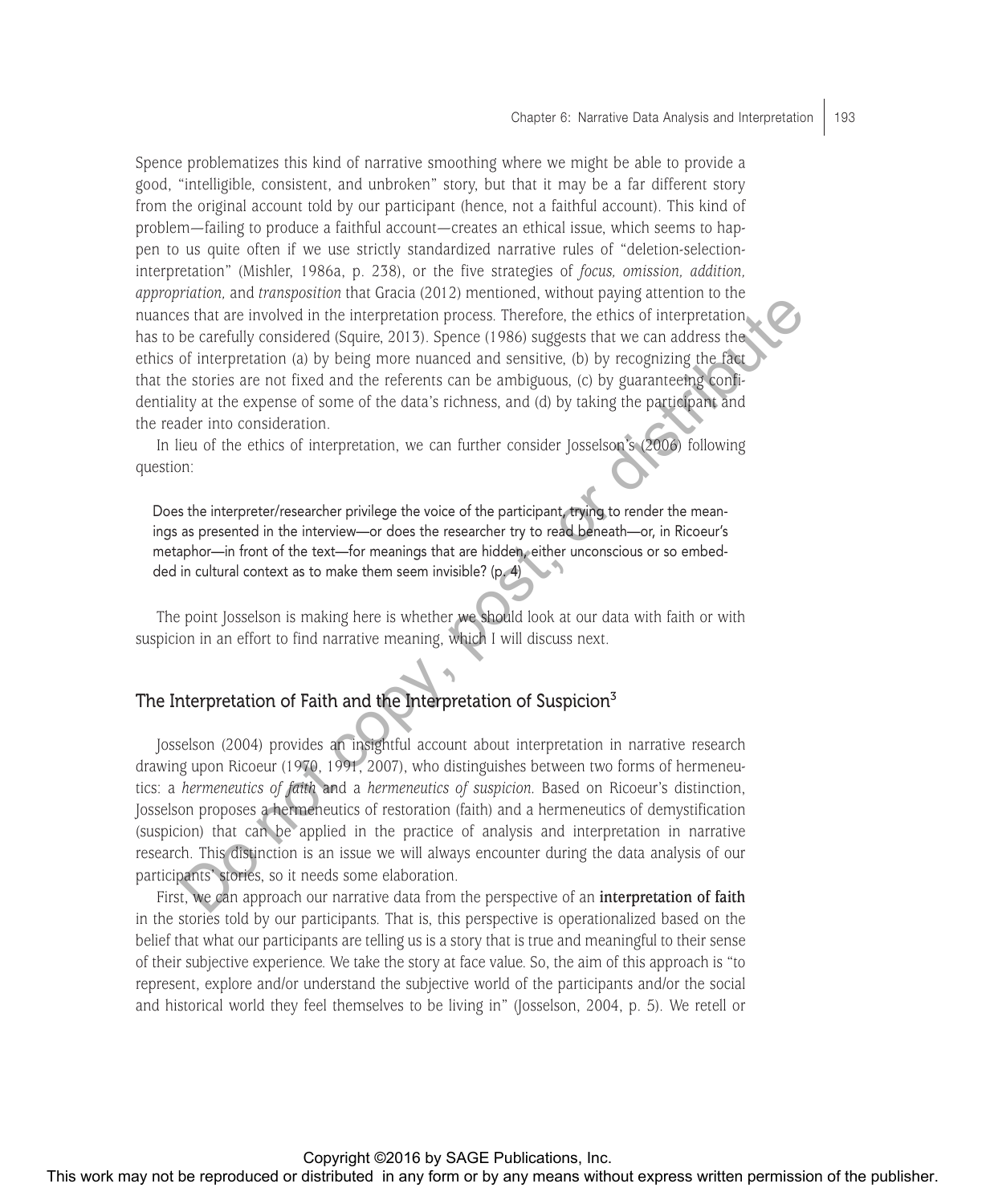recount a participant's stories with faith, which is a result of the genuine personal encounter with the participant. Thus, the narrative meaning of the stories represented or retold from this perspective can be found in collaboration between the researcher and the participants through empathic understanding. Most narrative inquirers would initially use this approach, which is probably sufficient to meet most research purposes in narrative inquiry.

Another approach we can take is the **interpretation of suspicion** *in addition to* the interpretation of faith. Please note that I, following Josselson (2004), am trying to outline each approach without subscribing to either-or, binary thinking, in hopes that both approaches will be used in tandem. This approach of suspicion will, along with the interpretation of faith, help us go deeper with our analysis and interpretation as it aims to find hidden narrative meanings that might be lurking in the data. The interpretation of suspicion lets us think again about what we might take for granted in the approach of the interpretation of faith. This is "a less favored mode" (Josselson, 2004, p. 15) because it might give the impression that we have to undermine research relationships with our participants by being "suspicious" or skeptical of what they said. However, let's be clear that this approach is not about suspecting that what our participants told us might not be true, but rather it is about decoding or demystifying the implicit meaning that might go unnoticed in the first approach. For example, we might want to pay extra attention to any play on words, contradictions, or rhetoric. The participants might use their own tactic of "narrative smoothing" in their narration, although Spence did not talk about narrative smoothing from the narrator's perspective, omitting things that they don't want to say for some reason, or assuming that the researcher should know what the participants are talking about, thus not providing sufficient context for the story. Thus with this approach, we are after "surface appearances that mask depth realities; a told story conceals an untold one" (Josselson, 2004, p. 13). απουτού. Statistically accelerate that is the publisher in the publisher and the bureauto or distributed in any form or by any form or by any means with the publisher. This appears we reproduced the publisher or any of t

The role of the narrative inquirer as midwife that I discussed in Chapter 3 allows us to pay attention to both approaches to find narrative meaning. We can deliver the stories of our participants at face value, but we should also carefully look for any "red flags," especially if the research topic is about challenging the status quo, or social justice, based on critical theory, critical race theory, or a poststructuralist framework. A good narrative analysis, as Riessman (2008) notes, "prompts the reader to think beyond the surface of a text, and there is a move toward a broader commentary" (p. 13).

Finally, we have to remember that interpretations are fluid and temporal (Gadamer, 1964); that is, our interpretations will change over time as our horizon changes. Thus, we cannot claim that there is a single valid interpretation even within a single researcher. Wolcott (1994) also states, "Qualitative researchers are welcome to their opinions, but focused inquiry is not a soapbox from which researchers may make any pronouncement they wish" (p. 37).

To summarize theoretical issues of narrative analysis and interpretation:

- Narrative analysis and interpretation work in tandem.
- Narrative analysis and interpretation is an act of finding narrative meaning.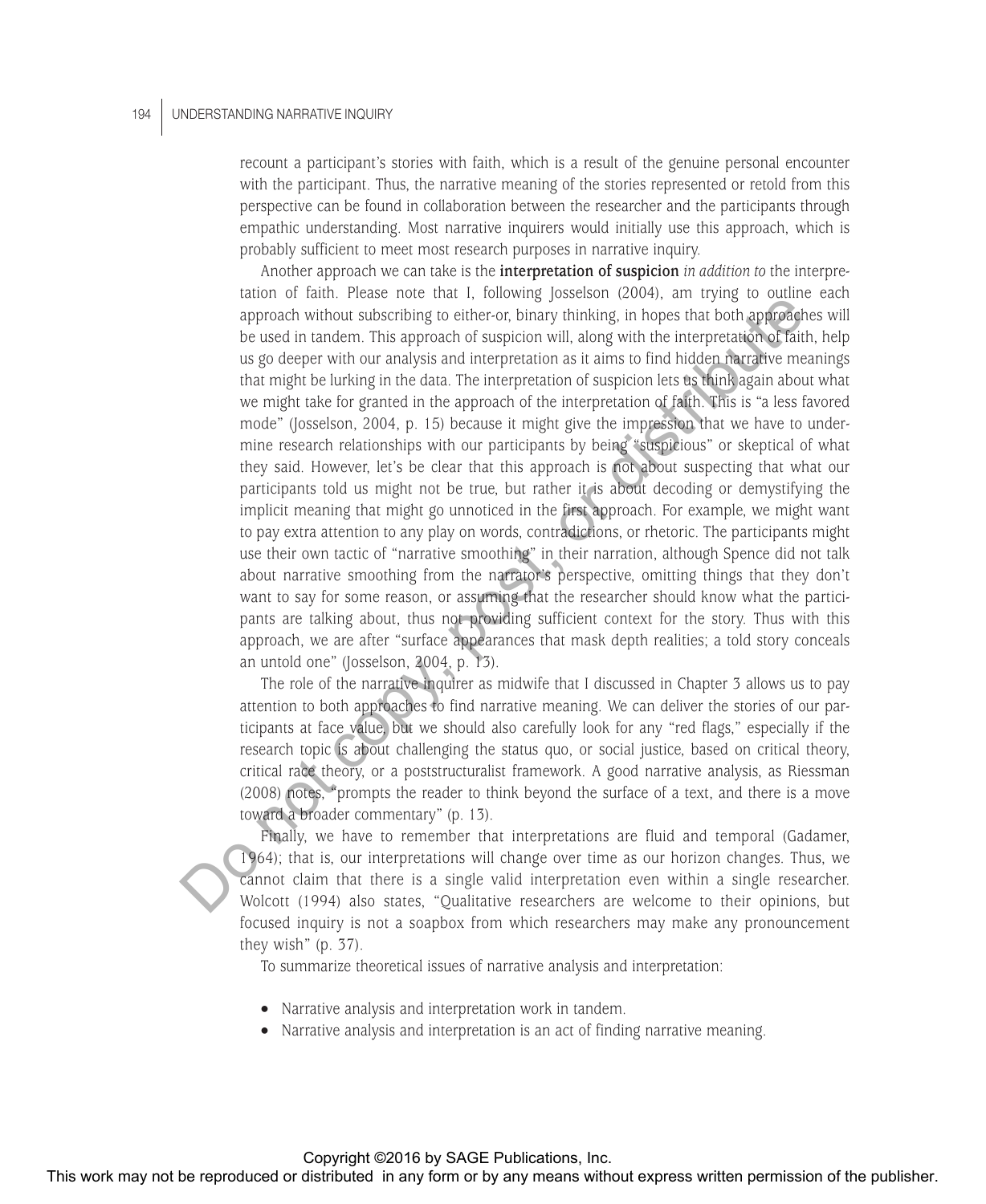- Narrative meaning has inherent problems along with its functions.
- The aims of interpretation are:
	- { to understand the phenomenon under study
	- { to facilitate an understanding of the phenomenon under study for the reader
- Narrative smoothing is a method of interpretation that involves five tactics: focus, omission, addition, appropriation, and transposition.
- Two approaches to interpreting narrative data are: the interpretation of faith and the interpretation of suspicion.

# Methods of Narrative Data Analysis

So, what methods for narrative data analysis are available to us? Methods of analysis do not emerge out of thin air, as Holstein and Gubrium (2012) point out. That is, finding an appropriate method of narrative data analysis for your inquiry should be informed by and contingent upon your narrative research design (Chapter 3) and the narrative inquiry genre you have in mind (Chapter 4), based on the narrative data you have (Chapter 5). Hence, the analysis and interpretation should be done holistically, heuristically, whole-heartedly, and most of all, narratively. I do not intend to present a prescription of one "best" method here, nor do I dare to try to provide you with various "how-to" methods. If I did, I would probably end up pigeonholing each method, causing you to search for where and how you can fit your data analysis into one particular method, like the Procrustean bed that I mentioned in Chapter 2. I encourage you to avoid the Procrustean bed if possible, and find varied narrative meanings through narrative data analysis and interpretation. This is why we should "flirt" with the data during this transitional performance stage from field texts to research texts, exploiting the idea of surprise and curiosity, creating a space where aims can be worked out, allowing room for less-familiar possibilities, and playing with new ideas. This work may not be reproduced or distributed or distributed in any form or by any means while the publisher or any form or by any form or by any means we can be reproduced to any form or by any form or by any means and

For the methods of narrative data analysis that allow us to engage in flirtation, I will present Polkinghorne's analysis of narratives and narrative analysis, and Mishler's typology of narrative analysis, which encompasses Labov's narrative analysis model. And then I will provide how analysis/interpretation can be done in different narrative genres.

#### Polkinghorne's Analysis of Narratives and Narrative Analysis

Like many other narrative researchers, I find Polkinghorne's distinction between *analysis of narratives* and *narrative analysis* very useful and I use it quite often as an analytical framework for my work. This distinction is important to us because it points out that narrative research, with its unique and distinctive features, straddles the worlds of both qualitative research and arts-based research.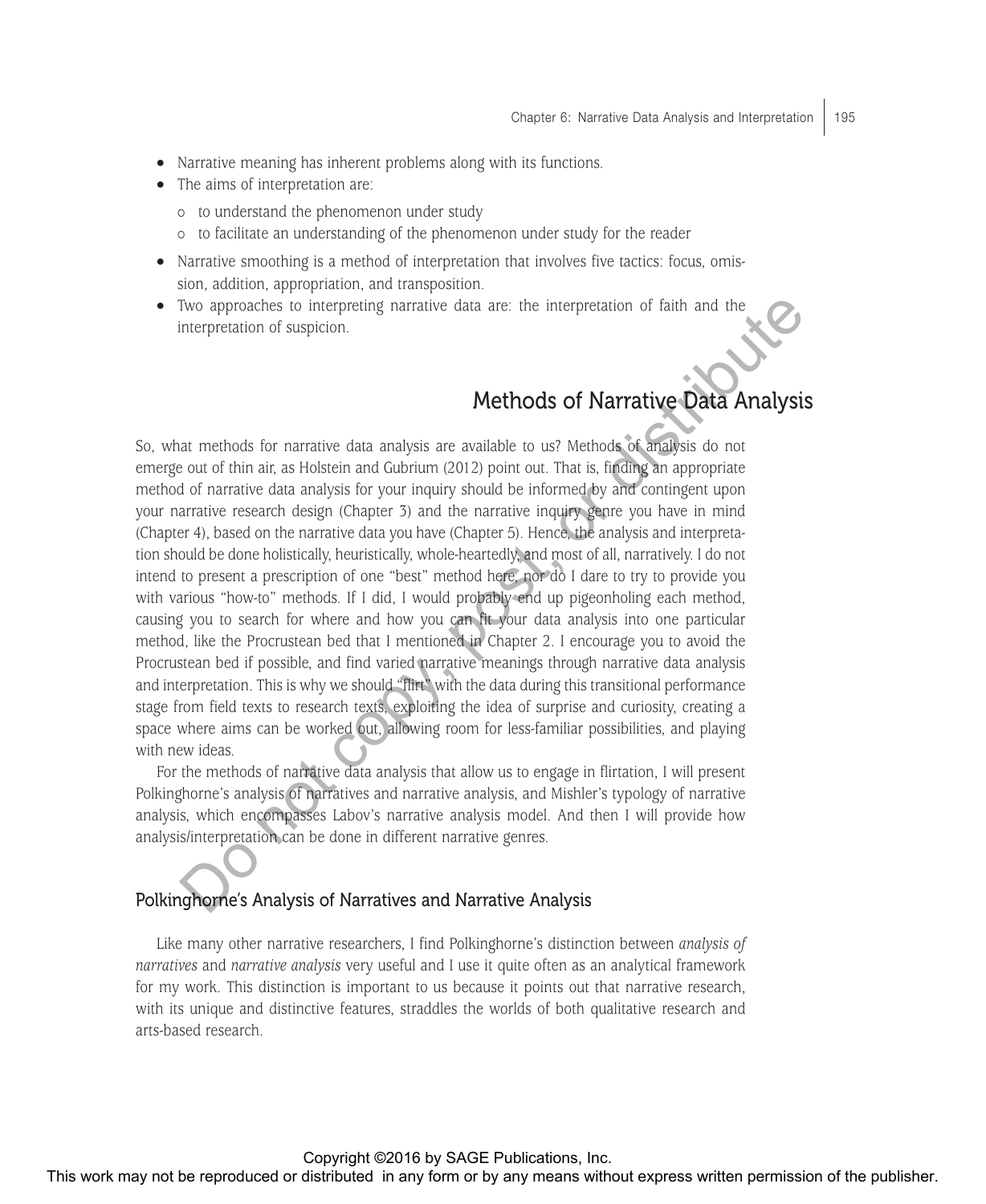Based on his understanding of Bruner's two modes of thought, the paradigmatic mode and narrative mode (as discussed in Chapter 1), Polkinghorne (1995) posits that narrative inquiry has two types of analysis: one is an *analysis of narratives* that relies on paradigmatic cognition and the other is *narrative analysis* that depends on narrative cognition.4

#### Analysis of Narratives (Paradigmatic Mode of Analysis)

The **analysis of narratives,** or the **paradigmatic mode of analysis,** relies on paradigmatic cognition, a thinking skill that we humans primarily use to organize experience as ordered and consistent while attending to its general features and common categories and characteristics. A paradigmatic mode of knowing is an effort to classify such general features into different categories. It attempts to fit individual details into a larger pattern. According to Polkinghorne (1995), paradigmatic cognition "produces cognitive networks of concepts that allow people to construct experiences as familiar by emphasizing the common elements that appear over and over" (p. 10). We can use this paradigmatic thinking in narrative data analysis, which Polkinghorne calls an *analysis of narratives* (paradigmatic mode of analysis). The analysis of marginal permission contour and analysis or or any means with the material contained in any form or by any means with the publisher or the publisher of the publisher of the publisher of the publisher of th

Qualitative research generally employs a paradigmatic type of analysis in which particular pieces of evidence are identified to form general concepts and categories. It seeks to identify common themes or conceptual manifestations discovered in the data. Thus, when we use this method, we examine the narrative data to focus on the discovery of common themes or salient constructs in storied data, and organize them under several categories using stories as data.<sup>5</sup>

Polkinghorne suggests that two types of paradigmatic analysis of narratives are possible: (a) one in which the concepts are derived from previous theory or logical possibilities that can be applied to the data; and (b) one in which concepts are inductively derived from the data (just like Glaser and Strauss's [1967] grounded theory notion). I would also add that another type of paradigmatic analysis of narratives is derived from the predetermined foci of one's study. For example, when we interview several veteran teachers about their teaching experiences, we could predetermine such categories as the first year's teaching experiences, coping strategies, challenges, and the like.

So, in the analysis of narratives (paradigmatic mode of analysis), findings would be arranged around descriptions of themes that are common across collected stories, just like many other qualitative research studies do (Polkinghorne, 1995). Clandinin and Connelly (2000) also note, "An inquirer composing a research text looks for the patterns, narrative threads, tensions, and themes either within or across an individual's experience and in the social setting" (p. 132). By identifying general themes and patterns, the goal of the analysis of narratives will be to minimize ambiguity and emphasize "reference at the expense of sense" (Bruner, 1986, p. 14).

Polkinghorne's analysis of narratives (paradigmatic mode of analysis) can be summarized as follows:

• It describes the categories of particular themes while paying attention to relationships among categories;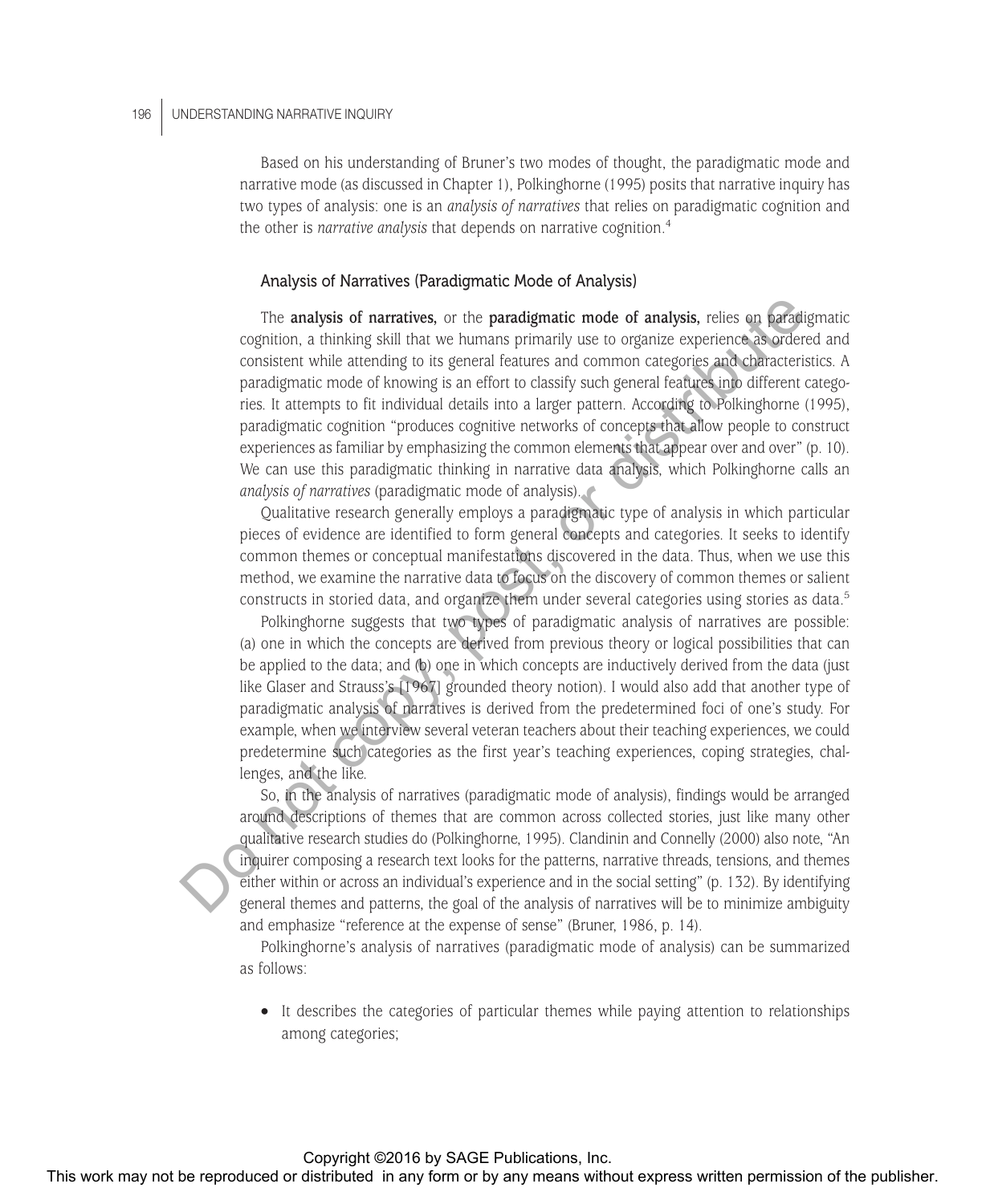- It uncovers the commonalities that exist across the multiple sources of data; and
- It aims to produce general knowledge from a set of evidence or particulars found in a collection of stories, hence underplays the unique aspects of each story.

#### Narrative Analysis (Narrative Mode of Analysis)

**Narrative analysis or narrative mode of analysis** is based on narrative cognition that attends to the particular and special characteristics of human action that takes place in a particular setting. Polkinghorne (1995) remarks, "Narrative reasoning operates by noticing the differences and diversity of people's behavior. It attends to the temporal context and complex interaction of the elements that make each situation remarkable" (p. 6). Therefore, *narrative analysis (narrative mode of analysis)* that promotes the narrative mode of thought is about "the configuration of the data into a coherent whole" (Polkinghorne, 1995, p. 15) while sustaining the metaphoric richness of a story. It is a method of emplotting the data, in which we would analyze narrative data that consist of actions, events, and happenings, in order to produce coherent stories as an outcome of the analysis. We create stories (storying and restorying) by integrating events and happenings into a temporally organized whole with a thematic thread, called the plot. In this process, we use the method of narrative smoothing (Spence, 1986), as discussed earlier, to fill in the gaps between events and actions. In such stories we can capture "the richness and the nuances of meaning in human affairs" (Polkinghorne, 1995, p. 11), which cannot be expressed in "definitions, statements of fact, or abstract propositions" (p. 6). The purpose of the narrative mode of analysis is, then, to help the reader understand why and how things happened in the way they did, and why and how our participants acted in the way they did. The final story configured through the narrative mode of analysis has to appeal to readers in a way that helps them empathize with the protagonist's lived experience as understandable human phenomena. Polkinghorne's concept of the narrative mode of analysis has become an impetus of burgeoning "experimentations with a variety of literary genres for emplotting their data" (Barone, 2007, p. 456) (also discussed in Chapter 4). For a more detailed process of narrative mode of analysis, see Coulter and Smith (2009). **Nursive analysis or startative mode of analysis is those!** or distributed in any form or a contributed in any form or burst means that make control the selection or the means of the may not be reproduced in a publisher.

Polkinghorne's narrative analysis (narrative mode of analysis) can be summarized as follows:

- It focuses on the events, actions, happenings, and other data elements to put them together in a plot;
- It uses to-and-fro, recursive movement from parts to whole or from whole to parts;
- It fills in the gaps between events and actions using a narrative smoothing process;
- It maintains that narrative analysis is not merely a transcription of the data, but is a means of showing the significance of the lived experience in the final story;
- It makes the range of disconnected data elements coherent in a way that it appeals to the reader;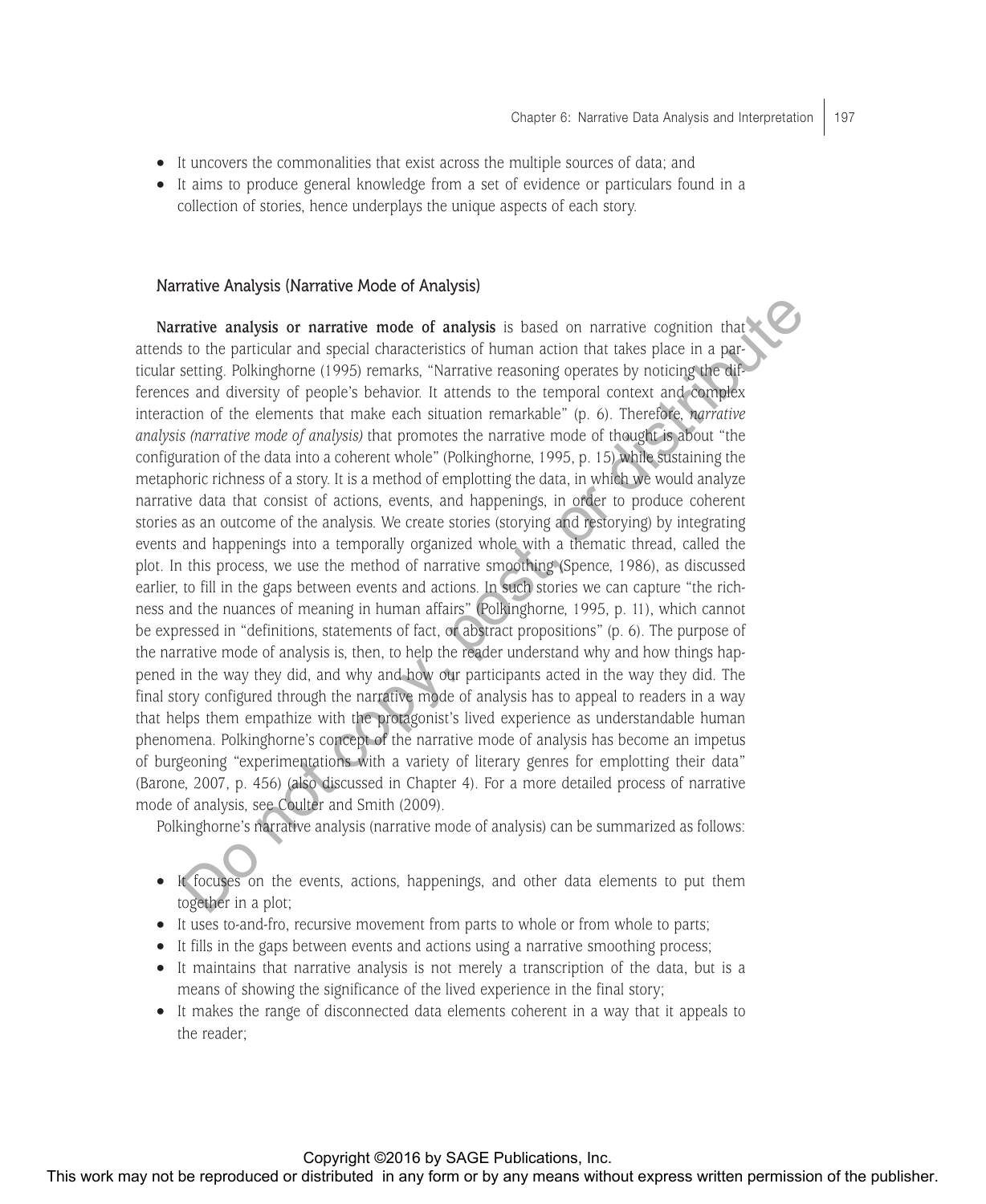#### 198 UNDERSTANDING NARRATIVE INQUIRY

- It makes the final story congruent with the data while bringing narrative meanings that are not explicit in the data themselves; and
- It emphasizes connotation and sustains the metaphoric richness of a story.

#### Mishler's Models of Narrative Analysis

Elliot Mishler (1995) proposes a more detailed and comprehensive typology (than Polkinghorne's) of the models of narrative analysis that encompasses most of the narrative approaches available in the field of narrative inquiry. As he states, the models of narrative analysis reviewed in his typology demonstrate "the depth, strength, and diversity of the 'narrative turn' in the many sciences" (p. 117). Mishler's typology attempts to cover the ways in which narrative researchers "story the world," focusing on making meaning of events and experiences through the researcher's tellings and retellings of stories for different purposes in various contexts through various genres. That is, Mishler delineates a comparative perspective on differences of narrative inquiry in terms of theoretical aims and assumptions, types of data, analytic methods and strategies, and genres, based on the triad of language functions proposed by Halliday (1973): "reference, structure, and function" (p. 89). Mishler believes that narrative inquiry is a "problem-centered area of inquiry" (p. 89), hence, the models of narrative analysis we will use depend on our research problems. With his typology in which each model has its central task for narrative analysis, he provides a framework that will allow us to compare the problems, aims, foci, and methods across the different models (see Table 6.1). This work may not be reproduced or the reproduced in any form or by any means with the reproduced or distributed in any form or by any form or by any form or by any form or by any form or be reproduced in any form or be r

I will explain what Mishler's typology entails in a minute, but I find his typology enlightening although Mishler humbly states that his proposed typology is "preliminary, tentative, incomplete" (Mishler, 1995, p. 89) with blurred boundaries. What is more encouraging, though, is that he cautions that narrowly focused approaches can be limiting, hence, it is important "to pursue alternative, more inclusive strategies that would provide a more comprehensive and deeper understanding both of how narratives work and of the work they do" (p. 117). I feel that he gives us permission to flirt with his typology as a departing point to "pursue alternative, more inclusive" methods of narrative analysis.

I have therefore slightly modified<sup>6</sup> his original typology in a way that would help me and other visual learners like some of you make better sense of it (see Figure 6.2). This modified version is also "preliminary, tentative, and incomplete"; therefore, I invite you to flirt with it to fit your analysis frame.

#### Overview of Mishler's Typology

To briefly provide an overview of Mishler's narrative typology, the methods in the first category, *Reference and temporal order: The "telling" and the "told,*" focus on reference as a problem of representation; specifically, looking for a correspondence between the temporal sequence of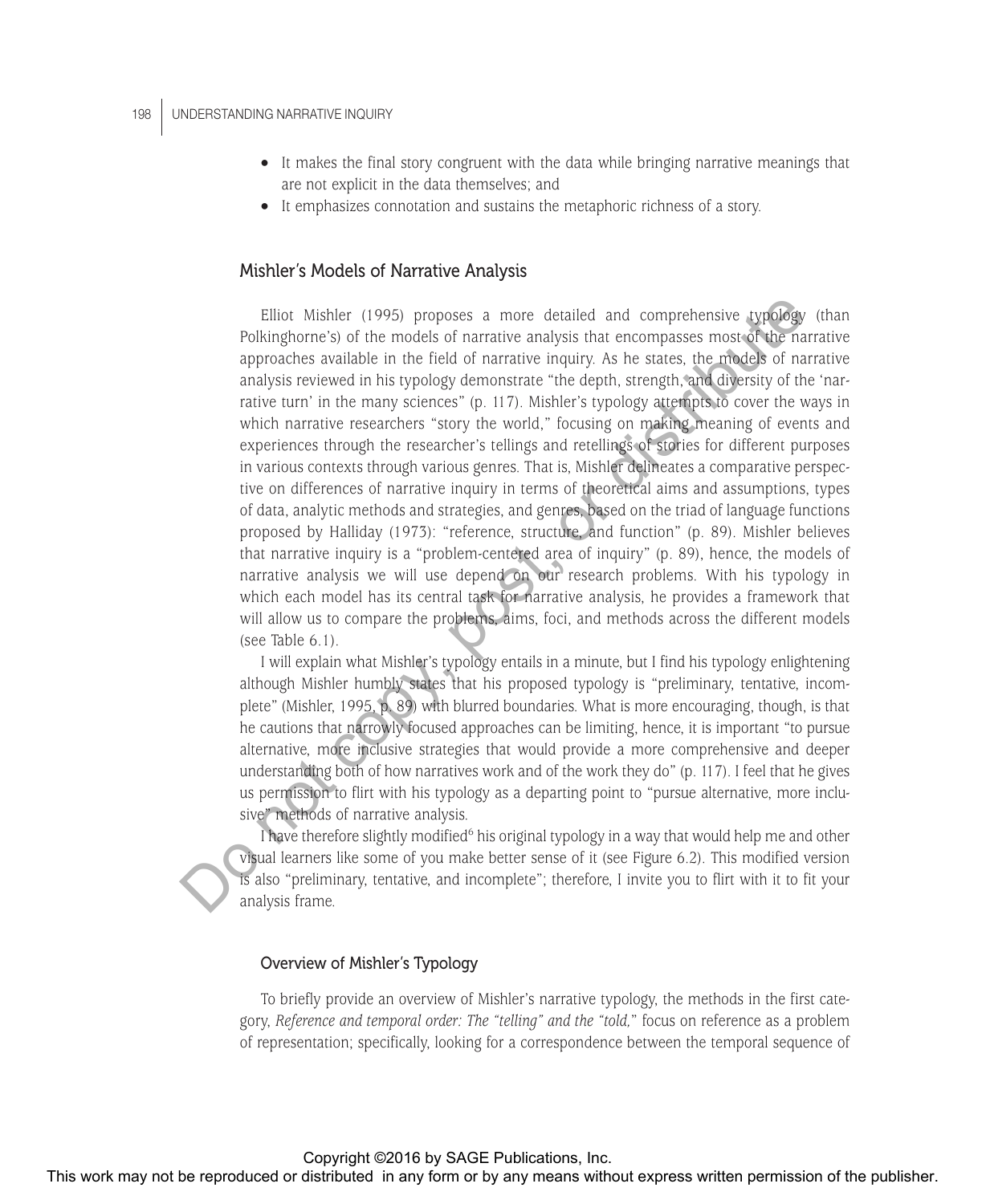| Reference and temporal order: The "telling" and the "told"                                                                                                                                                                                                                                                                                                                                                                                                                                                                                                                                                                                                                                                                                                                                                                                                                                                                                                                                                                                                                                                                                                                                                                                                                                                                                                                          |  |
|-------------------------------------------------------------------------------------------------------------------------------------------------------------------------------------------------------------------------------------------------------------------------------------------------------------------------------------------------------------------------------------------------------------------------------------------------------------------------------------------------------------------------------------------------------------------------------------------------------------------------------------------------------------------------------------------------------------------------------------------------------------------------------------------------------------------------------------------------------------------------------------------------------------------------------------------------------------------------------------------------------------------------------------------------------------------------------------------------------------------------------------------------------------------------------------------------------------------------------------------------------------------------------------------------------------------------------------------------------------------------------------|--|
|                                                                                                                                                                                                                                                                                                                                                                                                                                                                                                                                                                                                                                                                                                                                                                                                                                                                                                                                                                                                                                                                                                                                                                                                                                                                                                                                                                                     |  |
| Recapitulating the told in the telling                                                                                                                                                                                                                                                                                                                                                                                                                                                                                                                                                                                                                                                                                                                                                                                                                                                                                                                                                                                                                                                                                                                                                                                                                                                                                                                                              |  |
| Reconstructing the told from the telling                                                                                                                                                                                                                                                                                                                                                                                                                                                                                                                                                                                                                                                                                                                                                                                                                                                                                                                                                                                                                                                                                                                                                                                                                                                                                                                                            |  |
| Imposing a told on the telling                                                                                                                                                                                                                                                                                                                                                                                                                                                                                                                                                                                                                                                                                                                                                                                                                                                                                                                                                                                                                                                                                                                                                                                                                                                                                                                                                      |  |
| Making a telling from the told                                                                                                                                                                                                                                                                                                                                                                                                                                                                                                                                                                                                                                                                                                                                                                                                                                                                                                                                                                                                                                                                                                                                                                                                                                                                                                                                                      |  |
| Textual coherence and structure: Narrative strategies                                                                                                                                                                                                                                                                                                                                                                                                                                                                                                                                                                                                                                                                                                                                                                                                                                                                                                                                                                                                                                                                                                                                                                                                                                                                                                                               |  |
| Textual poetics: Figuration, tropes, and style                                                                                                                                                                                                                                                                                                                                                                                                                                                                                                                                                                                                                                                                                                                                                                                                                                                                                                                                                                                                                                                                                                                                                                                                                                                                                                                                      |  |
| Histilian<br>Discourse linguistics: Oral narratives                                                                                                                                                                                                                                                                                                                                                                                                                                                                                                                                                                                                                                                                                                                                                                                                                                                                                                                                                                                                                                                                                                                                                                                                                                                                                                                                 |  |
| Narrative functions: Contexts and consequences                                                                                                                                                                                                                                                                                                                                                                                                                                                                                                                                                                                                                                                                                                                                                                                                                                                                                                                                                                                                                                                                                                                                                                                                                                                                                                                                      |  |
| Narrativization of experience: Cognition, memory, self                                                                                                                                                                                                                                                                                                                                                                                                                                                                                                                                                                                                                                                                                                                                                                                                                                                                                                                                                                                                                                                                                                                                                                                                                                                                                                                              |  |
| Narrative and culture: Myths, rituals, performance                                                                                                                                                                                                                                                                                                                                                                                                                                                                                                                                                                                                                                                                                                                                                                                                                                                                                                                                                                                                                                                                                                                                                                                                                                                                                                                                  |  |
| Storytelling in interactional and institutional contexts                                                                                                                                                                                                                                                                                                                                                                                                                                                                                                                                                                                                                                                                                                                                                                                                                                                                                                                                                                                                                                                                                                                                                                                                                                                                                                                            |  |
| The politics of narrative: Power, conflict, and resistance                                                                                                                                                                                                                                                                                                                                                                                                                                                                                                                                                                                                                                                                                                                                                                                                                                                                                                                                                                                                                                                                                                                                                                                                                                                                                                                          |  |
|                                                                                                                                                                                                                                                                                                                                                                                                                                                                                                                                                                                                                                                                                                                                                                                                                                                                                                                                                                                                                                                                                                                                                                                                                                                                                                                                                                                     |  |
| In this chapter, I focus on Category 1 only because the second category (textual coherence                                                                                                                                                                                                                                                                                                                                                                                                                                                                                                                                                                                                                                                                                                                                                                                                                                                                                                                                                                                                                                                                                                                                                                                                                                                                                          |  |
| action events and their order of presentation in the data. The methods in the second category,<br>Textual coherence and structure: Narrative strategies, are grounded in the structuralist theory of<br>language, for example, deep structure and surface structure. They correspond with linguistics<br>and narrative strategies, looking for ways in which unity and coherence are maintained in the<br>narrative. These methods are more inclined toward spoken discourse than written texts, thus<br>interested in ways of talking and telling, using the communicative functions of talking in their<br>examination. Finally, the methods in the third category, Narrative functions: Contexts and conse-<br>quences, correspond with "cultural, social and psychological context and functions of stories"<br>(p. 90). The focus of the analysis of these methods is to illuminate the larger society through<br>personal and group stories, using theoretical frameworks.<br>and structure) is extensively addressed in Riessman (2008) and Gee (2011), and it is also beyond<br>the scope of this book. And the methods in the third category (narrative functions) can be<br>explored based on your theoretical framework (see Chapter 2) and the narrative genre you<br>employ (see Chapter 4).<br>Category 1. Reference and Temporal Order: The "Telling" and the "Told" |  |

#### **Table 6.1** Mishler's Original Typology

#### Category 1. Reference and Temporal Order: The "Telling" and the "Told"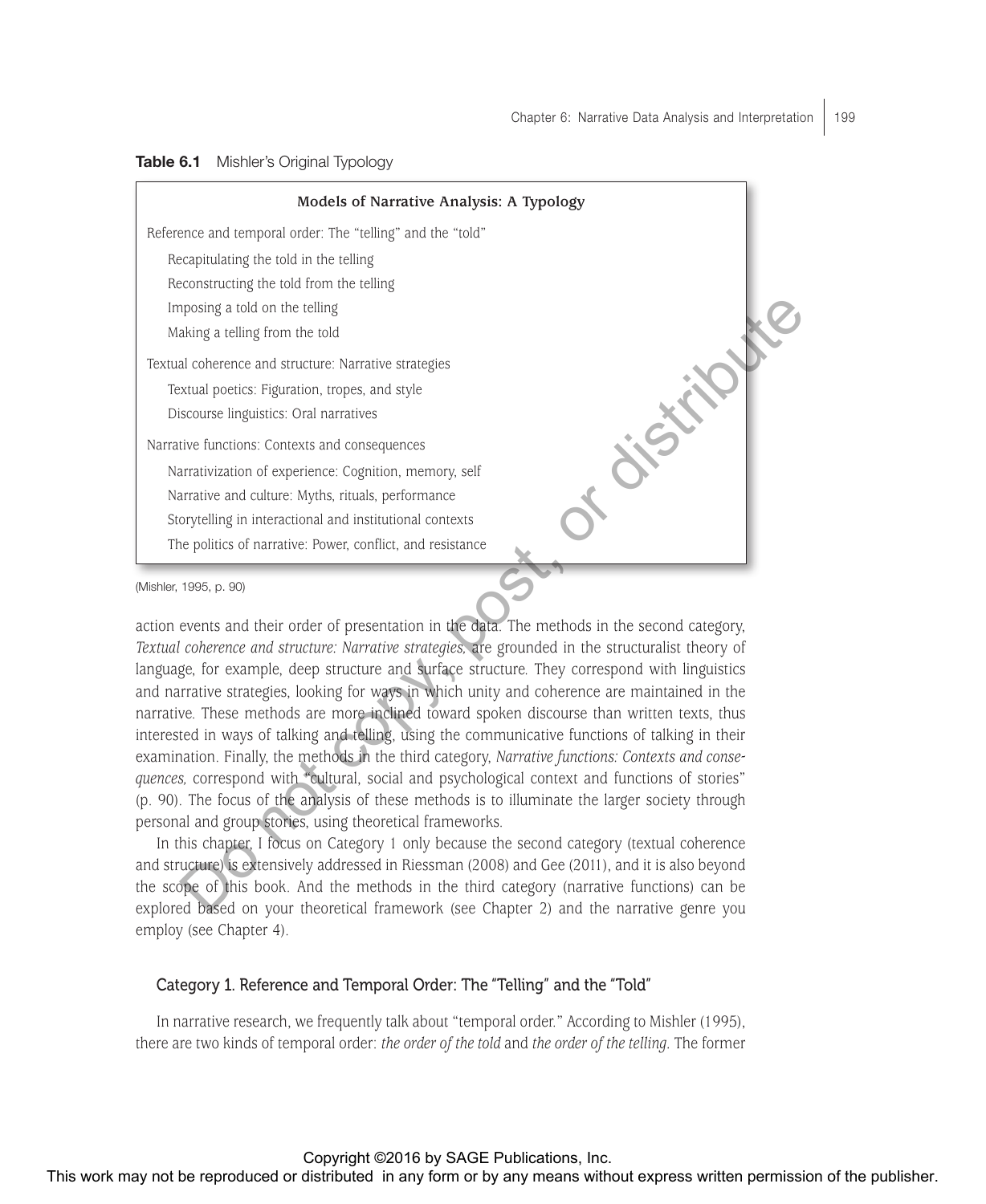

**Figure 6.2** Modified Version of Mishler's Typology: Methods of Narrative Analysis

refers to the order of the narratives of events and action that were told by our participants, and the latter refers to the order of the narratives of events and action that we will represent in our research text. Thus, our central task in this category would be to establish a balance between the two kinds of temporal order. The *telling* means the researcher's narrating, and the *told* means the data that are told by the participant. From this perspective, the story (or stories) the researcher (re)tells will be "a series of temporally ordered events" (Mishler, 1995, p. 90) that represents the interpretation of the researcher. This category prioritizes sequences of events and their textual representations for the analysis, which includes four methods: *Recapitulating the*  told in the telling (Labov's model), Reconstructing the told from the telling, Imposing a told on the *telling,* and *Making a telling from the told.*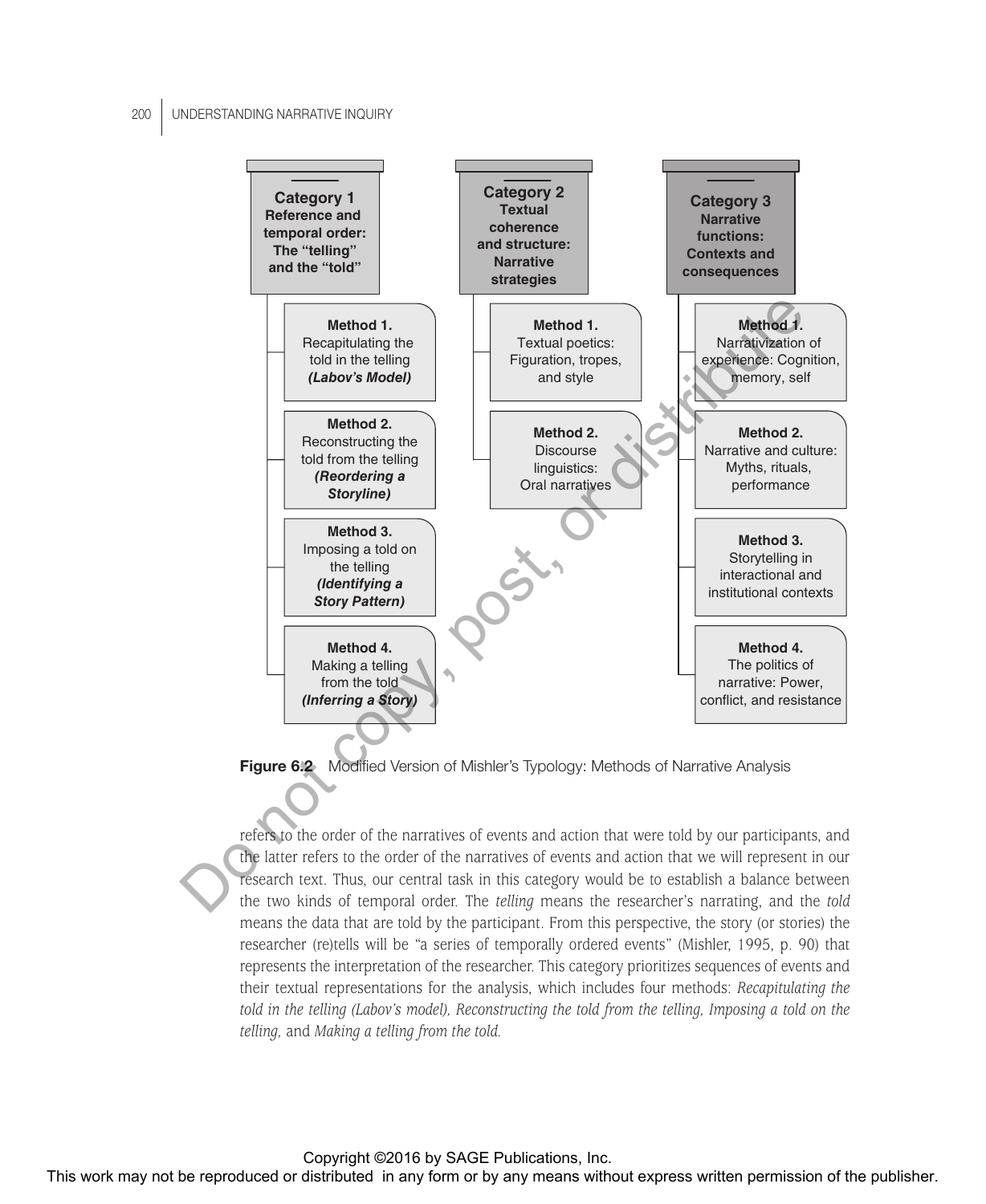#### Labov's Model<sup>7</sup>

#### Method 1. Recapitulating the Told in the Telling

This analysis method is used to identify what the "told" story is about. For this method, Mishler uses the sociolinguist William Labov's model as a conceptual framework since Labov specialized in an analysis of narratives of personal experience connecting the elements of language, meaning, and action. Mishler (1986a, 1986b, 1995) believes that Labov's model is a major resource for a narrative analysis method, and uses it as a point of departure and of reference. Although the limitations and criticisms of the Labovian model have been identified (see, for example, Patterson, 2013; Squire, 2013), his model still remains influential and is being used as a major framework of a method of narrative analysis with some modifications and adjustments (see Mishler, 1986a, 1986b, 1995; McCormack, 2004; Patterson, 2013; Riessman, 2008). It emphasizes recapturing the action and meaning of personal experience. I think that the Labovian model can serve as a narrative mode of thinking (Polkinghorne's narrative analysis) if we use it in a "flirting" manner to overcome possible criticism. ments of language means and arises are publisher (1996), 1995; points at the reproduced or distributed in any form or by any means when the contents of the publisher of the publisher of the publisher and the publisher and

Labov defines narrative as a "recapitulation of experience that maintains the strict temporal ordering of events as they occurred in the real world" (cited in Mishler, 1986a, p. 236). Mishler (1995) adapts Labov and Waletzky's model (1967, cited in Mishler, 1995) in which the structure of a fully developed personal narrative consists of the following six components (see also Mishler, 1986a):

- 1. *Abstract:* a summary of the story and its points;
- 2. *Orientation:* providing a context such as place, time, and character to orient the reader;
- 3. *Complicating Action:* skeleton plot, or an event that causes a problem as in 'And then what happened?';
- 4. *Evaluation:* evaluative comments on events, justification of its telling, or the meaning that the teller gives to an event;
- 5. *Result or Resolution:* resolution of the story or the conflict; and
- 6. *Coda:* bringing the narrator and listener back to the present.

These six elements of a personal narrative give us a framework in which we can analyze the told stories. We could use them to reconstruct stories or to retell stories. Out of these six components, the fourth component, evaluative statements, is the most important element because these statements "reveal the attitude of the narrator towards the narrative by emphasizing the relative importance of some narrative units as compared to others" (Labov & Waletzky, 1967, cited in Mishler, 1995, p. 94). They are critical to our interpretation since they give us clues to understand the meaning that the tellers (our participants) give to their experiences.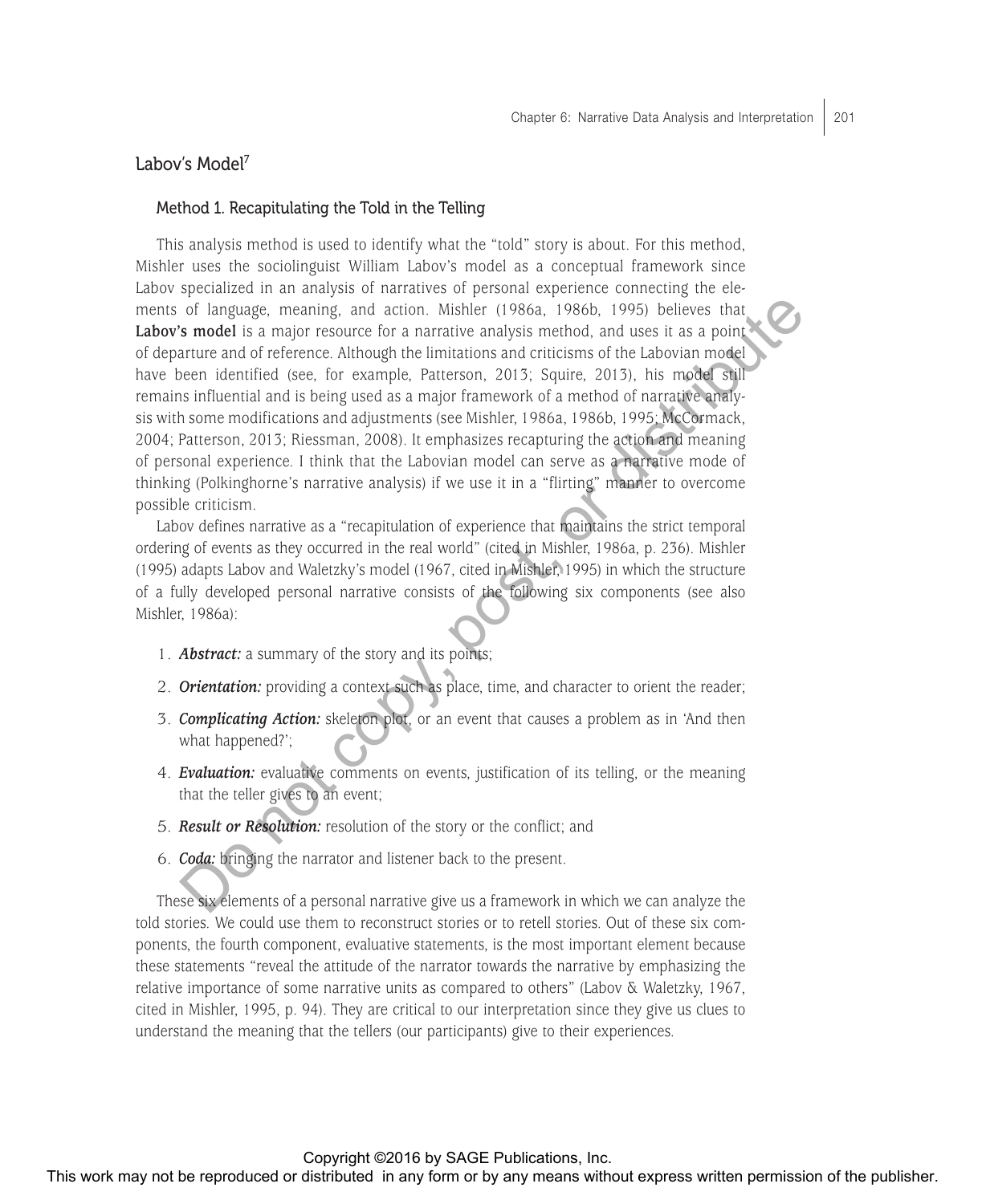#### 202 UNDERSTANDING NARRATIVE INQUIRY

The Labovian model has been influential in providing a means to analyze oral storytelling with plot or thematic criteria (the six components) as principles of structural organization in narrative. The main advantage is it helps us answer the question of what the story is about (De Fina & Georgakopoulou, 2012; Mishler, 1986a; Patterson, 2013). Mishler (1986a), for example, points out that determining the point of a story (what the story is about) is an important investigative problem because the main point of the story may not always be stated explicitly by the storyteller. Thus, finding out what the story is about from data requires our inference and interpretation. We can use the Labovian model to extract a core story in the process of narrative analysis by identifying the six elements from the told. We can also identify what our participant intends to communicate as the meaning of his or her narrative account. Another advantage of Labov's model is that it provides a general frame for understanding the narrative structure cross-culturally, bridging the gap between literary and vernacular storytelling (De Fina & Georgakopoulou, 2012). Moreover, it provides guidelines for "comparative analysis of collections of narratives from many respondents" (Mishler, 1986a, p. 236). For example, we could compare the type of evaluation, multiple participants' different evaluations of the same event, or changes of the evaluation within the same interview (Patterson, 2013). Or, we could compare the evaluations of the experience of the same event made by different storytellers based on race, gender, ethnicity, socio-economic status, and more.

However, these advantages come with shortcomings. If you are interested in conversational narratives, interactional discourses, or co-construction of the story between you and the participant, the Labovian model will not fit, hence, you might want to think about using the methods in Category 2. The critique is that Labov's model largely depends on monological narratives told in interviews, such as oral history interviews or life story interviews (De Fina & Georgakopoulou, 2012) rather than conversational interviews.

Now, is it possible to flirt with the Labovian model in an effort to address such criticisms? I think so. How about adding another component? For example, the third component, *Complicating Action,* refers to an event that causes a problem. However, I would say that it's not just an event that will create a problem. Other human issues like anxieties, expectations, desires, wishes, failures, future developments, and the like, which are not considered events by Labov, might have complicated our storyteller's life. Or there might be epiphanies. Turning points. Can we include them as a narrative component? Why not? In fact, Mishler advises us not to follow the Labovian model as fixed and absolute, which is considered one of the problems of the model. He says we can use it as a point of departure. Using the Labovian model as a foundation, we can create our own model, depending on what the focus of our research is. To me, the Labovian model can be expanded, modified, and elaborated. Thus, we can flirt with it. Patterson (2013) seems to agree with me as she states, "There are many ways in which narrative analysts can utilize the valuable aspects of Labov's work by using more inclusive definitional criteria" (p. 43). or the state methods in any form or the reproduced or the reproduced in any form or by any means with the reproduced in any form or by any means when  $\sqrt{10}$  and  $\sqrt{10}$  and  $\sqrt{10}$  and  $\sqrt{10}$  and  $\sqrt{10}$  any  $\sqrt{10$ 

#### Method 2. Reconstructing the Told From the Telling: Reordering a Storyline

This analysis is about putting the told in temporal order, or reordering a storyline. When you analyze the data, you will probably realize that the told (stories told by your participant) is not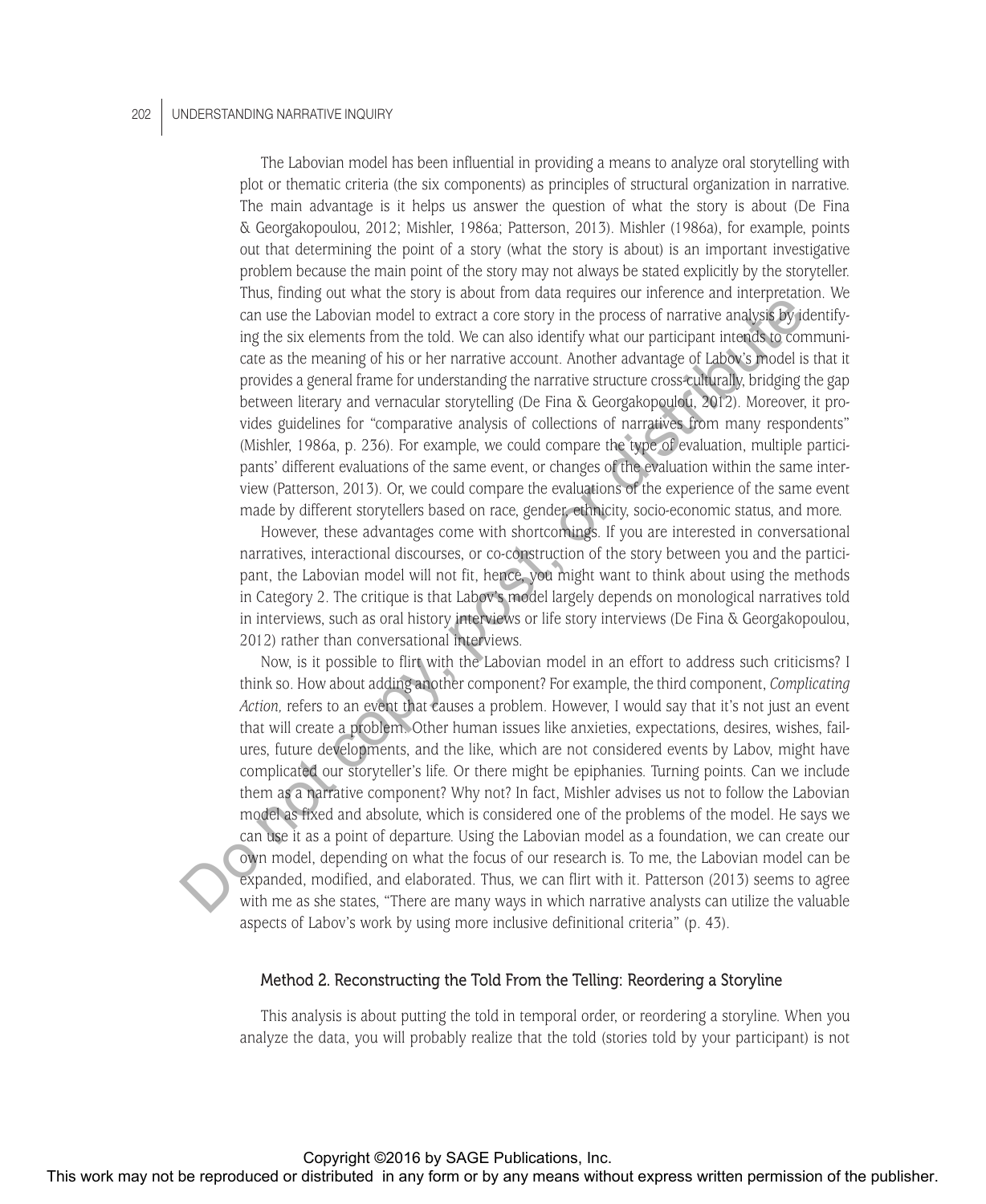in order (e.g., chronologically or conceptually) in a way that would make sense to you or the reader, which is a typical problem narrative researchers encounter in data analysis. Participants may not tell their stories in any particular order, hence their stories are somewhat inconsistent, and they often digress from a storyline or make general comments that don't have a clear focus. Our participants may not be linear thinkers; they might zigzag with their stories depending on what they believe is important for the moment. In addition, we have multiple sources of data from which we need to extract sense-making stories. Faced with these issues, we'll have to reassemble or rearrange the told from interviews and other sources of data into chronologically or thematically coherent stories (depending on your research purpose), which is similar to Polkinghorne's narrative mode of analysis (narrative analysis). We have to reorder (reconstruct) a storyline from the telling(s). And this reconstructed story becomes the "narrative for further analysis" (Mishler, 1995, p. 95).

#### Method 3. Imposing a Told on the Telling: Identifying a Story Pattern

This method is about having predetermined themes for a story, or identifying a story pattern. For example, if you have a large set of data from a large number of participants, you may want to find some commonalities, generalities, and differences across the data (similar to Polkinghorne's analysis of narratives). To be able to compare and contrast different stories, you might want to have a standard format to elicit narrative accounts on the same topics from multiple participants. It is like having structured interviews with many different participants. You will have a list of standardized questions that are constructed around the topics that you want. According to Mishler, this method is effective when we have a large number of participants and want to discover generalities from the large data sets. We will give instructions to our participants to tell a story on certain topics. For example, in Veroff and colleague's study of newlyweds, the selected couples were asked to The recent may not be reproduced or distributed and due to reproduce the reproduced or distributed in any form or by any means with the publisher or the publisher of the publisher. This was not be any form or by any means

[t]ell a story of their relationship in their own words, following a storyline quide that read: "how you met; how you got interested in one another; becoming a couple; planning to get married; what married life is like right now; and what you think married life will be like in the future." (Veroff, Chadiha, Leber, & Sutherland, cited in Mishler, 1995, p. 99)

Hence, the story patterns identified were the way of a couple's meeting, the way a couple got interested in each other, the way they become a couple, and so on. This method will be good for standard coding procedure because story sequences will be invariant and good for constructing a "prototypical narrative representation" (Mishler, 1995, p. 99) of a certain topic, for example, what it is like to lose the first job.

However, I want to point out that themes are not always predetermined. In fact, often times, themes are later identified as you analyze the data (identifying emergent themes). Hence, I would extend the meaning of "imposing a told on the telling" from predetermined patterns to include emerging ones.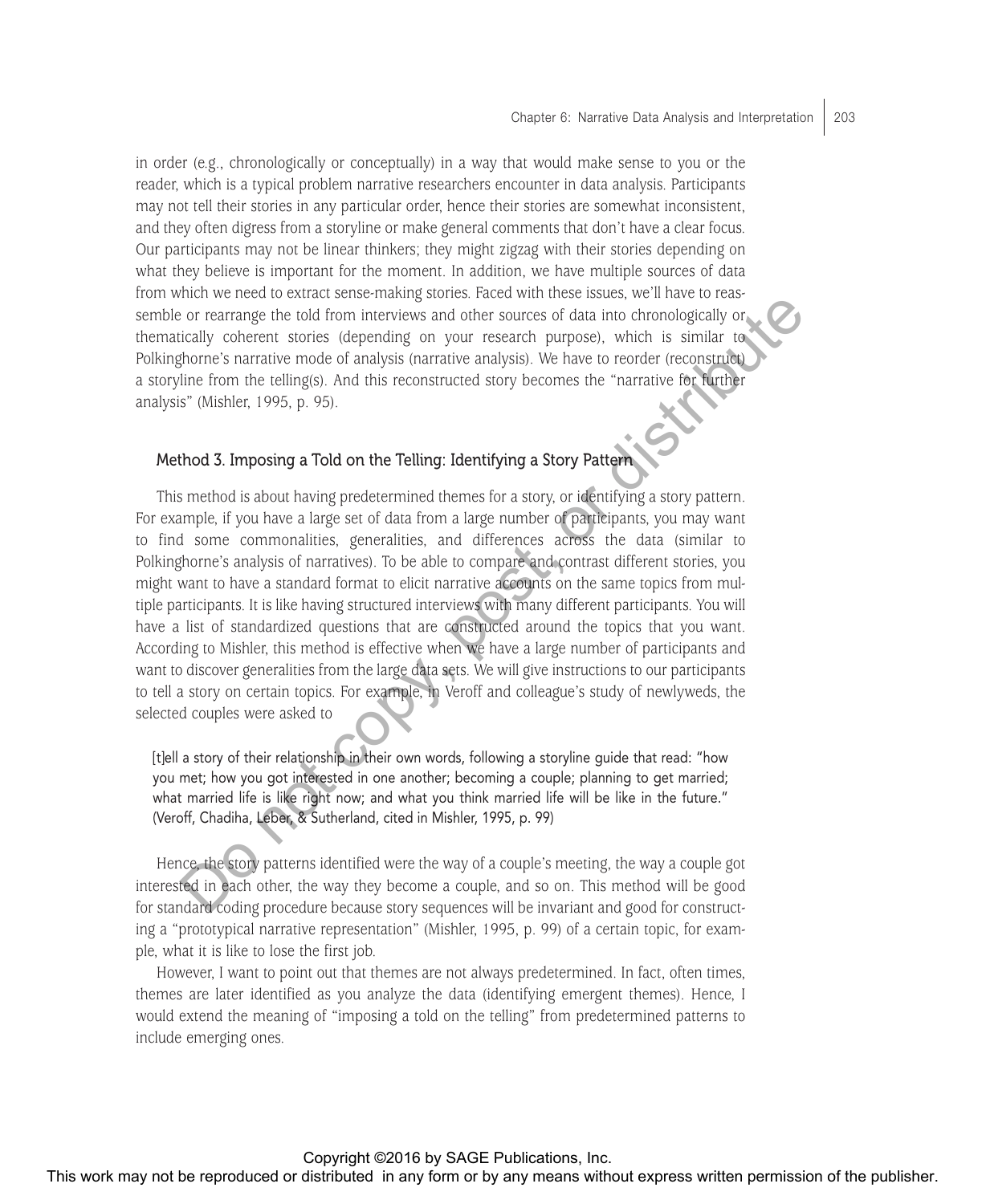#### Method 4. Making a Telling From the Told: Inferring a Story

This method is to infer a story from nonverbal data. It will be useful especially when we have multiple types of data, such as visual data or artifacts that are not in a spoken or written form. That is, if you have data that are storied in visual or archival forms, or in artifacts, you will have to *make (infer)* a telling from the told. Making a telling means that you the researcher will write a story inferred from the told in non-textual form. For example, historians will have to use a huge amount of archival data to narrate large-scale social processes and events. If you have visual data, photographs, drawings, or artifacts, you'll have to "make a telling from the told" in a way that complements or counters other types of narratives. In this method, it is you the researcher who is representing a temporal ordering of events and action; as Mishler (1995) states, "It is the researcher who is doing the telling" (p. 102).

### Flirting With Polkinghorne, Mishler, and Labov

You see that I embrace Polkinghorne, Mishler, and Labov here. Why? They all help us excavate stories from our data rather than decontextualize them into bits and pieces that we see in qualitative research in general. They ask us to see narrative meanings reflected in recapitulated or reconstructed stories. In particular, what Hike about Mishler is that he does not ask us to favor one method over the others. Rather, he encourages us to learn from different methods and value each of them: This work may not be reproduced or distributed in any form or by any means with the publishers with the publisher or or or or or or any the publisher or or or or or or or or or or or by any form or or or or or or or or b

Those of us who study narrative genres and strategies of textualization might strengthen our research, both theoretically and empirically, by attending more explicitly to the contexts of tellings and their personal and social functions. And the parallel point: Analyses of psychological and political functions of narratives might benefit by detailed analyses of their structures and modes of textualization. (Mishler, 1995, p. 117)

Polkinghorne (1995) complements Mishler's open-mindedness by stating:

Although both types [analysis of narrative and narrative analysis] of narrative inquiry are concerned with stories, they have significant differences. The paradigmatic type collects storied accounts for its data; the narrative type collects description of events, happenings, and actions ... that produce storied accounts.... Both types of narrative inquiry can make important contributions to the body of social science knowledge. (p. 21)

Polkinghorne, Mishler, and Labov allow us to let stories be told in different narrative genres through the methods of narrative analysis, which then become the basis for further discussions and implications.

One good example study that utilizes both Polkinghorne and Mishler's Method 1, *Recapitulating the told in the telling (Labov's model),* is McCormack (2004). She explains how to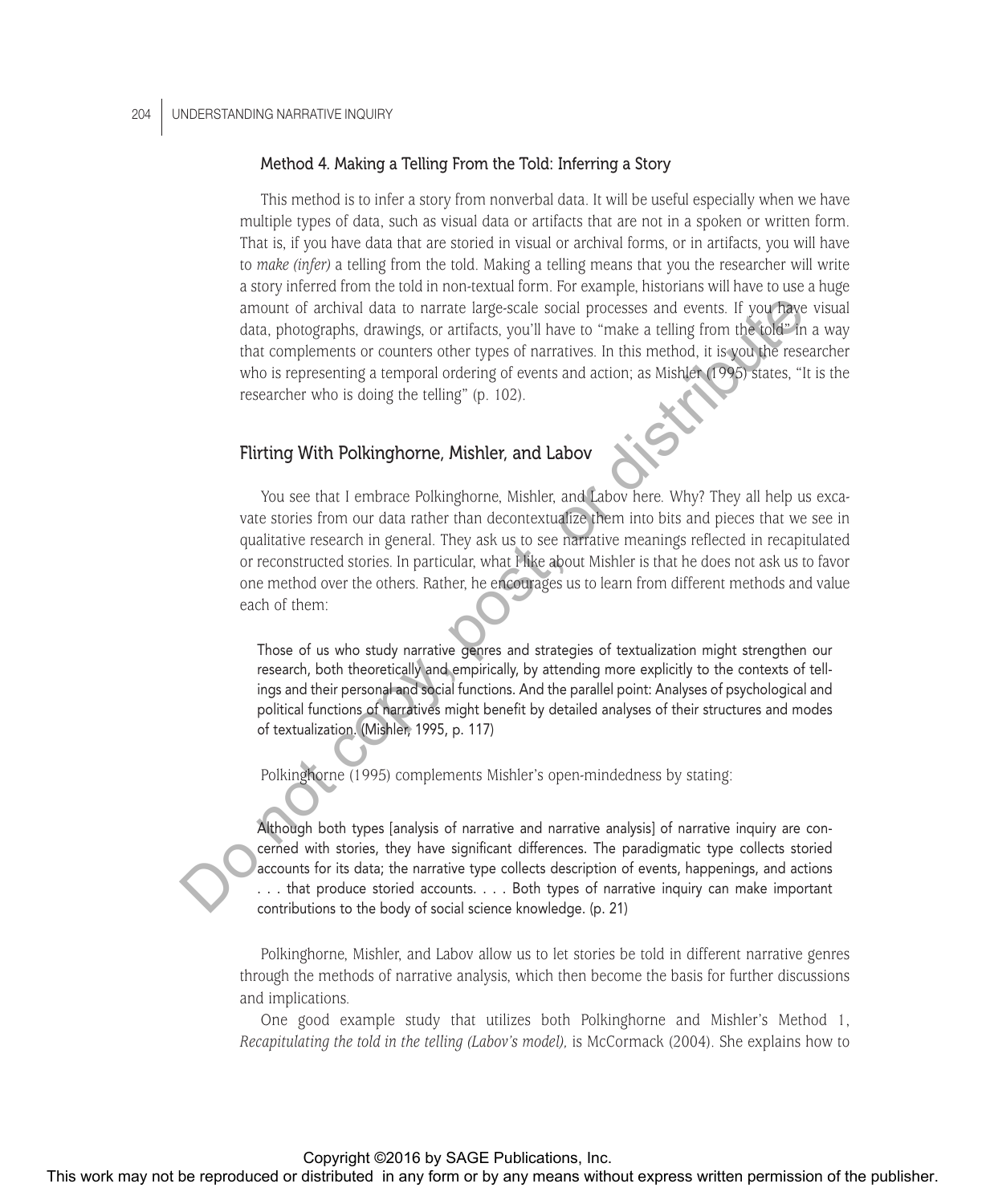story stories based on Polkinghorne's distinction between narrative analysis and analysis of narratives, and suggests locating a story in the data that incorporates Labov's model of the six story components. McCormack asks us to compose an interpretive story after each interview as an alternative to the traditional approach. These interpretive stories, then, will be "nested" (p. 13) within a personal experience narrative that is produced as our final product. For McCormack, hence, narrative analysis becomes "the process of storying stories" (p. 13).

Figure 6.3 summarizes my flirtation with Polkinghorne, Mishler, and Labov, echoing their open-mindedness and open-heartedness (like we saw in Dali's sculpture in Chapter 1), which may result in one of the narrative genres.



Figure 6.3 Flirting With Polkinghorne, Mishler, and Labov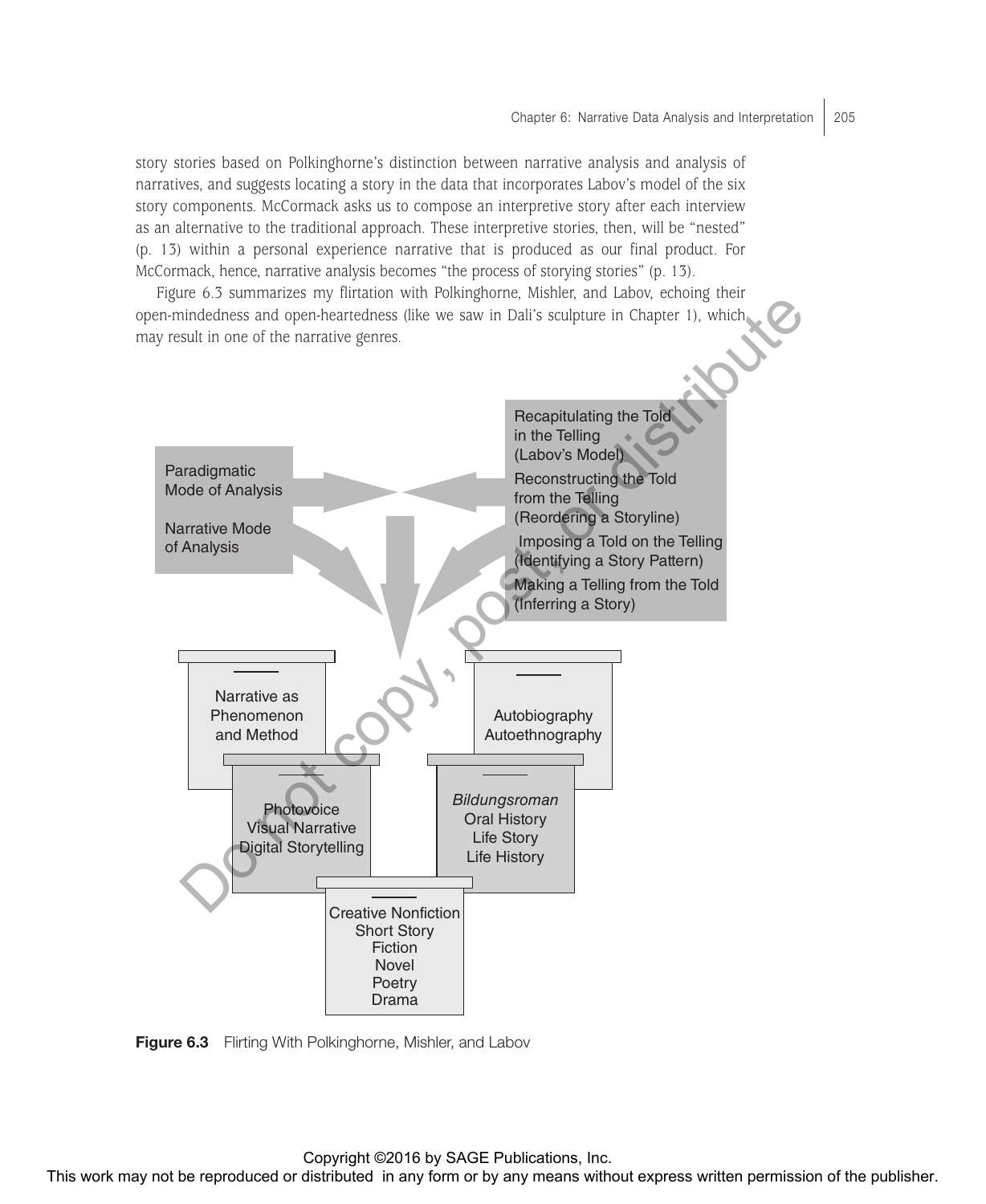# Narrative Analysis in Narrative Genres

Recall a discussion in Chapter 4 (Narrative Genres) about how our task as "researcher-storytellers" (Barone, 2007, p. 468) is to mediate stories into being as the story is "always mediated" (Abbott, 2002, p. 20). Hence, we are to undertake "this mediation from beginning to end" (Connelly & Clandinin, 1990, p. 8). For the role of mediation of stories, I used a metaphor of a midwife who is positioned as a mediator between the demands of research that addresses the larger landscape and the personal meaning in individual stories. The midwife is to apply her *phronesis* (wise, ethical judgment) as "particular kinds of wakefulness" (Clandinin, Pushor, & Orr, 2007, p. 21) to the stories we mediate, while taking into consideration the three dimensions of narrative inquiry: temporality, the personal and social, and the place. We researcher-storytellers mediate stories, sustaining the spirit of "flirtation" that asks us to challenge our tendency or adherence to what we already know and to question its legitimacy by dwelling on uncertainties and perplexities (interpretation of suspicion).

With this in mind, now, let's look into how these narrative analysis methods are utilized in different narrative genres. Some examples will help.

## Analysis in Narrative as Phenomenon and Method: Broadening, Burrowing, and Restorying

When Connelly and Clandinin (1990) established the importance of narrative inquiry as an educational research methodology, they viewed narrative inquiry as both phenomenon and method. First, narrative inquiry as a phenomenon is the "what" of the study, that is, to study an experience as phenomenon. Hence, we need to think about how to respond to the following questions: What is my narrative inquiry about? What experience am I studying? The "what" of the study as research phenomenon is not like a still life painting. It's always shifting, moving, and complex. Hence, we cannot assume that our research phenomenon will be the same one that was explained clearly in the proposal (Clandinin  $\&$  Connelly, 2000). It is highly recommended that we identify our inquiry phenomena as they appear in the data during data analysis. Special or a considered or the repression of the repression of the regulator or by any means with the reproduced or any form or by any means with the results of the results of the results of the publisher. The results were

Next, narrative inquiry as method refers to thinking narratively as a way of thinking about phenomena, as we discussed in Chapter 3. Clandinin and Connelly (2000) suggest that thinking narratively during analysis involves "negotiating relationships, negotiating purposes, negotiating ways to be useful, and, negotiating transitions" (p. 129) while keeping in mind theoretical, methodological, and interpretive considerations. To get to a meaningful act of narrative analysis with the approaches of both faith and suspicion without compromising our ethics of interpretation, we will need to *narratively code* our field texts to find narrative meanings (Clandinin & Connelly, 2000). For example, we will pay careful attention to: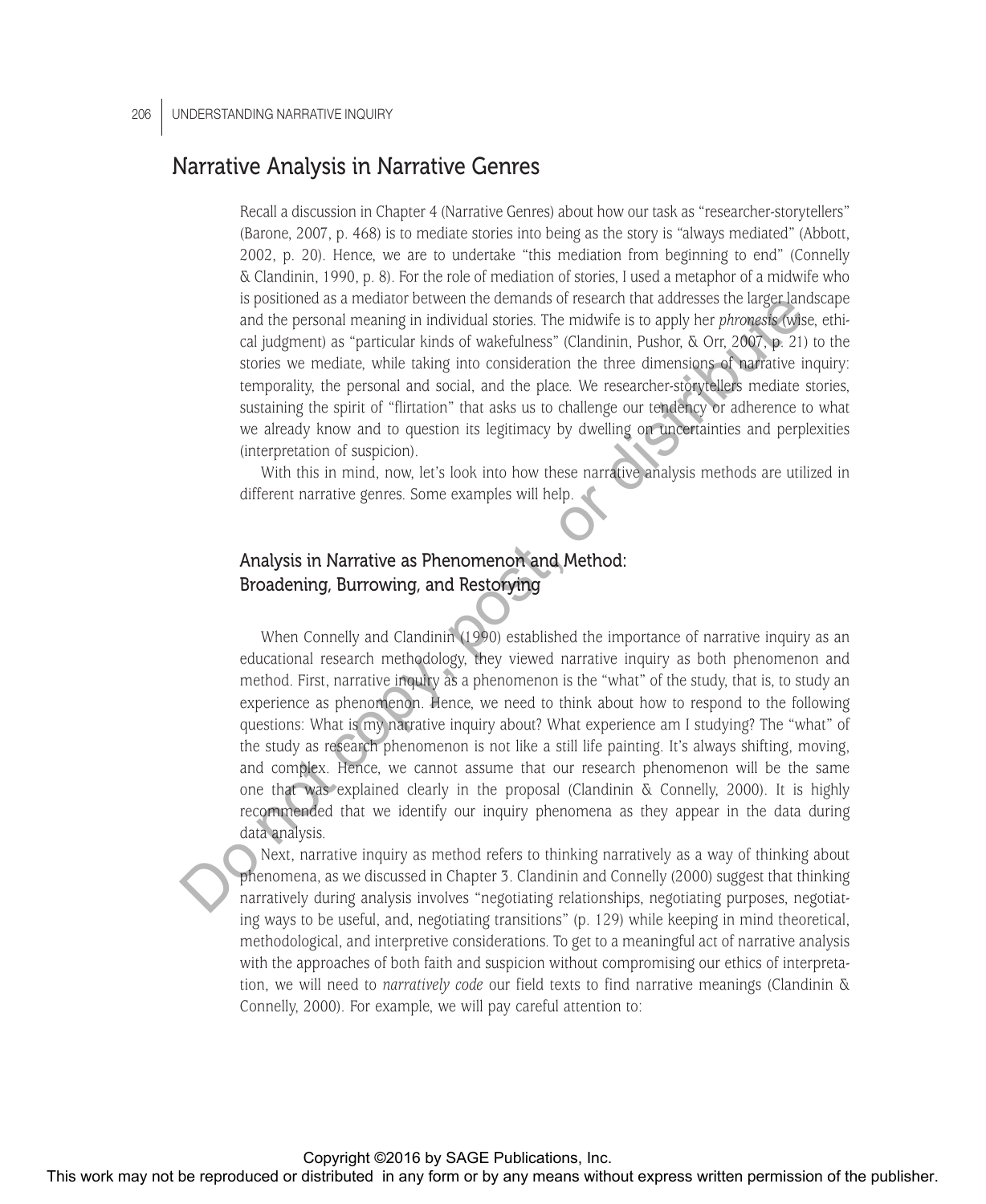names of characters that appear in field texts, places where actions and events occurred, story lines that interweave and interconnect, gaps or silences that become apparent, tensions that emerge, and continuities and discontinuities that appear are all possible codes. . . . However, it is responses to the questions of meaning and social significance that ultimately shape field texts into research texts. (Clandinin & Connelly, 2000, p. 131)

For narrative coding, Connelly and Clandinin (1990) suggest three analytical tools for narrative inquiry: *broadening, burrowing,* and *storying and restorying.* They used these analytical tools to analyze and seam together the narrative material they gathered. With the assistance of these interpretive devices, they transitioned from their interim field texts to research texts (Clandinin & Connelly, 2000).

The first tool, *broadening,* has to do with looking for a (broader) context of the story, including a description of the participant, implied in a told story. It is about making a general description of the participant's character or values, or of the social, historical, or cultural milieus in which your research takes place by looking at your field notes and the literature review. Similarly, Mishler (1986a) calls the concept of broadening *expansion.* He suggests that the narrative researcher introduce more general knowledge of the culture than is contained in the text itself to be able to interpret a broader cultural framework of meaning as part of narrative analysis. Through the analytical tool of broadening or expansion, we are to bring into the analysis "what else we know about the storytellers and their local and general circumstances" (Mishler, 1986a, p. 244). The most may be reproduced or distributed or distributed or distributed in any form or by any form or distributed by the reproduced or distributed by the reproduced or distributed by any or by the reproduced control of the

Another tool is *burrowing.* It is used to focus on more specific details of the data. We make a thorough investigation of our data. For example, we pay attention to the participants' feelings, understandings, or dilemmas, or a certain event's impacts on the participants or the surroundings. We also ask questions about why and how the happenings have influenced the lived experiences of our participants. Burrowing relates to the details that are experienced by our participants from their points of view.

The third analytical tool is *storying and restorying.* After broadening the data and burrowing into them, we find ways to story and restory them so that the significance of the lived experience of the participant comes to the fore. Craig (2012), for example, uses these three analytic tools to excavate teachers' knowledge in context. She transforms the field texts into research texts using the three devices. With broadening, she situates the particular reform endeavor of her research school within the history of school reform in the United States; with burrowing, she concentrates on a certain phenomenon, such as an individual teacher's unfolding image of teaching. As for storying and restorying, Craig captures a story of her participant while revisiting past experiences across time and place.

Some of you might wonder whether to use computer software for narrative analysis, such as Atlas.ti., NVivo, or HyperResearch. More and more qualitative researchers increasingly use them to alleviate the complexity and complication of the analysis process. However, these computer programs should be used with caution and adaptation in narrative research as they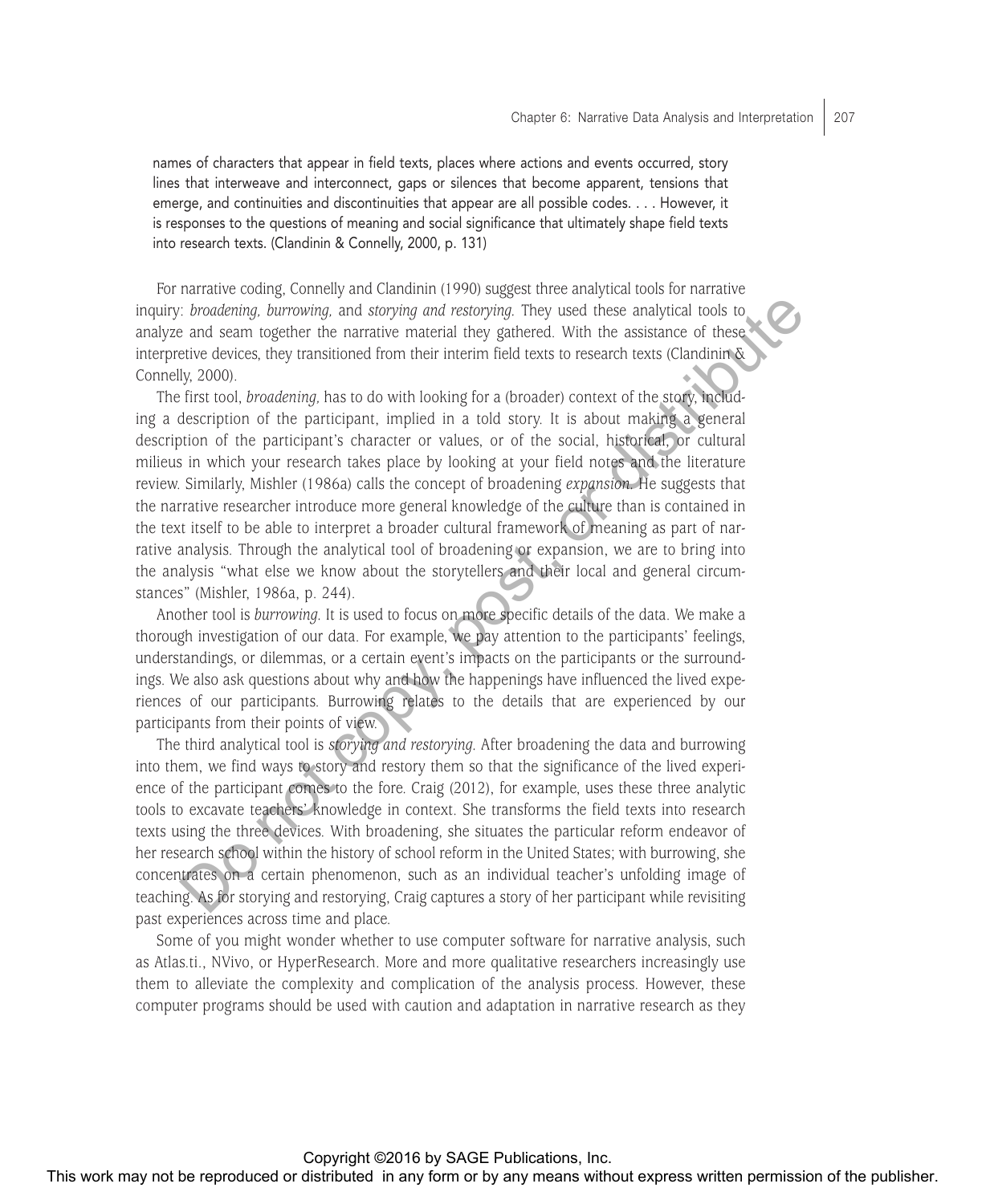are paradigmatic analysis in which codes, patterns, and themes are identified. For example, Clandinin and Connelly (2000) do not find these programs particularly useful for narrative inquiry. You have to determine for yourself how computer software will be helpful in storying and restorying to fit your research agenda.

#### Analysis in Autoethnography

As I quoted in Chapter 4, Ellis, Adams, and Bochner (2011) state, "Autoethnography is an approach to research and writing that seeks to describe and systematically analyze *(graphy)* personal experience (*auto*) in order to understand cultural experience (*ethno*)" (para. 1, italics added). They posit that autoethnography is not only a process and product but also a method that we use to systematically analyze the researcher's personal experience. Then, how do we systematically analyze our own personal experience, giving rise to the "I," the self? What are the possibilities? This work may not be reproduced or distribution of the reproduced or distributed in any form or by any means without express without express without express without the publisher. This will be reproduced in any form or by

Autoethnography writes about our past experiences in retrospect. We will select particular epiphanies from our past experience. Epiphanies are sudden leaps of understanding of events that have significantly impacted the trajectory of our life. They are "recollections, memories, images, feelings long after a crucial incident is supposedly finished" (Ellis et al., 2011, para. 6). Epiphanies that reflect a culture, or one's cultural identities, are selected for an analysis. Ellis et al. (2011) maintain:

Autoethnographers must not only use their methodological tools and research literature to analyze experience, but also must consider ways others may experience similar epiphanies; they must use personal experience to illustrate facets of cultural experience, and, in so doing, make characteristics of a culture familiar for insiders and outsiders. (para. 9)

If you are more inclined to analytic autoethnography in which you would collect data from and about people other than you, the researcher, including other data sources such as official documents and media accounts (see Vryan, 2006), you might want to pay attention to five key features that Anderson (2006) proposes:

- The researcher is a full member in a research group or setting;
- The researcher uses analytic reflexivity;
- The researcher presents narrative visibility of the researcher's self in the written text;
- The researcher engages in dialogue with informants beyond the self; and
- The researcher is committed to developing theoretical understanding of broader social phenomena.

I present Ronai's layered account (1995) as a good example of autoethnographic analysis. It uses methodological tools and research literature to analyze the researcher's personal experience. It is aesthetic, evocative, as well as analytic. It engages the reader, and maintains the characteristics of autoethnography, discussed in Chapter 4.

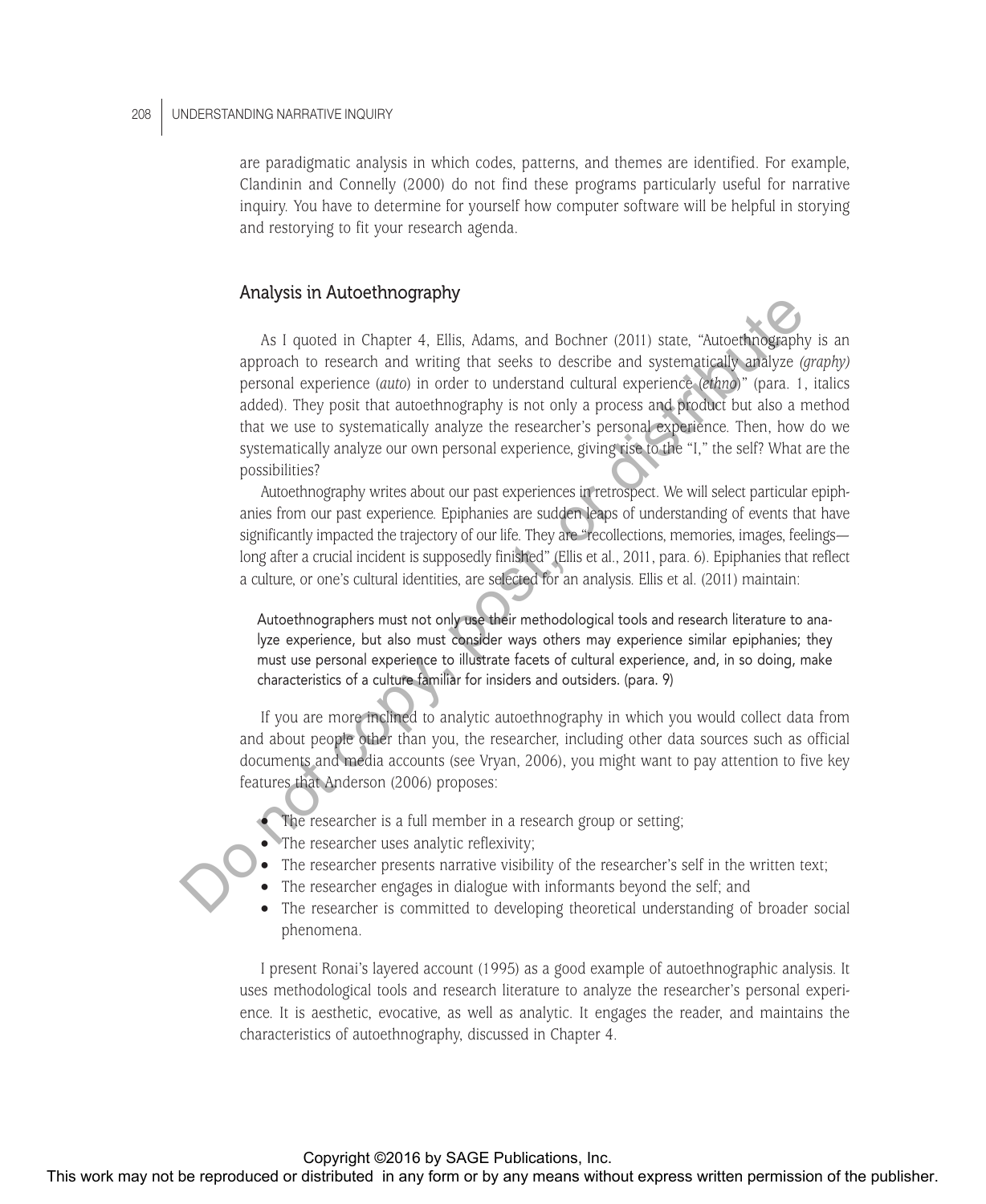#### Example: Autoethnographic Analysis (A Layered Account)

A layered account is a juxtaposition between the author's experience and relevant literature. It is a narrative form designed to present to the reader a continuous dialogue of experience between the author and the author's self, emerging from the multitude of reflexive voices that simultaneously describe, analyze, critique, and interpret a text (Ellis et al., 2011). It presents layers of experience and analysis in which spaces are created for readers to fill with their own interpretation of an autoethnographic story. The layered account illustrates how story and analysis can proceed simultaneously, embodying "a theory of consciousness and a method of reporting in one stroke" (Ronai, 1995, p. 396).

Carol Rambo Ronai (1995), an established autoethnographer in sociology, wrote an autoethnography in a layered account to convey her story of being a survival of child sex abuse. To analyze the participant observational data of her own experience, Ronai used systematic sociological introspection as her method, as she wrote:

When I write about my social world, I codify myself on paper. I produce an ad-hoc self, . . . reflecting and changing my words in a reflexive manner. I write myself, I edit myself, interacting with the self I wrote by objectifying it, judging it, and rewriting it in response. Each time I write and reflect, I view myself as an object while simultaneously being an active subject. The writing subject interacts with the written object. The written self is adjusted or rewritten in response to changes in the internal dialogue about the self. The dialogue about the written self emerges from being the audience while reading the text, making a judgment while in that pose, and then reflecting on that particular presentation of self. (p. 399) Interpretation of or an underludently solving The logistic about Distributed in any form or any means with permission or any form or any form or any form or by any form or by any form or by any form or by any form or by a

For her method, the layered accounts are separated by dots between the layers, to compare and contrast her personal experience of child sexual abuse against existing research to make a point that her experience is unique on the one hand, but also how the existing literature shows she is not unique on the other (p. 402). She and her self become the subject and the object of her autoethnography, using her own case as data. Here is an excerpt.

These memories sicken me. They simultaneously interfere with the righteousness of my victim status and stagger me with the realization of how victimized I was. That I orgasmed makes what he did "not so bad." To my father, that meant I like it and should not complain. The confused little girl I was believed that there was something wrong with her because she did not always like it, that she was "just a big baby."

\*\*\*

Child sex abuse establishes relations between the victim and society. The enforcement of law as against child sex abuse involves serious consequences, such as breaking up the family through arrest of one or both parents (Bagely & King 1990). Social interaction flows more smoothly when child sex abuse is not discussed because it is easier not to take action. (p. 417)

\*\*\*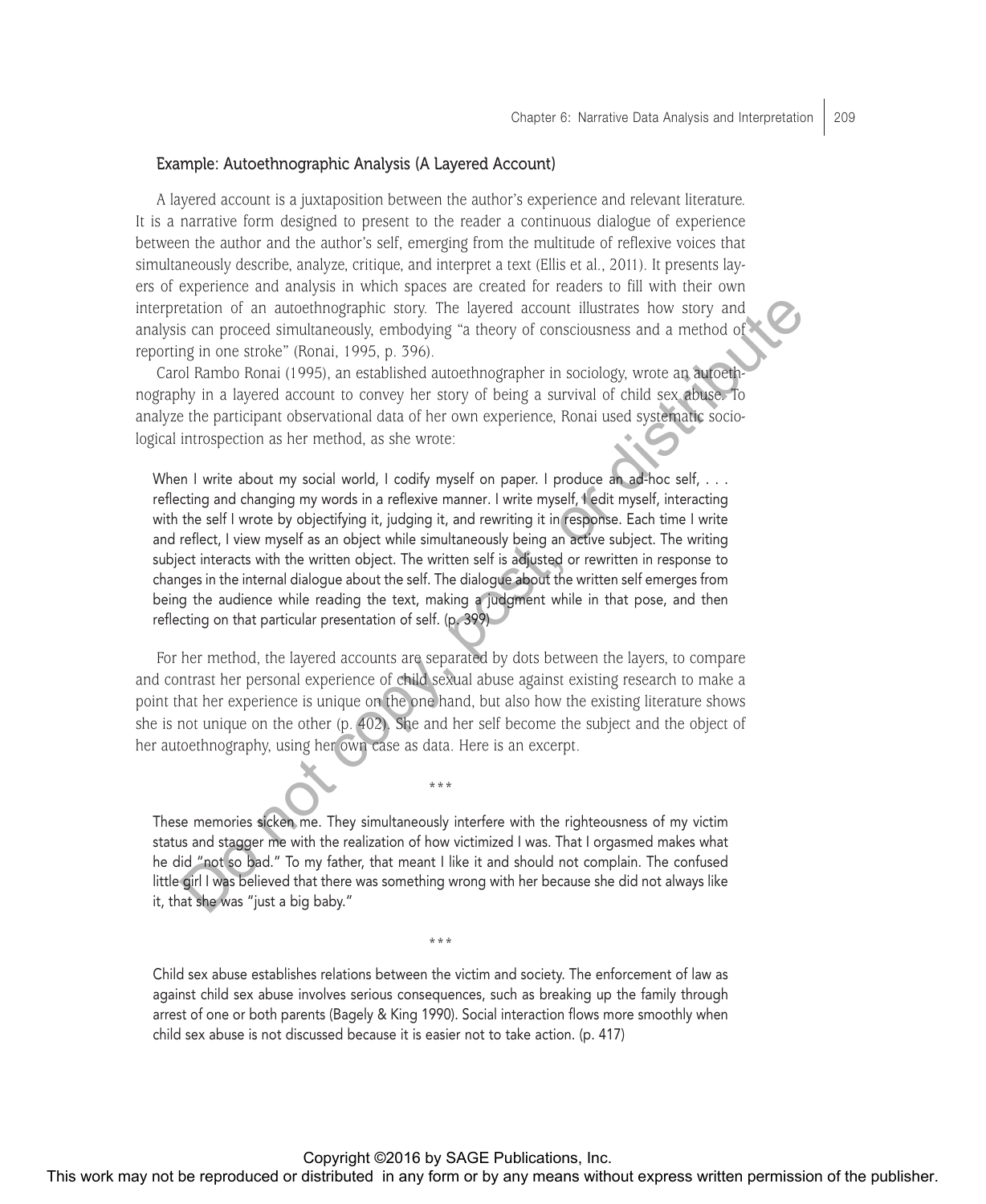Ronai writes her autoethnography to produce "aesthetic and evocative thick descriptions of personal and interpersonal experience" (Ellis et al., 2011, para. 14). She engages the reader in a way that appeals to "the authority of the readers' own experiences of the text" (Ronai, 1995, p. 399), creating internal dialogues among the readers themselves provoked by her text. Ronai writes an evocative autoethnography to use it as a bridge spanning "the gulf between public and private life" (p. 420) by making intimate details of her life accessible in public discourse. In doing so, she makes the personal social to reach broader and more diverse audiences that traditional research has usually failed to reach.

#### Analysis in Bildungsroman: Story of Personal Growth

In Chapter 4, we discussed that *Bildungsroman* is a story of one's *Bildung* that cultivates and forms one's disposition of mind through intellectual and moral endeavor. It is a story of developing oneself and of one's journey of becoming. It is a story of a quest to find one's true self, whose process consists of life challenges, conflicts between "the protagonist's needs and desires and the views and judgments enforced by social order" (Dunlop, 2002, p. 218). Given the features of *Bildungsroman* that we discussed in Chapter 4, our analysis of *Bildungsroman* will focus on: The most may not be reproduced or distributed in any form or by any means without express with any means of the publisher of the publisher or any form or by any form or by any form or by any means with distribution of the

- The idea of an inner or spiritual journey of personal growth;
- The tension between the ideal and the reality;
- The importance of context in which the protagonist's personal journey takes place;
- The role of enhancing the *Bildung* of the researcher and the reader;
- The importance of questioning, dialogue, and doubt in personal journey; and
- The elements of striving, uncertainty, complexity, and transformation.

(Adapted from Roberts, 2008)

#### Example: Female Bildungsroman

*Boundary Bay* (Dunlop, 1999) is Rishma Dunlop's dissertation novel based on her research on the lives of beginning teachers, university professors, and programs of teacher education. It is the story of Evelyn Greene, a newly appointed university professor teaching in a faculty of education. Dunlop (2002) explains the process of how she came to work on a female *Bildungsroman* through her narrative inquiry:

*Boundary Bay* began with tape-recorded data collection in the form of semi-structured qualitative research interviews with a group of five volunteer participants, newly graduated teachers from the same teacher education program (specializing in secondary art and English). Specific questions were explored, dealing with the nature of the first year of teaching experience and the transition from teacher education training into the classroom. The purpose was to conduct a narrative inquiry into the nature of lived experiences in the first years of teaching, the integration of experiences in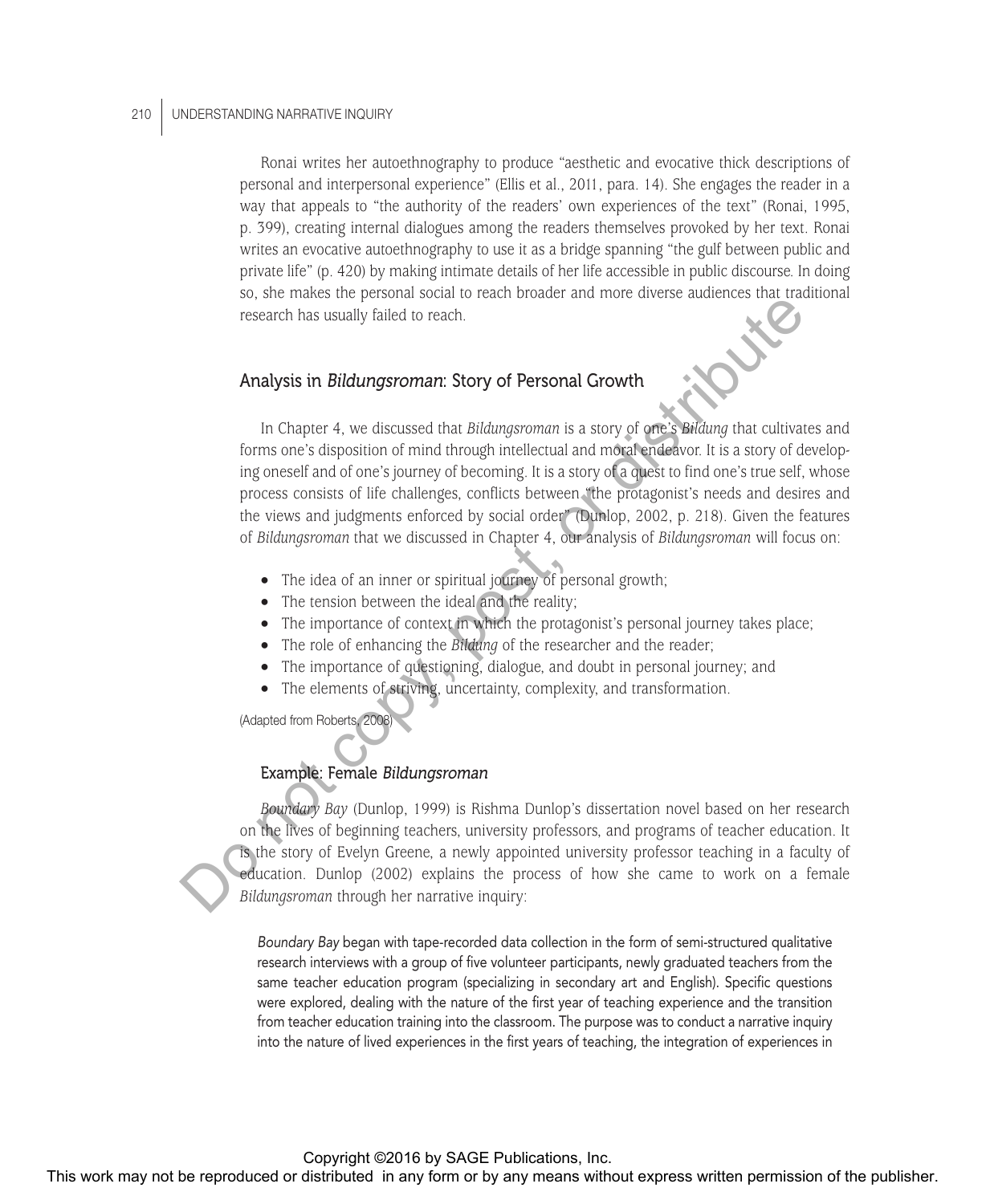teacher education and classroom teaching, and the negotiation of mentorship and educational experiences at the university level. Of particular interest was the implementation of English literature and arts-based curricula.

Over a period of two and a half years, I realized that the narrative inquiry we were collectively engaged in had come to include some difficult stories about the personal, emotional, and intellectual impact of teaching lives at multiple levels of institutional life. I also felt that I could convey these stories in the form of fiction, a novel that could uphold the literary traditions of the *Bildungsroman,* the novel of education or formation, and the *Künstlerroman,* the novel of the artist's growth to maturity. In addition, as a challenge to the conventions of the male hero of the *Bildungsroman,* this novel is a woman's story, told primarily from a female narrator's perspective with a central focus on concerns about women and education. (p. 219)

Dunlop's *Bildungsroman* is a research product that consists of her own interpretation of a broad range of considerations based on her research findings. She states that her work is not a critical analysis; rather, it is a work of art that attempts to interpret the world, and is open to interpretation by readers. She shows us how her dissertation process evolved into a *Bildungsroman,* a move "far beyond her original intention of working with transcribed narratives" (p. 219).

#### Analysis in Biographical Narrative Inquiry

In Chapter 4, we learned that a biographical movement spread all over the world in the 1980s. We also learned that biographical narrative inquiry informs us of the knowledge that is historical, social, and personal. Biographical narrative inquiry includes oral history, life story, and life history, which focus on people's lives as a way of knowing.

As we attempt to analyze other people's stories, understanding some cautions about biographical narrative approach might be critical. Munro (1998) states that she engages in life history research with some suspicion although she is so attracted to it. First, she understands that life history is a method that would "give voice" to people who have traditionally been marginalized, but the talk of "giving voice" implies an unequal power structure between the researcher and the participants. Second, a focus on the individual story tends to romanticize the participant and thus reify notions of a unitary subject/hero, deviating from the complexities of the individual life that is mired in racism, sexism, and other forms of oppression. Lastly, Munro is concerned about a reiterating potential of colonizing effects of life history research as it might reproduce "positivistic notions of power, knowledge and subjectivity despite claims to the contrary" (p. 12). Munro's point is that narrative does not automatically provide a better way of knowing truth. Therefore, Munro (1998) posits that we need to: The cool of obsering the constraints and or distributed or distributed in any form or by any means with a set of the stributed in any form or by any means with permission or  $\sim$  0.0000 may not constrained in a mean of th

Attend to the silences as well as what is said, that we need to attend to how the story is told as well as what is told or not told, and to attend to the tensions and contradictions rather than to succumb to the temptations to gloss over these in our desire for "the" story. (p. 13)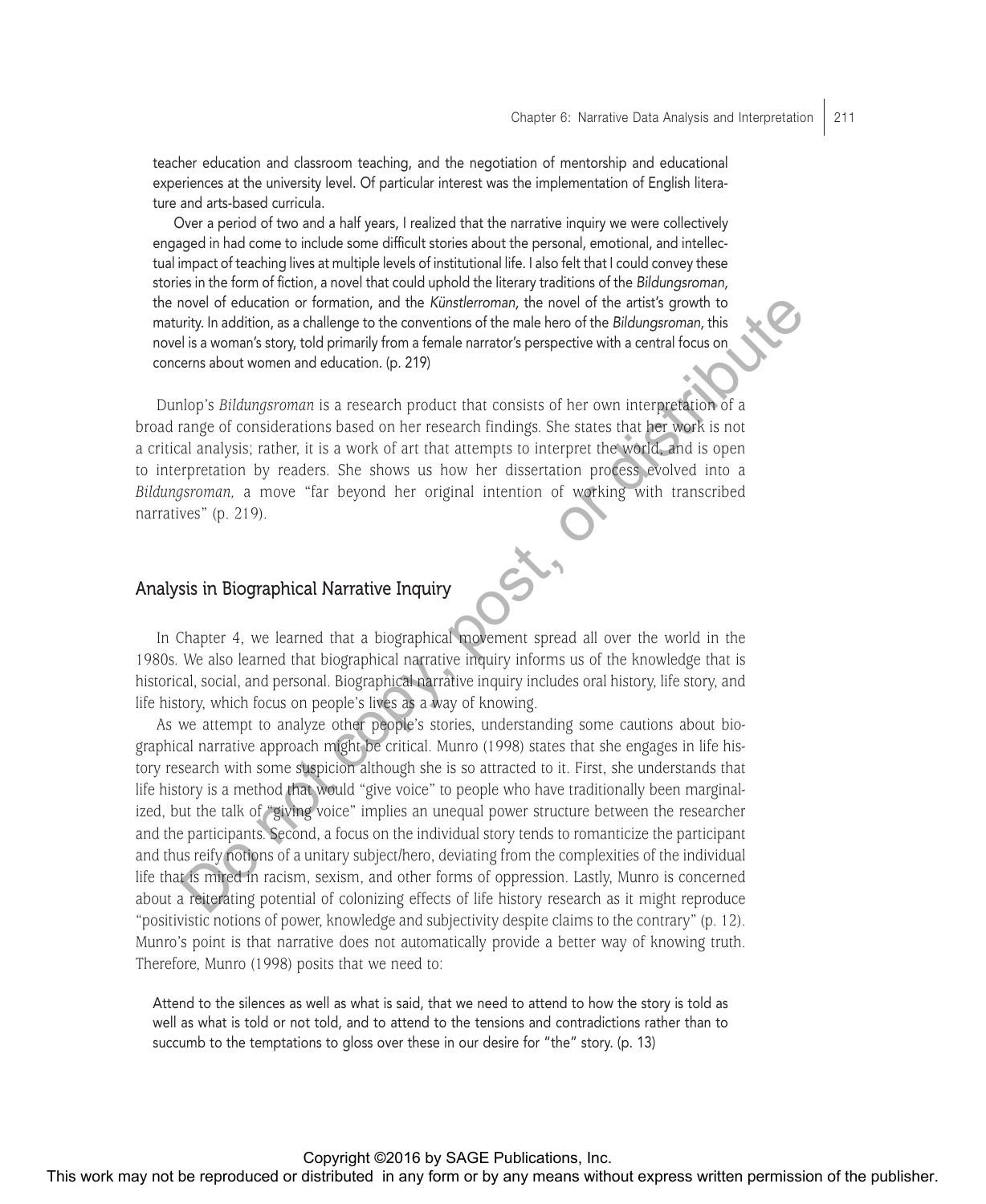#### Example: Life History

Petra Munro's *Subject to Fiction* (1998) is a life history of three women teachers, whom Munro called life historians, including Agnes, Cleo, and Bonnie. Munro states, "The heart of the book is the three narratives that I have constructed" (p. 13). From a poststructural feminist perspective, Munro interrogated ways to think about the agency and resistance that permeate women teachers' stories, challenging the notion of gendered construction of teaching (as "schoolmarms," for example) and ways of treating women teachers as objects of knowledge. The research questions that guided her research were:

- How do women teachers resist the naming of their experiences by others, which distorts and marginalizes their realities?
- How do they construct themselves as subjects despite the fictions constructed about women teachers? (p. 3)

To answer these questions, Munro focused on "the manner of the telling," which she viewed as "the authoring of oneself through story" (p. 5), in which she treated her participants as life historians or authors of their life who gave meanings to their own lives. Munro used interviews as the primary source of data, including in-depth life history interviews. In order to establish a broad context for understanding these life histories, Munro had supplementary interviews with colleagues, administrators, and students. Other sources of data were artifacts, which include teaching materials, photographs, journals, school documents, favorite books, and newspaper articles, and historical data regarding the communities. With this wide range of data sets, here is how Munro worked on her participants' stories: Example or distributed or distributed or distributed in any form or by any means with permission or distributed in any form or by any means without express to the produced or the produced or distributed in any form or by

My relationships in the field not only provided my primary source of data, but these relationships became the epistemological base from which my interpretations and knowledge claims originated. In constructing the stories of Agnes, Cleo and Bonnie, I incorporate my own story throughout as a means of acknowledging the intersubjective nature of knowledge. I weave my own story of the research process throughout the life histories as a way to create a "tapestry" of our lives, an interweaving of connections, which is not only central to women's survival, but an epistemological act. (p. 11)

The stories of the three women teachers are examples of how Munro reconstructed the told from the telling as in Mishler's method, focusing on the told in the telling. Each story is indeed a "tapestry" of the told (narratives) and Munro's constant reflexive accounts as a way to rethink notions of power, agency, and subjectivity.

#### Example: Oral History

Leavy and Ross (2006) examined an oral history of Claire, a college student with an eating disorder, to create a link between personal problems and social problems. Their project began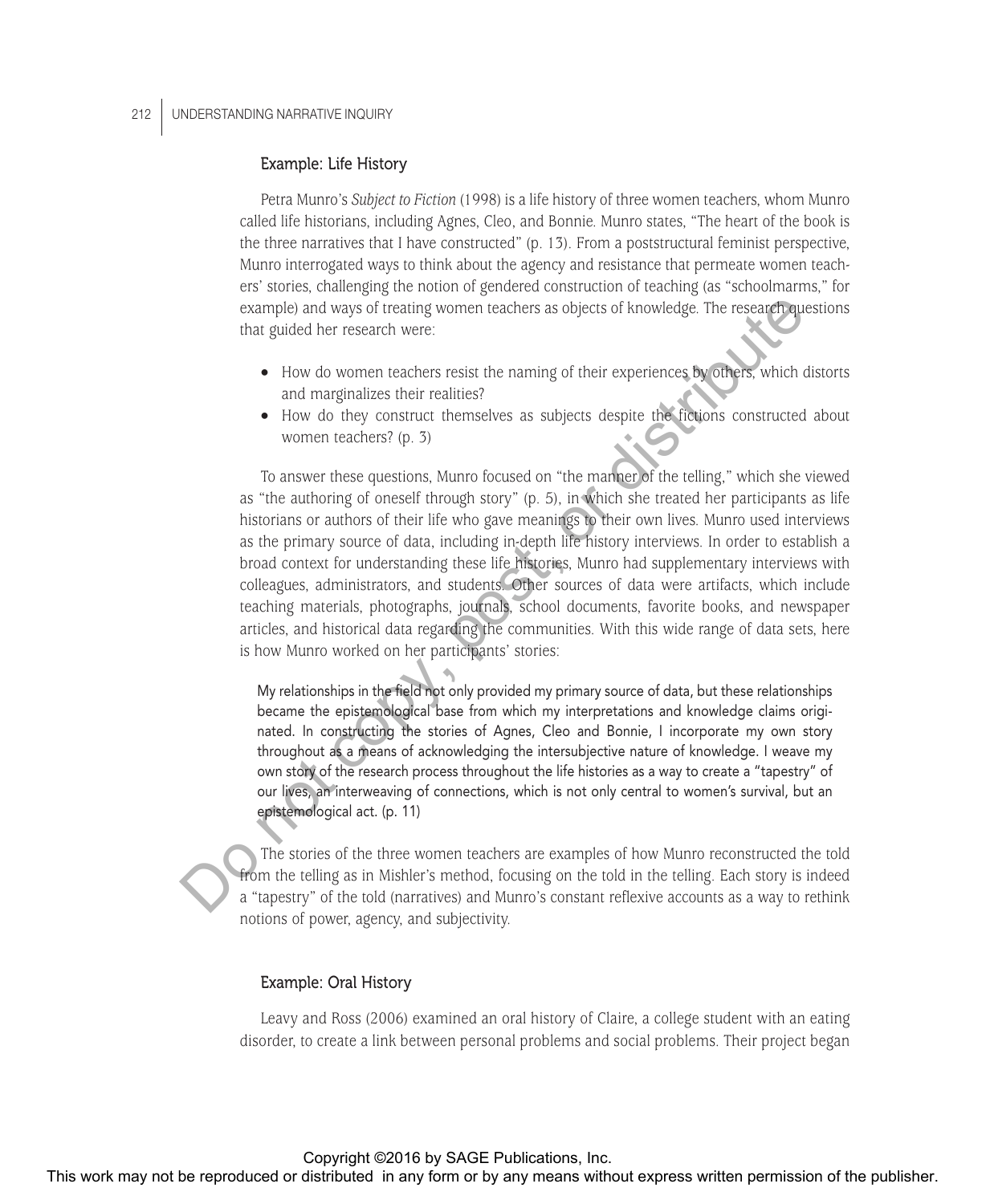because Claire wanted to share a story about her own battle with a life-threatening eating disorder with the hopes of helping others. Claire's story focused on her own question, "How did I get here?" and revealed that "her eating disorder began in college, but her story began in childhood" (p. 66). Using one woman's narrative about a personal eating disorder, Leavy and Ross intended to illuminate a larger social phenomenon, provoking the reader's "sociological imagination" (Mills, 1959) at the intersection of the personal biographical history and the social one. They analyzed Claire's story with a thematic analysis that attended to what is said, or *the told* in Mishler's term, adopting the method of *the analysis of narratives* in Polkinghorne's term. They wrote:

We analyzed the transcripts from the oral history, which include researcher notes added during transcription, in three phases: 1) line-by-line, 2) thematically, and 3) holistically by hand. First, through line-by-line analysis major code categories began to emerge. Next, we placed excerpts from the transcript under thematic codes that developed inductively out of the analysis process. These codes include perfectionism, control, independence/autonomy, disappointment, and projection of self. When discussing "disappointments" we placed this code under the larger category of "triggers," which is common terminology in regard to eating disorders. (2006, p. 68)

Then Leavy and Ross developed these codes into the themes of: *Striving for Perfection, Yearning for Control, Autonomy as a Central Value,* and *A Web of Pressures: Look at Me, I'm Shrinking,* and each theme was discussed through the analysis of Claire's narratives, interweaving their interpretations in the discussion (see Chapter 9 for more discussion on this article). As they retold Claire's story, they also realized how these themes were interconnected, shedding light on the reasons why some people might be more susceptible to an eating disorder than others. They noted that it was not until data analysis that they were able to understand the presence of particular themes at various moments throughout Claire's life. suit, or the publish may not be reproduced or distributed or the reproduced or distributed in any form or by any means with the publisher of the publisher of the publisher of the publisher of the publisher of the publishe

Leavy and Ross conclude that during data analysis of the interview transcript both "thematically and holistically" (p. 81), they were able to see how Claire's unique personal story is linked to the general sociological "story" of eating disorders, common among college-age females. They show how oral history narratives can become a vehicle for personalizing social problems or socializing personal problems. They state, "Through the process of interpretation we have been able to use Claire's story to personalize the much more general matrix of eating disorder vulnerability" (p. 81).

The thematic analysis Leavy and Ross adopted for their oral history project is commonly used by narrative inquirers. The emphasis is on "the told," the events or the content of the narratives, paying little attention to how a story unfolds in a conversational exchange between the interviewer and the participant (Riessman, 2008). In thematic narrative analysis, we are not necessarily interested in the form of the narrative, but rather its thematic meanings and points as they emerge in the process of recapitulating the told in the telling (Mishler, 1986a). Thus, the focus is on "the act the narrative reports and the moral of the story" (Riessman, 2008, p. 62).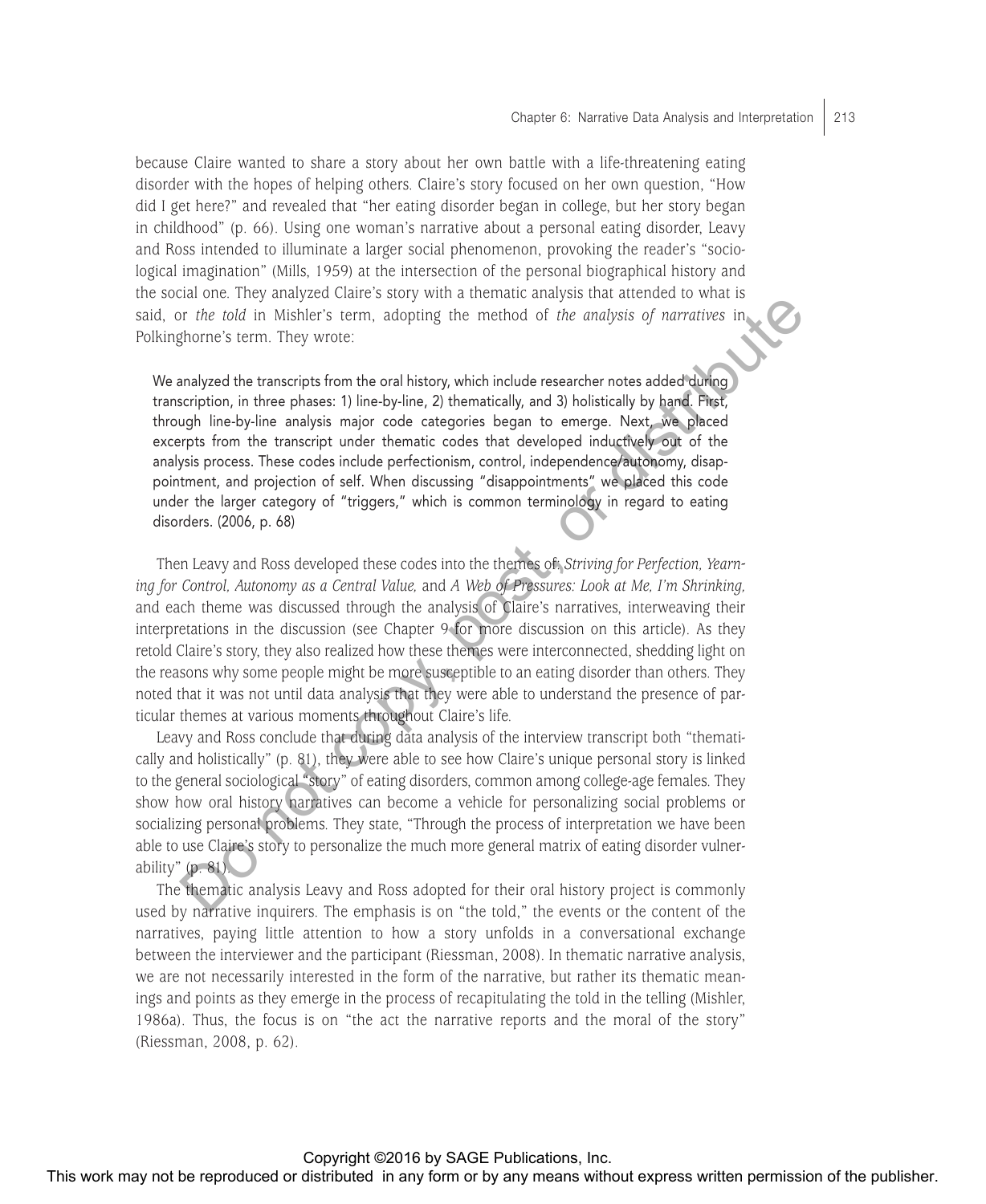#### Example: Life Story

Gubrium and Holstein (1995) analyze their biographical work (life stories) of ethnographic narratives gathered in nursing homes, family therapy, and community mental health agencies. They asked their participants to tell their life stories in relation to the quality of their life and the care they received in nursing homes. With the following focus question, "If residents were asked to be the ethnographers of their own lives in the nursing home, how would the quality of those lives be construed?" (p. 48), they analyzed the interview data using three analytic terms as guides to the participants' interpretive practice through which research participants understand, organize, and represent experience. The three analytic terms are *narrative linkages, local culture,* and *organizational embeddedness.*

First, *narrative linkages* refer to "the experiences that residents linked together to specify the subjective meaning of the qualities of care and nursing home living" (p. 48). The participants' interpretive practice appearing in the narrative linkages becomes the researchers' focus, as the narrative linkages can tell the researchers how the participants came to understand the quality of their nursing home living. Narrative linkages can inform researchers that narratives are carefully constructed communications in a certain time and context, offering a "complex sense of biographical patterning" (p. 48). Through the analysis of narrative linkages, Gubrium and Holstein found that residents' narratives had clear implications for the quality assessment of the nursing home from their own terms, suggesting that a standardized quality assessment system is irrelevant.

Another analytic term is *local culture,* which "refers to the locally shared meanings and interpretive vocabularies" (p. 50) that participants use to construct their experience. Gubrium and Holstein compared how two different family therapy programs have their own local culture that interprets the meaning of functional/dysfunctional families differently from each other. Thus, each local culture provides particular interpretive resources through which participants assign meaning to their life experiences. This local culture, which is diverse and context specific, can illuminate the more abstract, larger culture shared by the general public.

The third, *organizational embeddedness,* shows how the structure of an organization, including its missions, professional visions, and mandates, affects the participants' interpretive practice, projecting "institutionally salient priorities and agendas" (p. 53). Gubrium and Holstein provide the case of Charles, a twelve-year-old client, as an example of how the various departments and programs of a multidisciplinary child guidance clinic interpreted Charles's life and problems differently, eventually referring him to different service programs, from the clinic's delinquencyprevention program, to the psychosocial intervention program, and to medical treatment for hyperactivity. Gubrium and Holstein observed, "As the case moved between these organizational and professional outlooks, its interpretive jurisdiction changed. In the process, Charles's life was alternatively characterized in related biographical vocabularies" (p. 55). The may not by a better or the state or distributed or distributed in any form or by any form or by any form or by any form or by any means without the publisher and reproduced the publisher. The may not computed in any f

By foregrounding the life stories of participants, Gubrium and Holstein articulated how participants' interpretive understandings are mediated through the three analytic terms, *narrative linkages, local culture,* and *organizational embeddedness,* offering more distinctive and meaningful understandings about social issues and problems.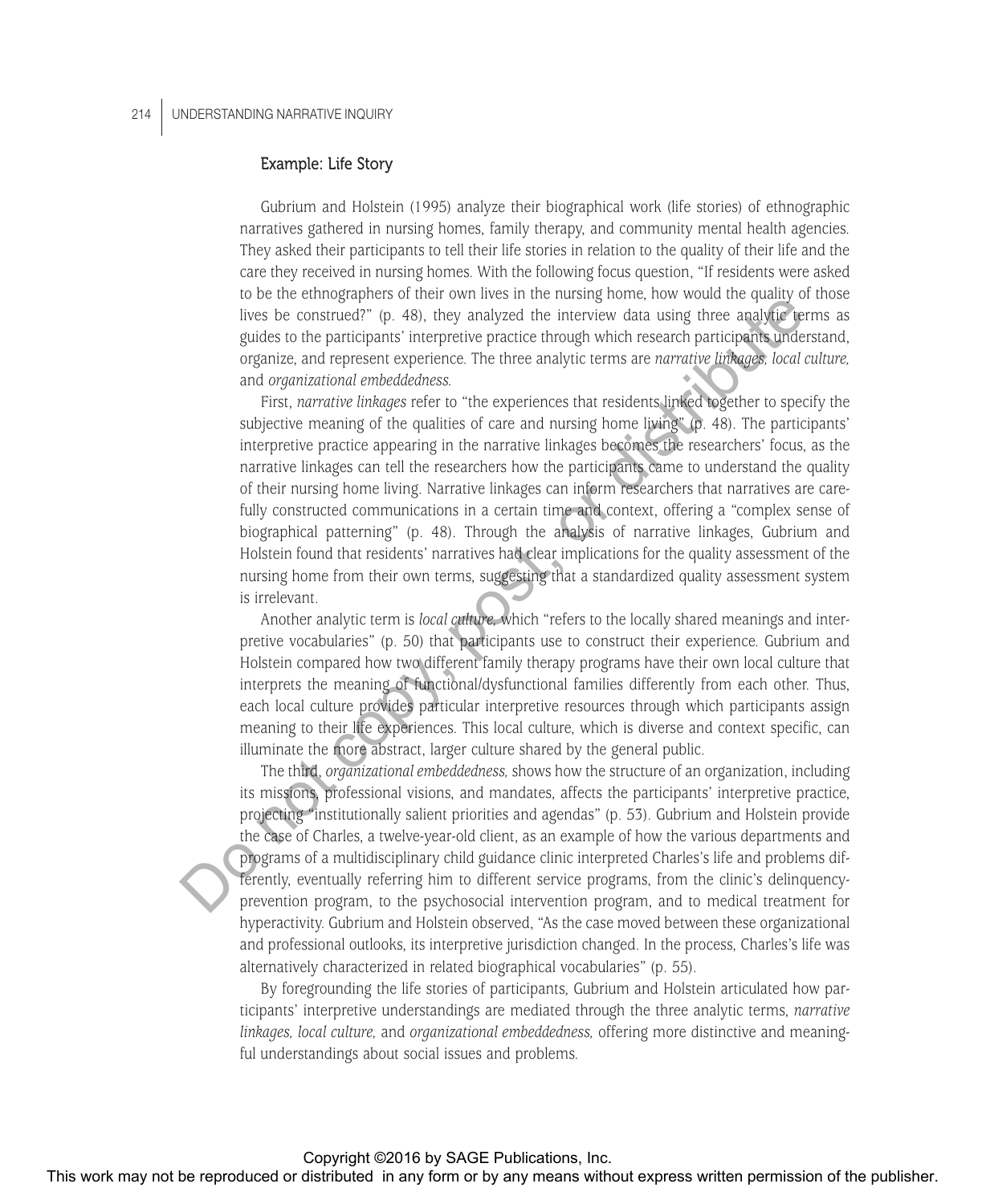#### Analysis in Arts-Based Narrative Inquiry

In Chapter 4, we learned how arts-based narrative inquiry has the benefits of promoting empathy, esthetic experience, and epiphanies that will enlarge the reader's horizon. There are many researchers in the social and human sciences who use the arts as a method and a product of their research. In fact, arts-based research is currently thriving. However, here I limit my discussion of arts-based inquiry to narrative inquiry that uses the arts to enhance its role. I focus on literary-based narrative inquiry (Creative Nonfiction/Short Story/Fiction/Novel) and visualbased narrative inquiry (Photographic Narrative/Photovoice/Archival Photographs).

#### Example: Literary-Based Narrative Inquiry (Literary Storytelling)

My beloved doctoral advisor, Tom Barone, who has been happily retired to his home state, Louisiana, for a couple of years now, has written numerous influential books and articles on narrative inquiry and curriculum. As I mentioned before, he is the one who helped me develop the love of narrative inquiry through his teaching. His research and teaching have made an enduring influence on me as a teacher and researcher of narrative inquiry. One of his wellknown books, *Touching Eternity: The Enduring Outcomes of Teaching* (2001), is an investigation of the meaning of teacher-student encounters within the life narratives of those who lived them. More specifically, it is a quest for the long-term influences a high school teacher in North Carolina, Don Forrister, had on some of his former students. The shape of this book, Barone explains, was influenced by the turn toward "narrative research" and "a literary turn in human studies" (p. 2). The life stories of the teacher and his nine former students, Barone states, "generally exhibit characteristics of imaginative literature, including expressive, evocative language and an aesthetic form. The book may, therefore, be considered a work of *arts-based research*" (p. 2, italics in original). So, what does arts-based narrative research (literary-based) look like? Or the research of the results of the reproduced or distributed in any form or by any form or by any form or by any means when  $\theta$  is the results of the results of the publisher or the publisher of the publisher or the p

Based on interviews and other supplementary research materials, Barone presents an exemplary **literary-based narrative inquiry**. To provide life stories of his participants as "literary constructions" (p. 35), he flirts (or "experiments" [p. 35], to use his own word) with the raw data to try out different discursive features such as textual formatting, language style, narrative tone, and emplotment strategies. Barone frequently uses "fashion," "craft," "construct," "compose," and "reconfigure" to signify his engagement with literary-based narrative inquiry. Barone uses Polkinghorne's narrative analysis (or what Barone calls narrative construction) as his main narrative strategy, while incorporating Mishler's models to present biographical and autobiographical stories that are crafted around themes identified by the informants.

Barone emphasizes the use of story titles or subheadings as the theme "related to prominent shifts in life plots" (p 168), which serves as a means to structure the interviews and the emerging story as well as a means for "qualitative control" of each story that helps the researcher determine details to be elicited and included (and those to be ignored and excluded) in the developing story. He uses the *narrative smoothing* strategy based on his interpretation of the data, carefully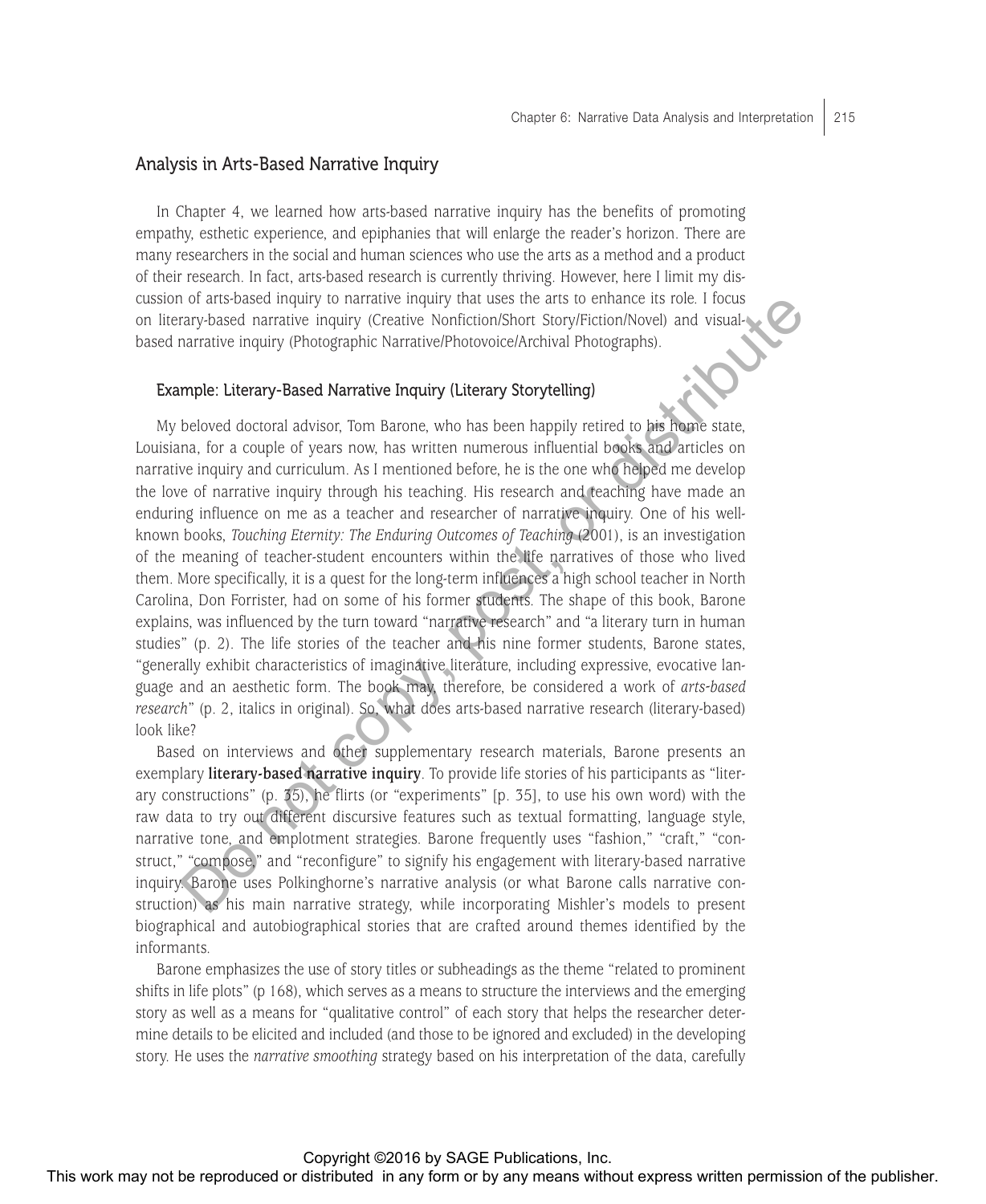enough to leave the choice of theme "sacred, untouchable" (p. 169), as he never attempts to influence an informant's judgment about the teacher's significance in his or her life story.

Part II of the book consists of nine students' stories and Part III is the story of Don Forrister. In the beginning of each story, Barone briefly explains his "experiments" with textual formats, some of which I provide below, as they give us valuable insights into how we can flirt with our own literary-based narrative inquiry.

• The Story of the College Teacher<sup>8</sup>

The life story of former student, now college teacher, Carolyn Wilson (pseudonym) represents a joint effort. The story is crafted primarily out of the information that I gathered in conversations with Carolyn and autobiographical materials previously written by her. In fashioning the life story, I have employed a particular literary conceit in order to avoid a relatively seamless chronological story form. (p. 36)

The Story of the Waiter

The following life story is an experimental blend of biography and autobiography. The story is crafted out of the memories of Barry Larson (pseudonym) and the results of his conversations with significant others in his life, as related in several interview sessions. . . . It moves beyond the interview text only in the spirit of Barry's theme. This is primarily a work of nonfiction (in the usual sense of that term). I have, however, taken certain storytelling liberties, while always remaining faithful to Barry's sense of the essential impact of Forrister on his life. (pp. 55–56)

The Story of the Teacher, Don Forrister<sup>9</sup>

Composed out of lengthy discussions between Forrister and myself, this section focuses on the person who is Don Forrister, revealing the origins of his artistic nature and the wellsprings of his pedagogy, even the content of his dreams . . .

Although the story is cast as a biography, written in the third person, it is autobiographical insofar as it recounts an honest version of life experiences from Forrister's perspective. (p. 105)

Barone also notes that Don Forrister's persona is reconstructed and reconfigured through the prisms of the stories of many former students, as well as his own and the researcher's own. In so doing, certain familiar events are revisited, and sometimes rewritten, seen from a different angle, even an opposing slant, thus suggesting the fragility of memories.

Barone's work teaches us how we can transition from field texts to research text using narrative analysis (narrative mode of analysis) to create literary-based narrative inquiry, including creative nonfiction, biography, or life history. While Barone acknowledges that his book does not reach the level of metaphor-laden imaginative literature, he places his work more toward the "narrative/artistic side of the research continuum" (p. 155) than the paradigmatic mode of knowing. For this narrative construction (which is the same as Polkinghorne's concept, narrative analysis), Barone explains that he had to use his imagination to "fill in holes" to compose a vivid story while remaining faithful to the theme of the interview (narrative smoothing method). Thus, Barone becomes "the biographer of teacher and students, even as they tell stories about themselves and others" (p. 167). In so doing, he • The college of the college transfer may not be reproduced or distributed in any form or by any means without express without express with the publisher and the publisher and the publisher. The same survey is the stribut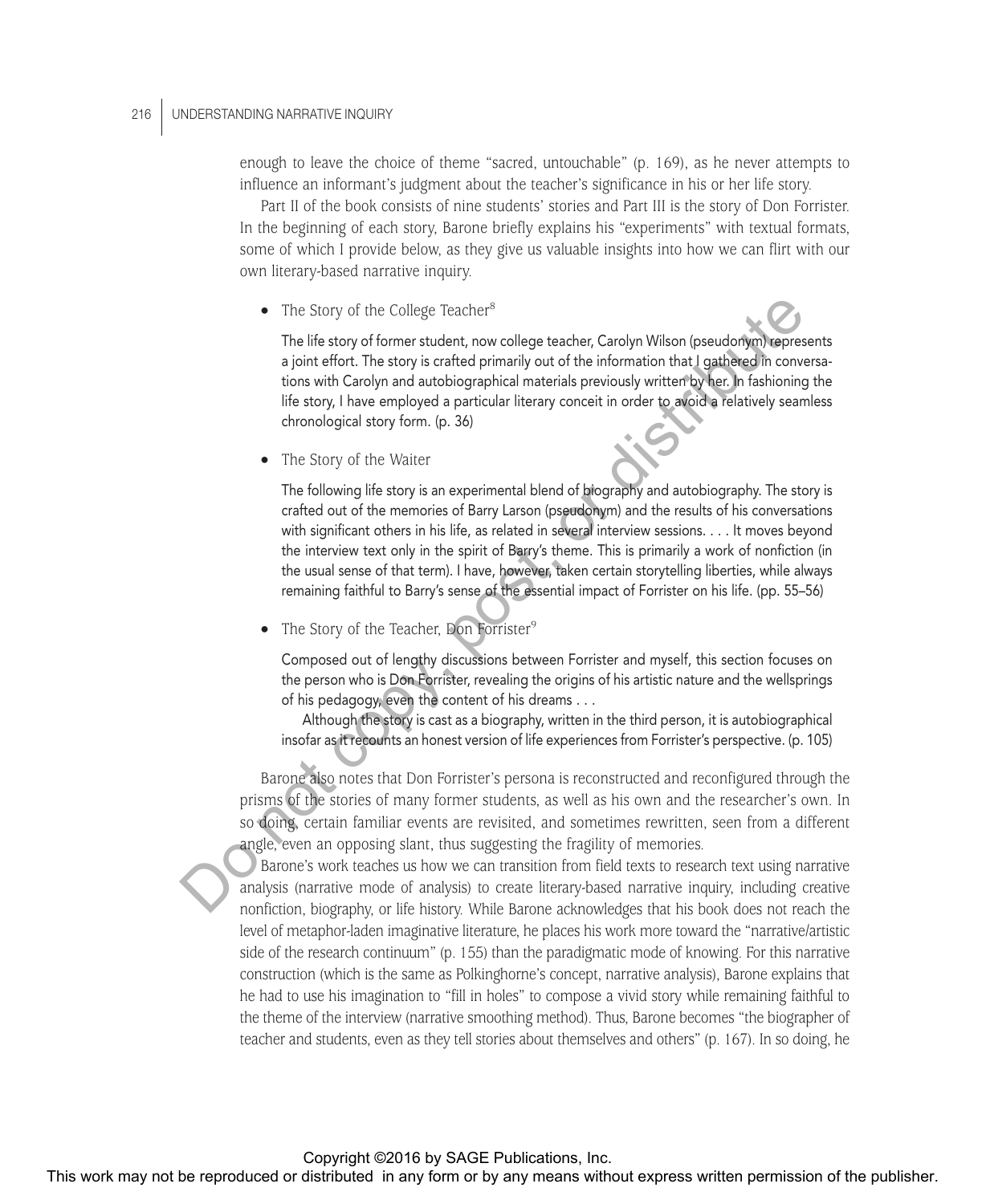attempts to "play two games at once" (p. 171). That is, on the one hand, he has a felt need to speak in an analytical voice about motifs confronted within his conversations with the participants. On the other, he wants to honor the life stories of participants before theorizing them.

#### Example: Visual-Based Narrative Inquiry (Visual Storytelling) $10$

In Chapter 4, I drew upon photographic narratives, originated from Conceptual Art, to discuss how we can use visual data to broaden/deepen/strengthen narrative inquiry. **Visual storytelling** is a powerful means to help us better understand human experiences. The visual turn in narrative studies is an intersection between visual studies in the social sciences and narrative studies. For example, the use of photography (along with other visual images) is valued for its potential to redirect, contest, and unlock the gaze in order to promote social awareness and justice (Luttrell, 2010). Riessman (2013) points out, "Photographers and other visual artists sequence images in ways that invite narrative inquiry" (p. 258). However, according to Riessman, one of the untapped areas in narrative research is using visual materials that tell stories.

#### *Photovoice*

A popular method of collecting visual data is **photovoice**, which was briefly discussed in Chapter 4. It is a method that allows participants to produce images, and more specifically, it "puts cameras in the hands of people who have been left out of policy decision-making, or denied access to and participation in matters that concern their daily lives" (Luttrell, 2010, p. 226). Luttrell conducted a longitudinal study in an elementary school that is located in a neighborhood that is racially, ethnically, linguistically, and economically diverse. She used the photovoice method to interrogate the relationships between image, voice, and narrative that were constructed by the child participants from their own perspectives. The participating children, mainly in fifth and sixth grade, were each given a disposable analog camera with 27 exposures and either four days or one to two weeks to take pictures of their school, family, and community lives. They were given little guidance except for basic instructions about using the camera and a discussion about the ethics of picture-taking issues. Following the picture-taking sessions, the participants were interviewed individually and in groups, four times, about their pictures. The aim of the study was "to use the children's photographs, narrations and self representations with teachers and educators-in-training as a means to enhance their awareness of children's funds of knowledge" (p. 226). Luttrell carried out a picture content analysis and an analysis of the children's narratives about their photographs. Below is a list of sample coding systems that Luttrell used for the picture content analysis: The repression of the reproduced or distributed in any form or by any means with  $\alpha$  consistent or  $\alpha$  be reproduced in any form or  $\alpha$  be reproduced in any form or by any means with  $\alpha$  be reproduced in any form or b

- Setting (e.g., family, school, community, inside, outdoors);
- People (e.g., children/adults, male/female, age and gender mix);
- Things (e.g., technological, household items, personal possessions, toys and games);
- Genre (e.g., snapshot, landscape, portrait);
- Social relationships;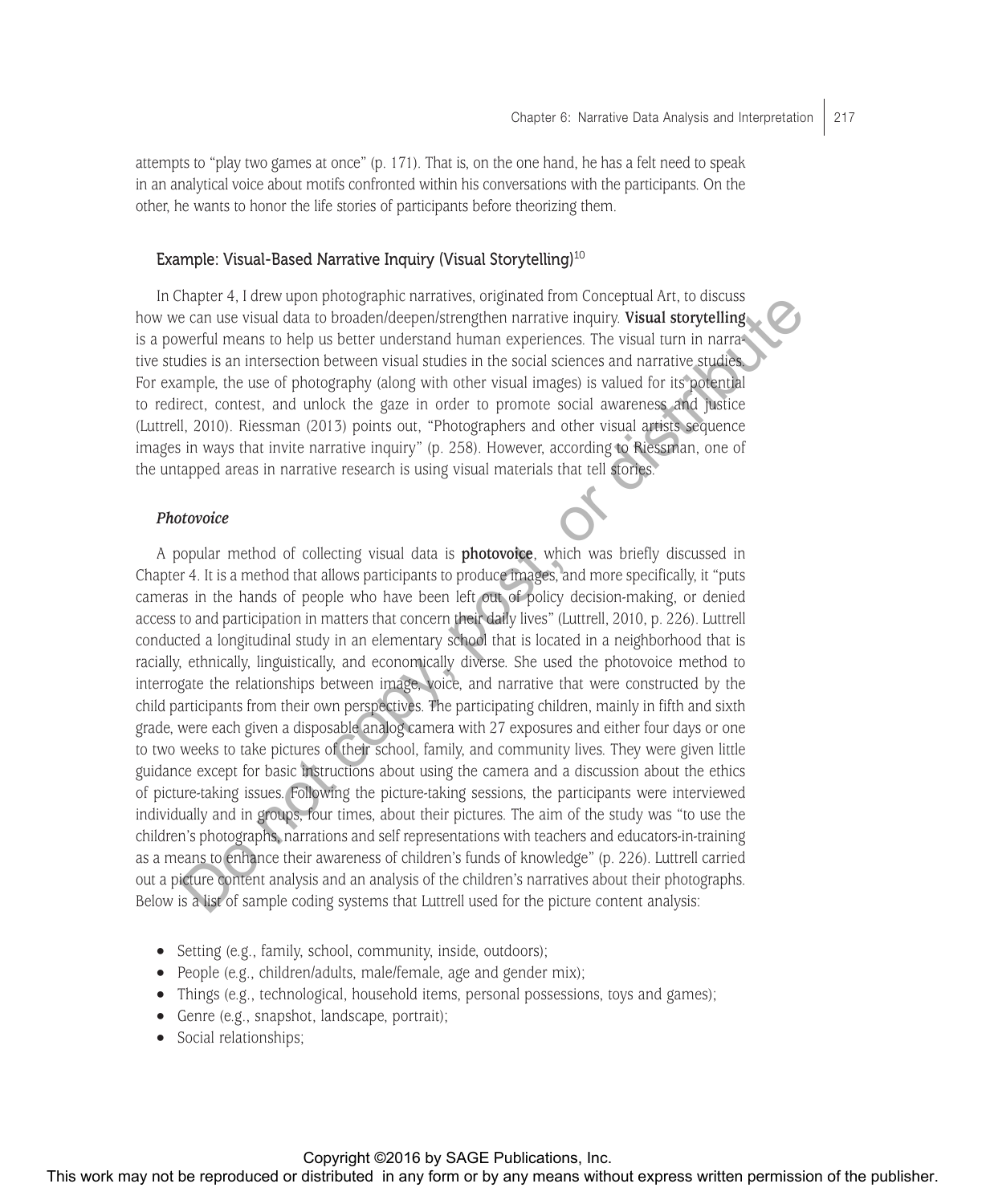#### 218 UNDERSTANDING NARRATIVE INQUIRY

- Activity types (e.g., work, play, socializing);
- Activity level (e.g., low, medium, high);
- Gaze (e.g., looking at the camera, looking away from camera with smile or not), and;
- Things that the children noticed in each other's photographs (e.g., brand name items, hand signs, and babies).

While she provides some cautions about conducting a photovoice project with young people, Luttrell (2010) points out what children's (photo)voices and narratives imply:

In a context of neo-liberal social policies that have had adverse effects on young people's care worlds—whether immigration policy, welfare reform or a test-driven educational system that pushes out those who cannot measure up—these young people's images and narratives provide a glimpse of the social connections that they see and value, if not fear may be at risk. Perhaps the children's voices and concerns are ahead of social theorists and policy makers who have ignored the centrality and intimacies of care giving and care taking, and we need to take heed. (p. 234)

#### *Archival Photographs: Parallel Stories Between Visual Data11 and Textual Data*

I wish I had incorporated visual images into my narrative inquiry dissertation in the early 2000s. More specifically, I wish I had known Richard Ross at that time. It was serendipity that I had a chance to meet Ross recently. My museum director friend, Linda, encouraged me to attend Ross's talk held at the Beach Museum of Art in February 2014. Ross is a photographer, researcher, and professor at the Department of Art in the University of California, Santa Barbara. His talk was about his recent project, Juvenile-in-Justice, for which he took photographs of youths in 250 prisons in thirty-one states. He interviewed over 1,000 kids in jail. His photographs document "the placement and treatment of American juveniles housed by law in facilities that treat, confine, punish, assist and, occasionally, harm them" (www.richardross.net). In his talk, Ross emphasizes how he uses art as a "weapon to change the future." He further elaborates that as an artist and activist, his goal is to give visual tools to advocates to help reduce mass incarceration and change such ineffective and often harmful practices for our next generations to come. Ross shared a collection of disturbing but powerful images of young teenagers locked down in the jail, along with their narratives. While being struck by parallel stories between his images and my research participants in an alternative school, I was deeply inspired by the power of visual storytelling that Ross presented to the audience on a very cold February evening. The repression of the reproduced or distributed in any form or by any means with the reproduced or distributed in any form or a statistic produced in any form or a statistic permission of the sole of the sole of the publi

Below, I provide a possibility of combining visual data and textual data by juxtaposing Ross's photos and some part of my research on at-risk students to illustrate similar stories presented in both pictures and written texts. These visual images could have been incorporated into my written texts as a way to make connections between the lives of at-risk students in alternative schools and the larger social structures such as juvenile detention centers. In retrospect, my previous work on alternative schools and the lived experience of students who were at risk of school failure would have benefited from the incorporation of these visual images, since visual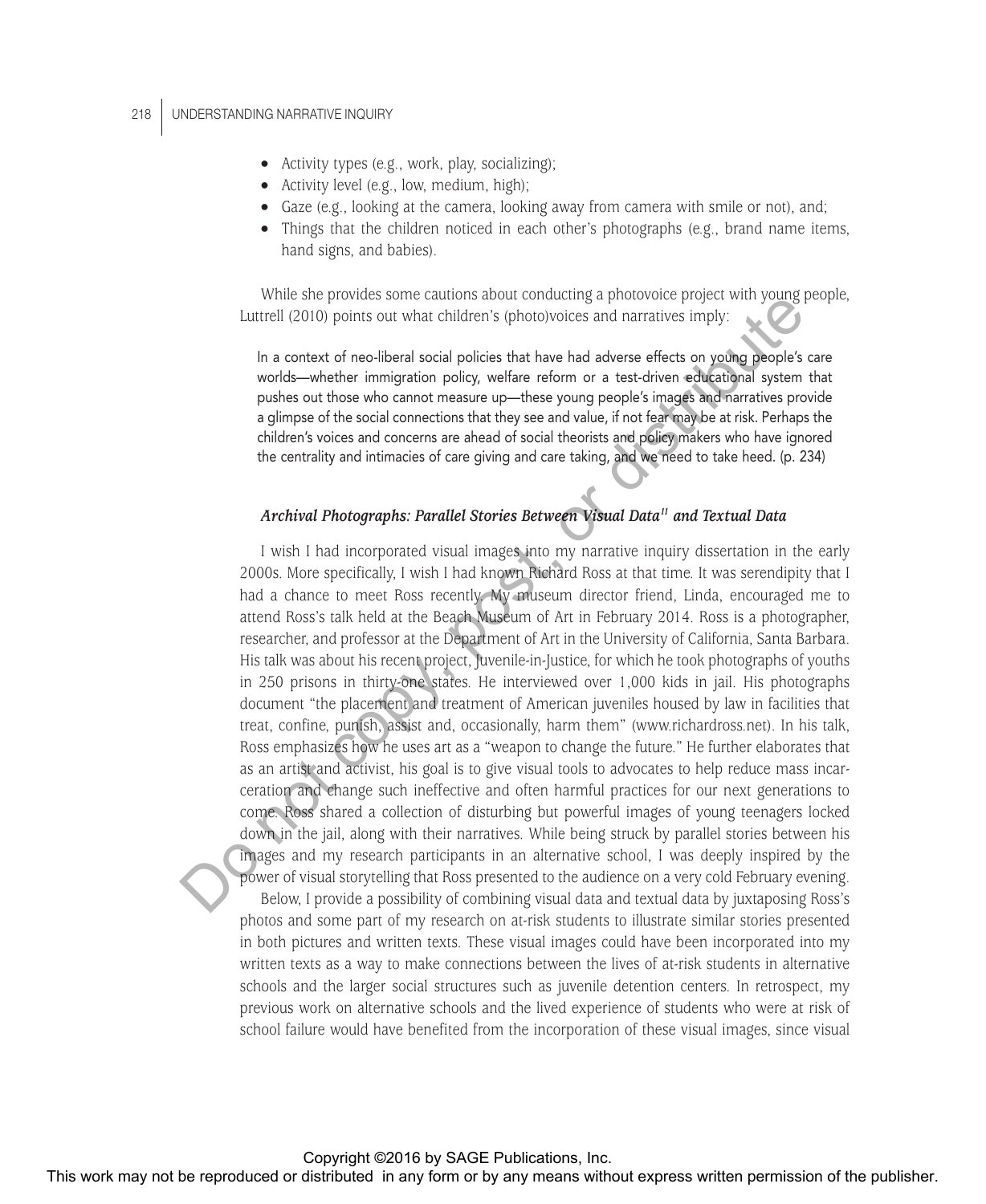data can help the unnoticed aspect of human activity and social organization "become noticed and taken into account in understanding the production of social life" (Bell, 2013, p. 144).

In my previous work (Kim, 2011), I described one of the three images of alternative schools as that of a juvenile detention center, like Image 6.1. I wrote:

US public schools and alternative schools, in particular, increasingly resemble prisons as they invest in school security apparatus such as metal detectors, police presence, surveillance cameras, chain-link fences, surprise searches, and more (Saltman, 2003). Further, *lockdown* is becoming the pervasive language for "at-risk" youth in public alternative schools in which students are increasingly subjected to physical and psychological surveillance, confinement, and regimentation (Brown, 2003). . . . This concern has resulted in the burgeoning growth of alternative education programs and services directing juvenile delinquents to alternative schools or programs before they end up in prison. (pp. 79–80)



Image 6.1 Juvenile Detention Center, Houston, Texas.

Next, take a look at Image 6.2 (S. T., age 15) and Image 6.3 (C. T., age 15). Read their narratives from interviews conducted by Ross.

S.T's Story: I was with a group of guys when I was 13. We jumped this guy near the lake. We got about \$400. They gave me the gun 'cause I was the youngest. I been in Juno cottage for two years. I was coming back from the med unit with a homie and we broke into the canteen through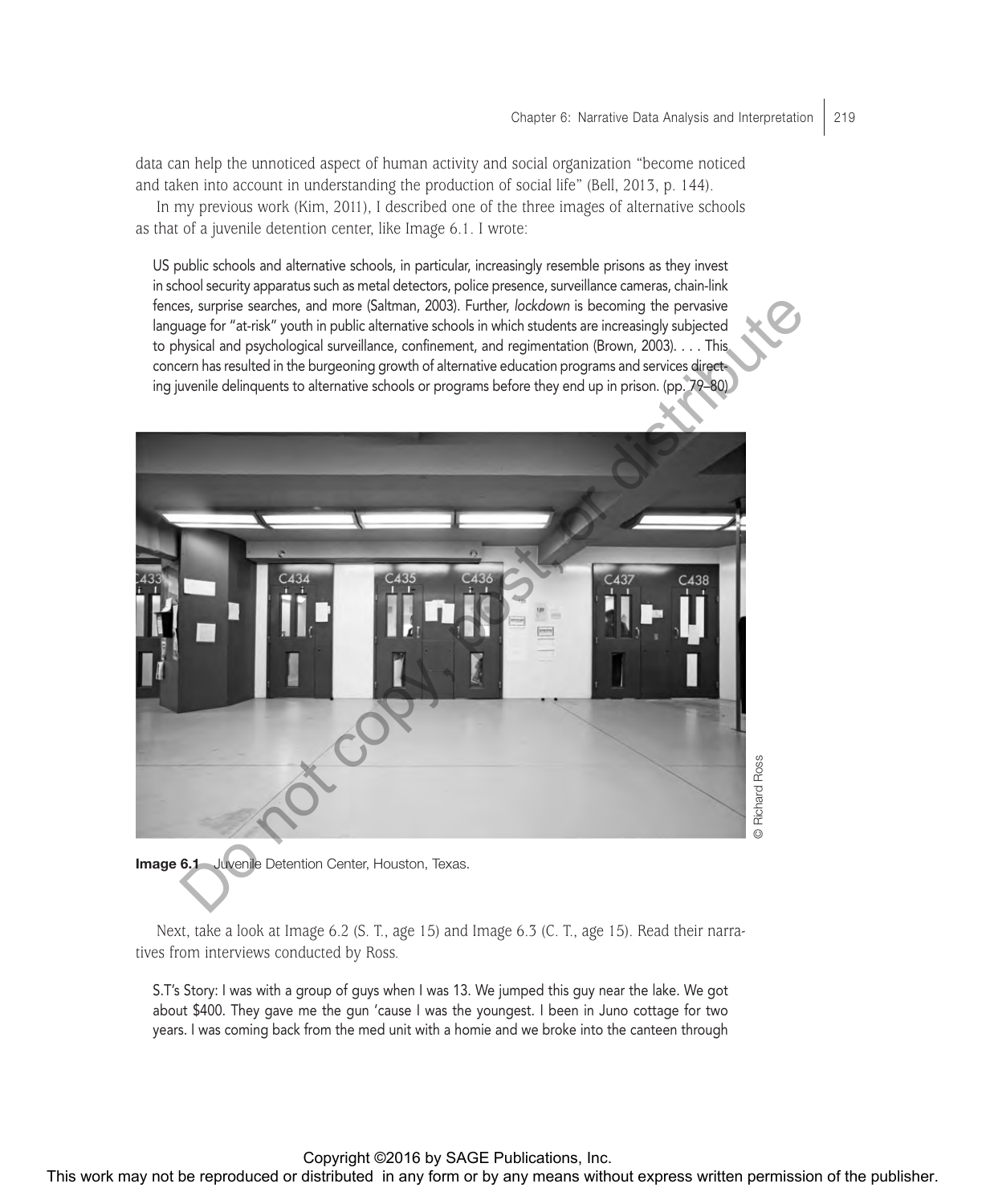a window and ate all the candy bars we could find. He got sick and we only had a five-minute pass so they caught us. I got sent to Valis but got played by a staff there so they sent me here to Martin.

C.T's Story: I got kicked out of school for partying and truancy. I use meth. They have had me here for two weeks. I think they keep me here because they think I am a risk of hurting myself. When they want to come in, they come in, they don't knock or anything—this is the observation room. There are five other girls here I think for things like running away and curfew violations . . . lewd and lascivious conduct, selling meth, robbery, weed . . . stuff like that. (http://richardross.net/juvenile-in-justice)



Image 6.2 S.T., age 15, Ethan Allen School, Wales, Wisconsin.

Image 6.3 C.T., age 15, Southwest Idaho Juvenile Detention Center Caldwell, Idaho.

T. and C.T. are the kinds of students who would have attended the alternative school that was my research site, as I wrote about the reasons why students were expelled from their regular school and transferred to an alternative school:

In 2001, NCES (National Center for Education Statistics) conducted the first national study of public alternative schools and programs serving at-risk students. . . . Roughly half of all districts with alternative schools and programs identified appropriate reasons for removing at-risk students from a regular school and transferring them to an alternative school. The reasons include: possession, distribution, or use of alcohol or drugs (52 percent); physical attacks or fights (52 percent); chronic truancy (51 percent); possession or use of a weapon other than a firearm (50 percent); continual academic failure (50 percent); disruptive verbal behavior (45 percent); and possession or use of a firearm (44 percent); teen pregnancy/parenthood (28 percent); and mental health (22 percent). (Kim, 2005, p. 11)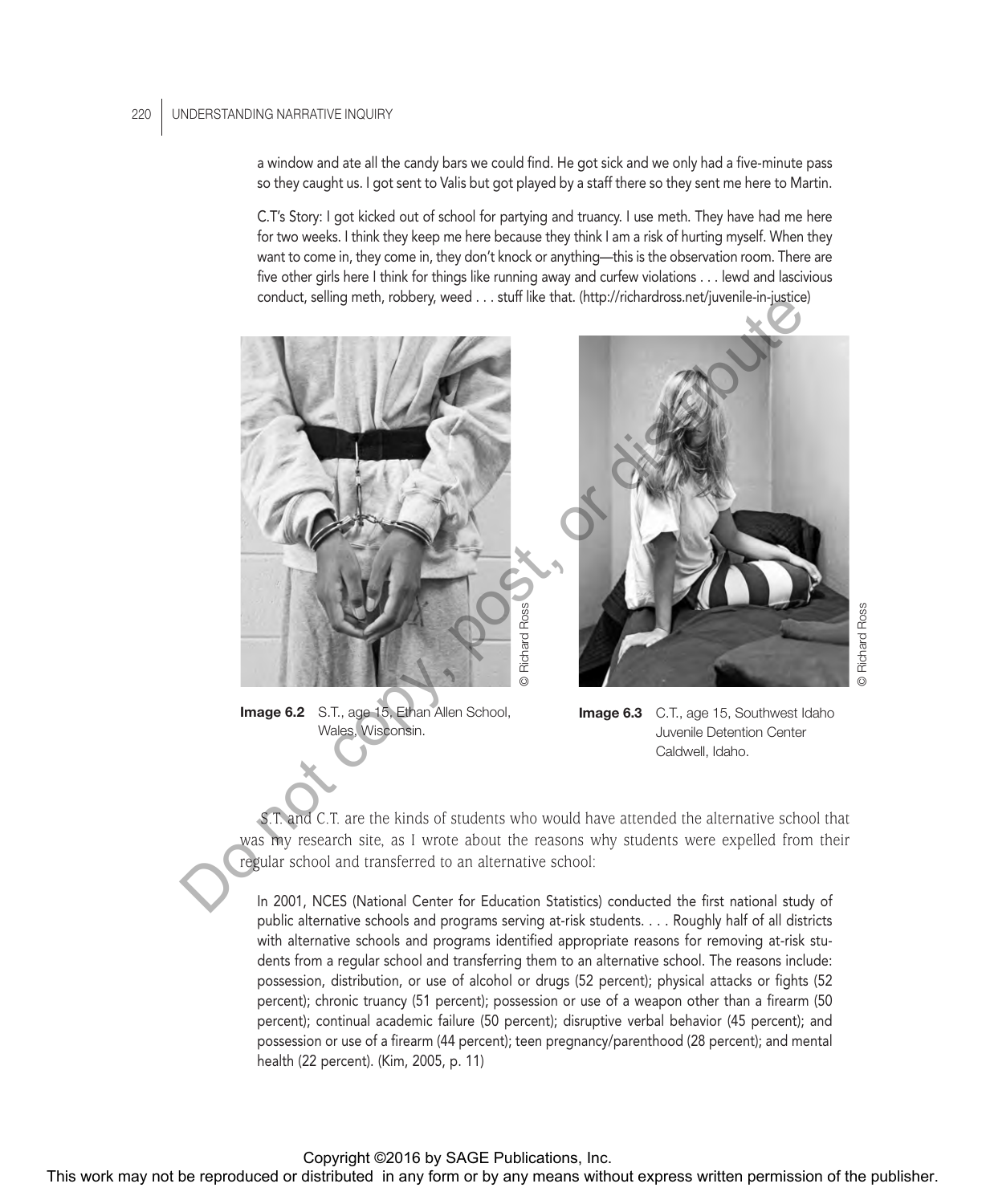Now, take a look at Image 6.4, showing arms that exhibit razor cuts. It reminds me of Kevin in my study, who also had a chronic habit of razor cutting. Kevin narrated:

We had our own family drama today. Yelling, shouting, cursing. . . . It's part of our home life. I stopped understanding my mom a while ago when she announced her third marriage. Now she's with her fourth husband. I don't trust her any more. I don't feel connected with her any more. Living in this mess—living with my mom's fourth husband and his two children—is just hopeless. Everything looks so meaningless: home, girls, friends, school, and life. . . . Nobody knows me. Nobody cares about me. Nobody understands me. I am so lonely and depressed.

I'm doing it again. I'm cutting myself again. My arms, my belly, and my legs . . . with a razor. . I'm bleeding, bleeding a lot. It's painful, but . . . bleeding makes me feel good. I'm numb to pain. If I disappear now, would anybody care? (Kim, 2011, p. 87)



Image 6.4 A female juvenile with scars from cutting herself that read "Fuck Me." At Jan Evans Juvenile Justice Center, Reno, Nevada.

Many images and stories from the juvenile detention center that Ross has collected have striking similarities with the kinds of stories that my alternative school research participants shared with me. Ross's photographs preserve fragments of stories that my students shared. Stories in both visual and textual forms present each teenager's unique situation but they all share the common background: teenagers whose life stories simply reflect the lack of surrounding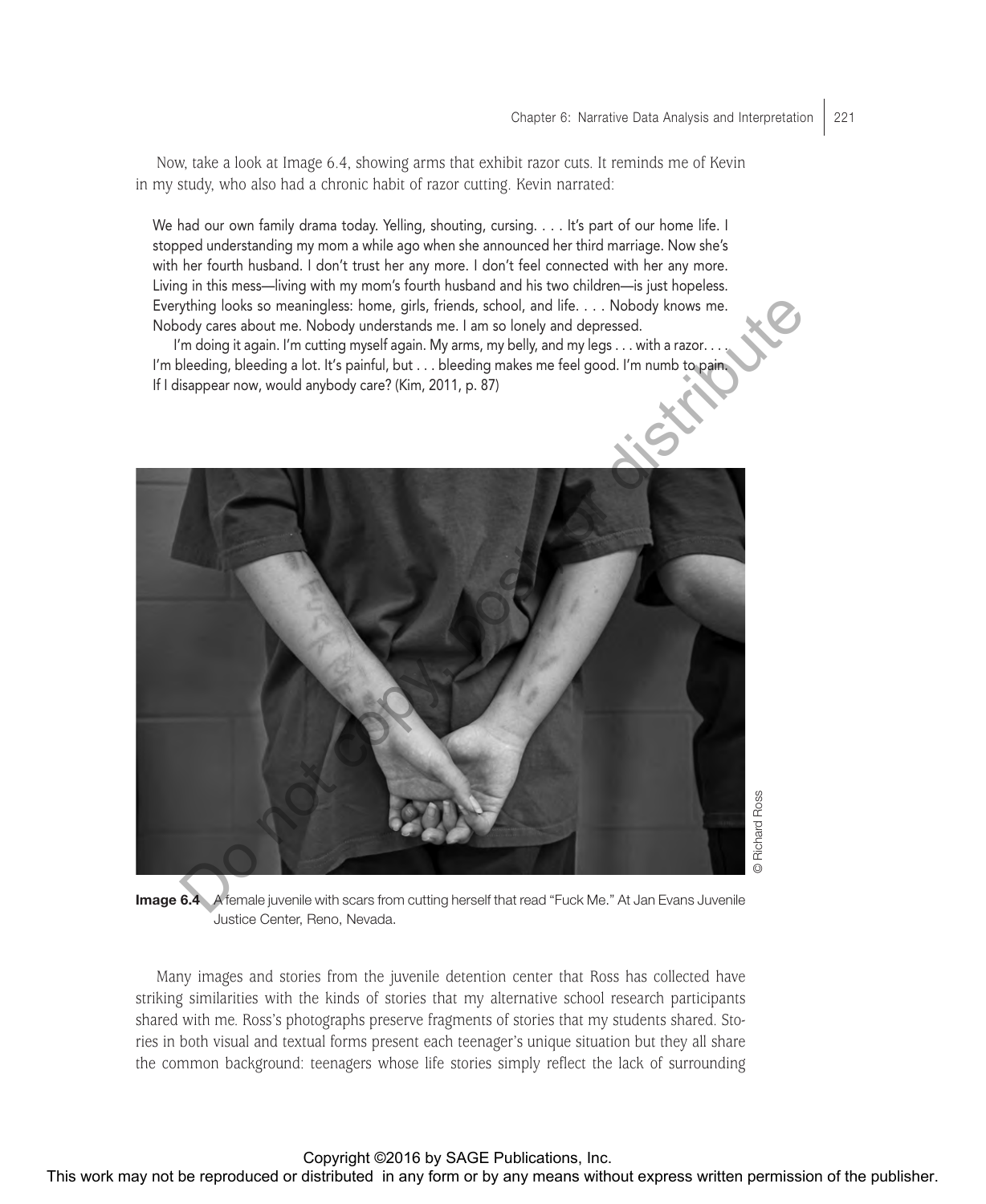adults' attention, love, and caring for them. The adults are parents, educators, administrators, the public, and society. These intersections between the written texts and the visual texts confirm and affirm research findings.

Working with images, according to Riessman (2008), can deepen and thicken interpretation as images evoke emotions and imaginative understanding, often lacking in social science writing. The use of visual data in narrative inquiry will allow many aspects of human experiences that might otherwise go unnoticed to be recognized and afforded visual voices (Luttrell, 2010).

# Conclusion: Variegations of Narrative Analysis and Interpretation

In this chapter, we have discussed issues related to narrative data analysis and interpretation. What is presented here does not cover all the possible ways of narrative analysis methods. Far from it. However, by approaching narrative data analysis and interpretation with a notion of flirtation, using our imagination and creativity, we can adapt, modify, and deepen existing analysis methods to address our individual narrative research design and purpose. I hope that this chapter has provided you with guidance in such a direction.

The variegations of conducting narrative analysis suggest how much can be learned from a narrative perspective on human action and experience. As Mishler (1995) notes, we narrative inquirers have a firm foothold within social and human science research and our job is to continue gaining in depth and significance of the narrative work. Mishler writes:

The diversity of narrative models invites, and indeed demands, a more reflective stance for researchers. It is clear that we do not *find* stories; we *make* stories. We retell our respondents' accounts through our analytic redescriptions. We too are storytellers and through our concepts and methods—our research strategies, data samples, transcription procedures, specifications of narrative units and structures, and interpretive perspectives—we construct the story and its meaning. In this sense, *the* story is always co-authored, either directly in the process of an interviewer eliciting an account or indirectly. (p. 117, italics in original)

Hence, after flirting with data through the analysis and interpretation process, we'll need to think about writing a text that *desires* the reader, that is, writing a text that invites the reader to play with our narrative writing, framed in one of the narrative genres, presented in Chapter 4. Some of you might be curious how the analytic process can go hand in hand with the creative process. No worries. Richardson and St. Pierre (2005) suggest CAP (creative analytical processes) writing, arguing that "any dinosaurian beliefs that 'creative' and 'analytical' are contradictory and incompatible modes" (p. 962) are doomed for extinction in the wake of postmodernist critiques of traditional qualitative writing practices. So, we have the postmodern thinkers' blessing to write creatively, analytically, narratively, and imaginatively, engaging in one of the narrative research genres. Conclusion is a measure of the responses of the reproduced or distributed in any form or by any measure permission any form or by any means when the reproduced in any form or by any form or by any form or by any form or b

For further learning about narrative analysis, I would encourage you to check out some of the suggested readings.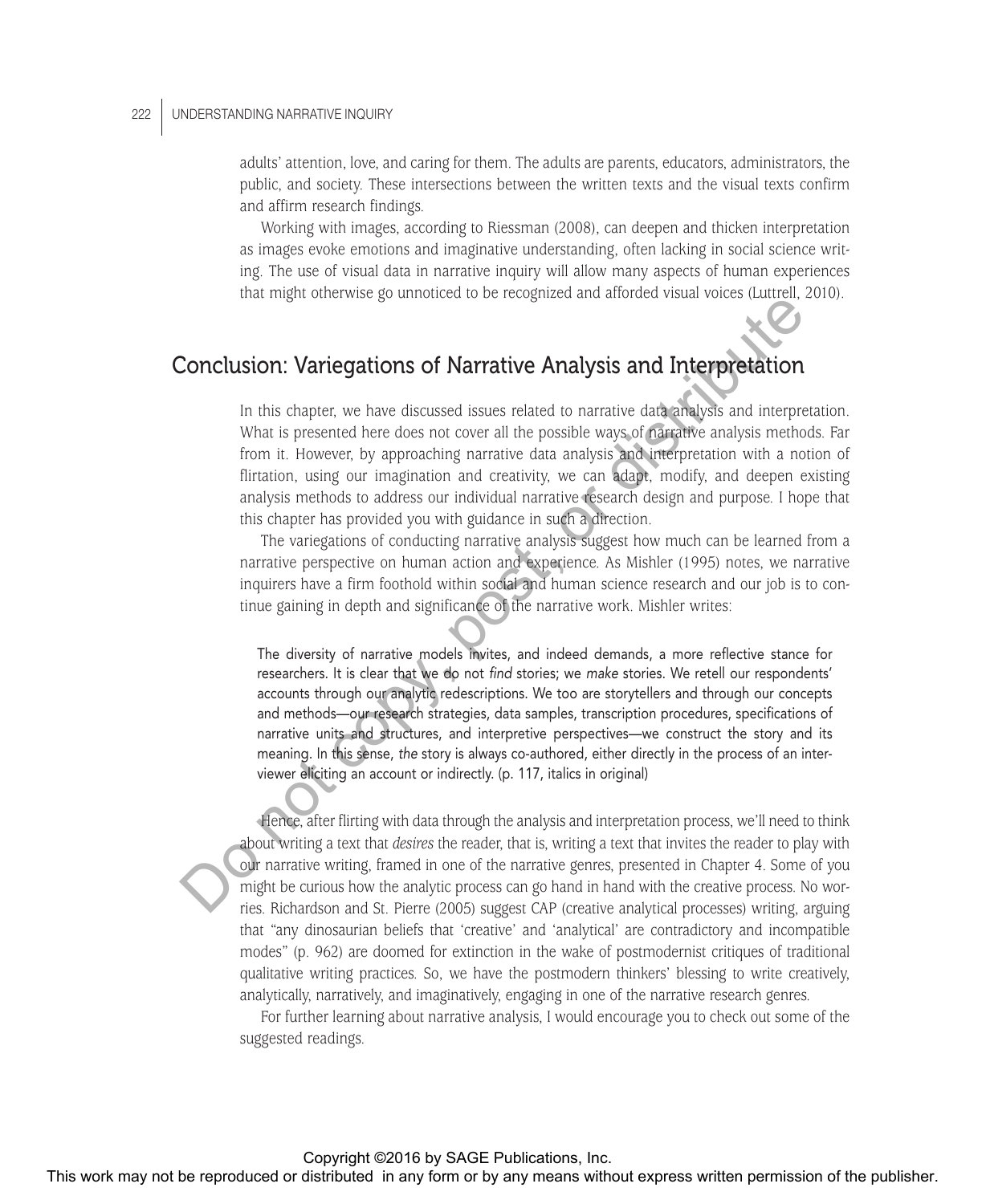# SUGGESTED READINGS

#### For Narrative Analysis

De Fina, A., & Georgakopoulou, A. (2012). *Analyzing narrative: Discourse and sociolinguistic perspectives.* Cambridge, UK: Cambridge University Press.

Gee, P. (2011). *An introduction to discourse analysis: Theory and method* (3rd ed.). New York, NY: Routledge. Holstein, J., & Gubrium, J. (Eds.). (2012). *Varieties of narrative analysis.* Thousand Oaks, CA: Sage. Riessman, C. K. (2008). *Narrative methods for the human sciences.* Thousand Oaks, CA: Sage. Co. C. F. 2011, A from or distributed in any form of the activities in Counter and W. The Poission or B. Associates without the publishers without express the content of the publishers. C. C. C. C. C. C. C. C. C. C. C. C.

#### FOR THE LABOVIAN MODEL

McCormack, C. (2004). Storying stories: A narrative approach to in-depth interview conversations. *International Journal of Social Research Methodology, 7*(3), 219–236.

Patterson, W. (2013). Narratives of events: Labovian narrative analysis and its limitations. In M. Andrews, C. Squire, & M. Tamboukou (Eds.), *Doing narrative research* (pp. 27–46). Thousand Oaks, CA: Sage

#### For Visual Narrative Analysis

Bell, S. E. (2002). Photo images: Jo Spence's narratives of living with illness. *Health: An Interdisciplinary Journal for the Social Study of Health, Illness and Medicine, 6*(1), 5–30.

Pink, S. (2004). Visual methods. In C. Seale, G. Gobo, J. Gubrium, & D. Silverman (Eds.), [Special issue] *Qualitative Research Practice* (pp. 361–378). London: Sage.

See also *Visual Studies* (2010), Vol. 25, No. 3.

## Questions for Reflection

- What type of narrative analysis method will you use?
- How will you flirt between the methods of Polkinghorne and Mishler to address your research purpose?
- What kind of visual data will you have?
- Can you create your own narrative analysis method based on your understanding of data analysis and interpretation?

#### **ACTIVITIES**

1. Using the interview transcript you have from one of the activities in Chapter 5, try to analyze it using either the Polkinghorne model or the Mishler model.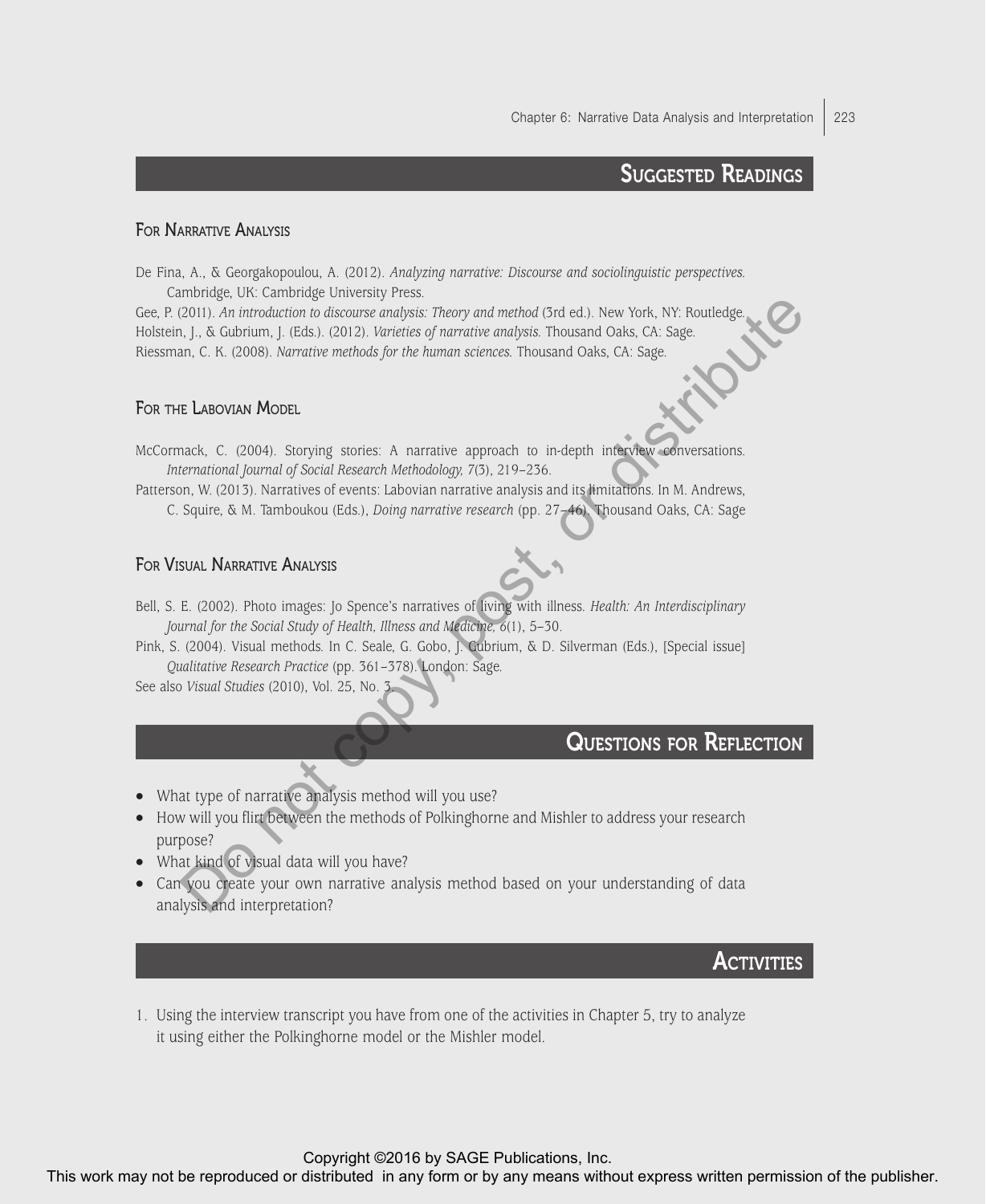#### 224 UNDERSTANDING NARRATIVE INQUIRY

- 2. Using the same interview transcript, write a story or reorder a storyline based on the six components of the Labovian model (Abstract, Orientation, Complicating Action, Evaluation, Result, and Coda).
- 3. Find a narrative analysis model that fits your research design. Flirt with the model and come up with your own analysis model and justify it.

# **NOTES**

- 1. See Chase (2003) for wonderful class activities for narrative data analysis and interpretation.
- 2. If you are interested in a more serious study of interpretation, I would recommend Paul Ricoeur's *The Conflict of Interpretations: Essays in Hermeneutics* (Ricoeur, 2007).
- 3. Ricoeur's terms are the *hermeneutics of faith* and the *hermeneutics of suspicion,* while Josselson modifies them to the *hermeneutics of restoration* and the *hermeneutics of demystification.* However, for the purpose of this chapter, I have modified the terms to *the interpretations of faith* and *the interpretations of suspicion.*
- 4. Readers may confuse Polkinghorne's term *narrative analysis* with Mishler's use of narrative analysis. While Polkinghorne uses it to refer to one of the *types* of analyzing narrative data, Mishler uses it to refer to an *act* of analyzing narrative data in general. Most narrative researchers use the term *narrative analysis* to mean the latter, like Mishler does. To minimize the confusion, I use the *paradigmatic mode of analysis* to refer to Polkinghorne's *analysis of narratives*, and the *narrative mode of analysis* for Polkinghorne's *narrative analysis.* **This work may not be reproduced or distributed in any form or by any form or by any means without express without express the reproduced in any form or by a specific the publisher. This was not be reproduced in any form** 
	- 5. Polkinghorne (1995) uses narrative and story interchangeably, as in "storied narrative."
	- 6. Changes are identified in bold and italic font.
	- 7 Although Labov's model is treated as one component of Mishler's typology, I treat Labov's model separately because of Labov's deep influence on narrative.
	- 8. Barone notes that story titles refer to the occupations of protagonists at the time of writing.
	- 9. Barone devotes all of Part III of the book to the life story of Don Forrister, while the nine students' narratives make up Part II.
	- 10. I focus on visual images such as photographs and paintings rather than video clips.
	- 11. All the images here are from Richard Ross's personal website, http://richardross.net/juvenile-in-justice, with his permission.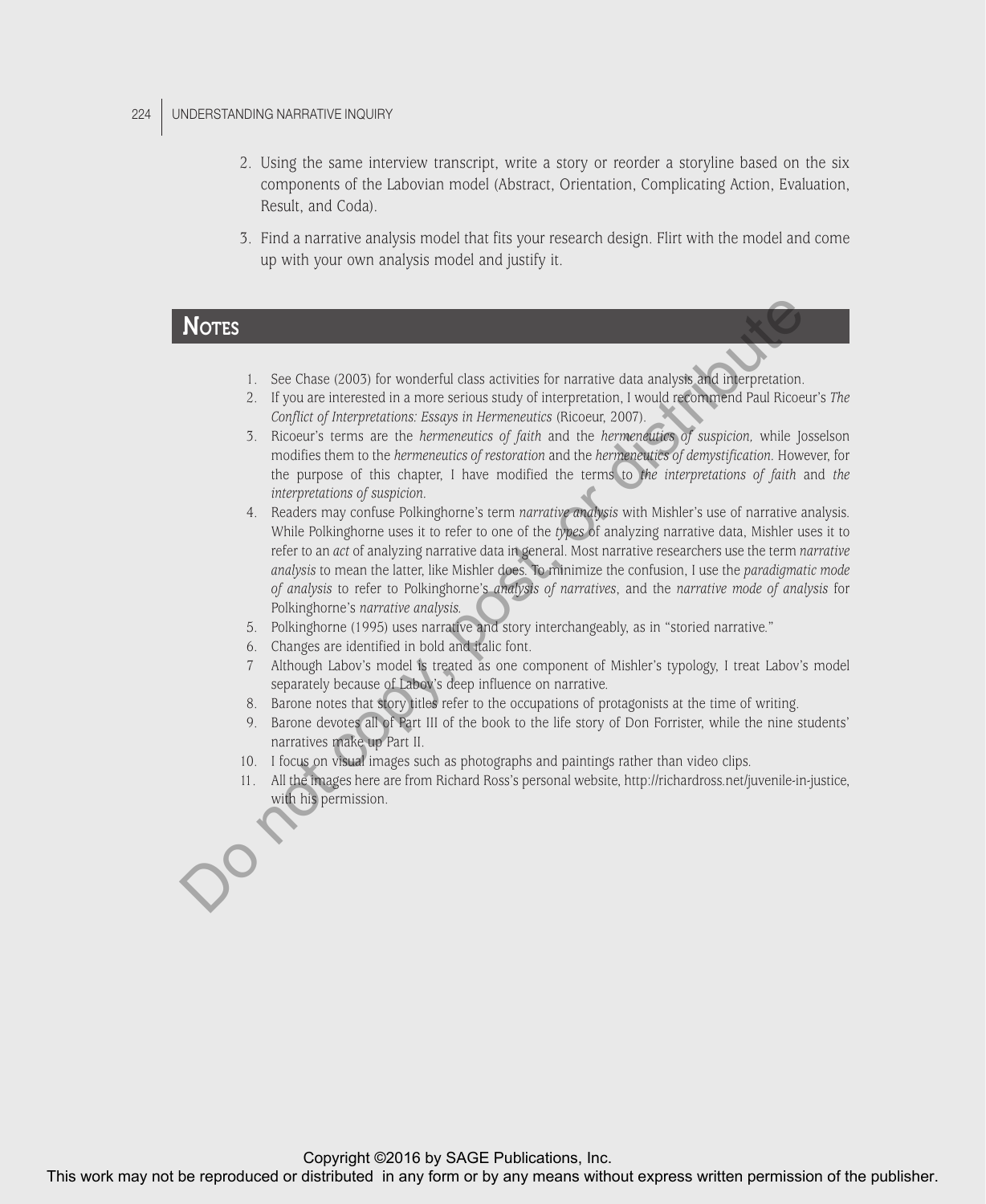This work may not be reproduced or distributed in any form or by any means without express written permission or the publisher.